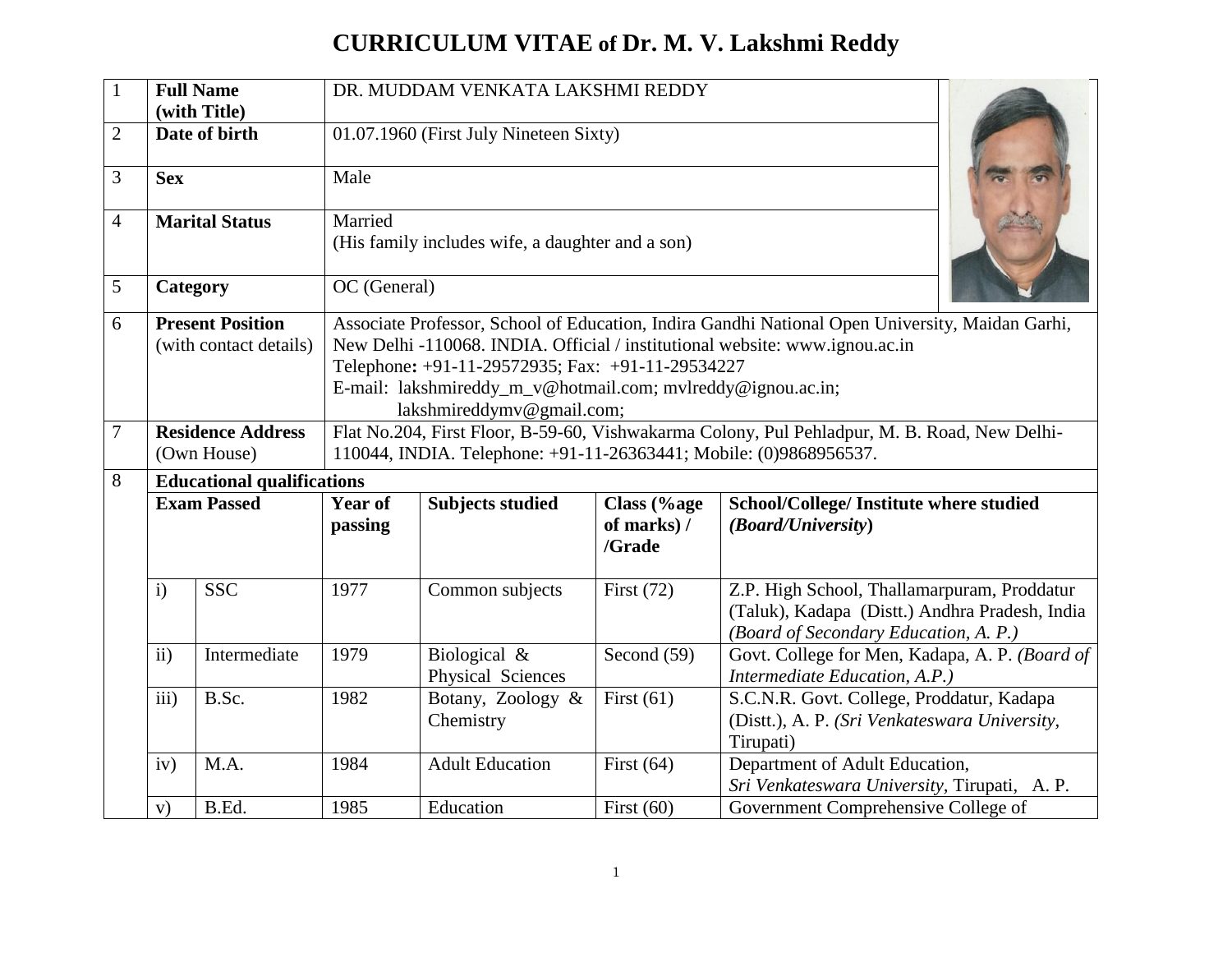|   |                                                                                                                                                                                                                                                                                                        |                                             |                                                   |                                       |                                                                                                   | University)                                                                               | Education, Nellore, A. P. (Sri Venkateswara                                              |  |  |  |  |
|---|--------------------------------------------------------------------------------------------------------------------------------------------------------------------------------------------------------------------------------------------------------------------------------------------------------|---------------------------------------------|---------------------------------------------------|---------------------------------------|---------------------------------------------------------------------------------------------------|-------------------------------------------------------------------------------------------|------------------------------------------------------------------------------------------|--|--|--|--|
|   | $\rm vi)$                                                                                                                                                                                                                                                                                              | M.Ed.<br>1987                               |                                                   | Education                             | Second $(54)$                                                                                     | India                                                                                     | Institute of Correspondence Courses, Madurai<br>Kamaraj University, Madurai, Tamil Nadu, |  |  |  |  |
|   | vii)                                                                                                                                                                                                                                                                                                   | <b>PGDIS</b>                                | 1987                                              | <b>Statistics</b>                     | First $(65)$                                                                                      | Department of Statistics,                                                                 | Sri Venkateswara University, Tirupati, A.P.                                              |  |  |  |  |
|   | viii)                                                                                                                                                                                                                                                                                                  | Ph.D.                                       | 1990                                              | <b>Adult Education</b>                |                                                                                                   |                                                                                           | Department of Adult Education,<br>Sri Venkateswara University, Tirupati, A.P.            |  |  |  |  |
|   | ix)                                                                                                                                                                                                                                                                                                    | LL.B.                                       | 1996                                              | Laws                                  | Second $(51)$                                                                                     | Delhi, Delhi, India                                                                       | ARSD College, Dhaula Kuan, University of                                                 |  |  |  |  |
|   | $\mathbf{x})$                                                                                                                                                                                                                                                                                          | <b>PGDDE</b>                                | 1996                                              | <b>Distance Education</b>             | B (Grade)                                                                                         | Maidan Garhi, New Delhi, India                                                            | Indira Gandhi National Open University,                                                  |  |  |  |  |
|   | xi)                                                                                                                                                                                                                                                                                                    | <b>CIC</b>                                  | 2000                                              | Computing                             | B (Grade)                                                                                         |                                                                                           | $-do-$                                                                                   |  |  |  |  |
|   | Notes: i) MA Dissertation title: "Attitude of Adult Education Programme Organisers towards Population Education of<br>Kamalapuram Project in Cuddapah District".<br>ii) PhD thesis title: "Background, Selection and Training of Population Education Field Functionaries at Degree<br>College Level". |                                             |                                                   |                                       |                                                                                                   |                                                                                           |                                                                                          |  |  |  |  |
| 9 |                                                                                                                                                                                                                                                                                                        |                                             |                                                   |                                       |                                                                                                   | Membership of Professional body / Statutory body and Fellowship / Honour / Award received |                                                                                          |  |  |  |  |
|   | Sl.                                                                                                                                                                                                                                                                                                    | Name of Fellowship /                        |                                                   |                                       | Agency name / Name of statutory body /                                                            |                                                                                           | <b>Period</b>                                                                            |  |  |  |  |
|   | N <sub>0</sub>                                                                                                                                                                                                                                                                                         |                                             | Membership / Honour / Award                       | institution / Apex body               |                                                                                                   |                                                                                           |                                                                                          |  |  |  |  |
|   | A)                                                                                                                                                                                                                                                                                                     |                                             | <b>External Bodies (i.e. those outside IGNOU)</b> |                                       |                                                                                                   |                                                                                           |                                                                                          |  |  |  |  |
|   | $\mathbf{1}$                                                                                                                                                                                                                                                                                           | Junior Research Fellowship<br>UGC-JRF (NET) | (National Educational Test), i.e.                 | <b>University Grants Commission</b>   |                                                                                                   | 1987-1990                                                                                 |                                                                                          |  |  |  |  |
|   | $\overline{c}$                                                                                                                                                                                                                                                                                         | Life Membership                             |                                                   |                                       | <b>Indian Adult Education Association</b>                                                         |                                                                                           | Since 1987                                                                               |  |  |  |  |
|   | 3                                                                                                                                                                                                                                                                                                      | Life Membership                             |                                                   |                                       | <b>Indian Distance Education Association</b>                                                      |                                                                                           | Since 1996                                                                               |  |  |  |  |
|   | $\overline{\mathcal{A}}$                                                                                                                                                                                                                                                                               | Life Membership                             |                                                   |                                       | India International Friendship Society                                                            |                                                                                           | Since 2011                                                                               |  |  |  |  |
|   | 5                                                                                                                                                                                                                                                                                                      | Member                                      |                                                   |                                       | Satyen Maitra Award Committee                                                                     |                                                                                           | $13th$ August, 2011                                                                      |  |  |  |  |
|   | 6                                                                                                                                                                                                                                                                                                      | Shiksha Rattan Puraskar                     |                                                   |                                       | India International Friendship Society                                                            |                                                                                           | 2011                                                                                     |  |  |  |  |
|   |                                                                                                                                                                                                                                                                                                        | The Best Citizens of India<br>Award         |                                                   | <b>International Publishing House</b> |                                                                                                   |                                                                                           | 2011                                                                                     |  |  |  |  |
|   | 8                                                                                                                                                                                                                                                                                                      | Membership                                  |                                                   | Shillong, Meghalaya                   | Board of Post-Graduate Studies in Adult &<br>Continuing Education, North-Eastern Hill University, | 2012-2014                                                                                 |                                                                                          |  |  |  |  |
|   | 9                                                                                                                                                                                                                                                                                                      | <b>Bharat Excellence Award</b>              |                                                   | Friendship Forum of India             |                                                                                                   |                                                                                           | 2013                                                                                     |  |  |  |  |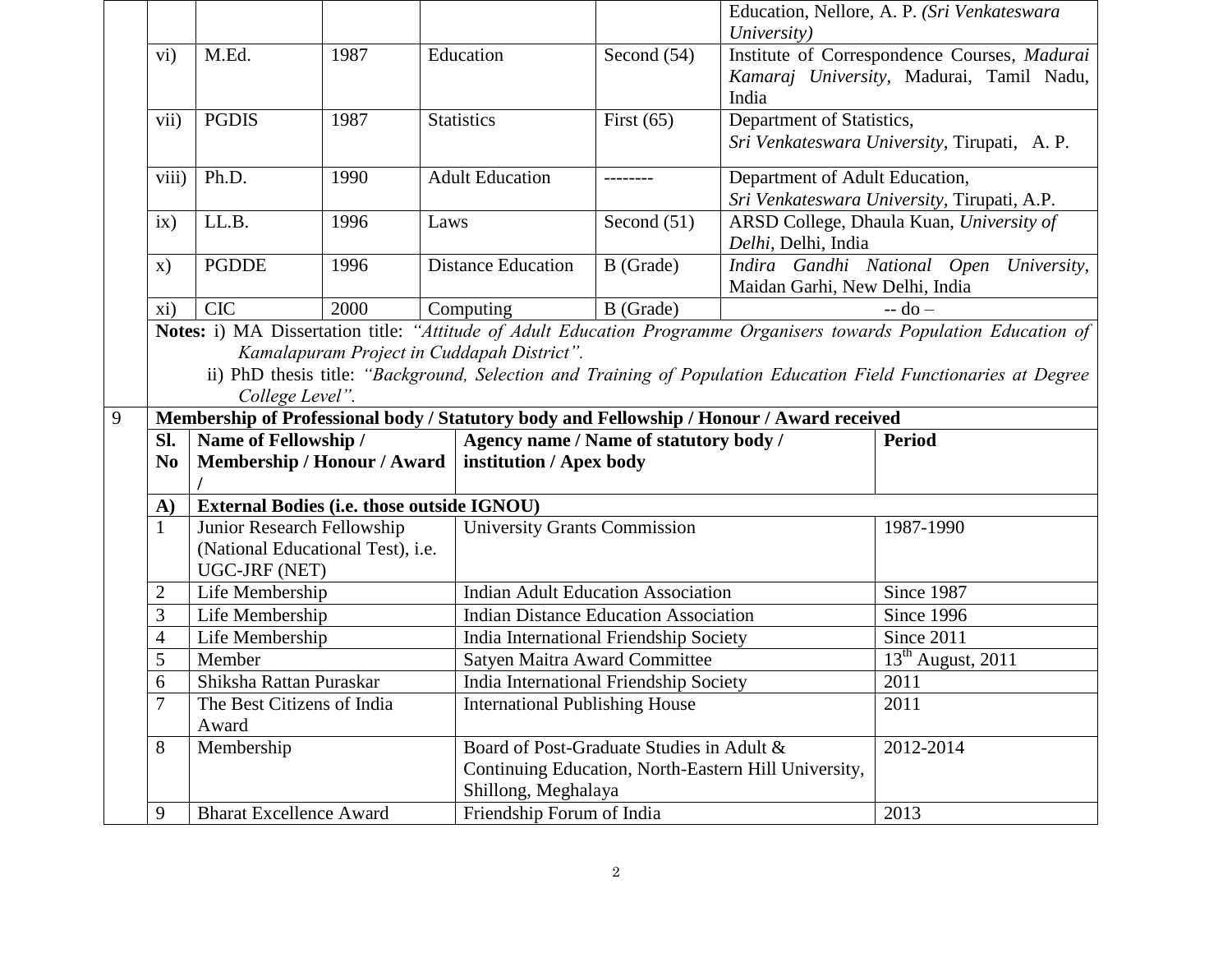|    | 10                                                    | Member                                    |                             | Scrutiny Board for the post of Education                                             |                                     | $20^{\text{th}}$ to $22^{\text{nd}}$ November, |                      |                       |                   |  |
|----|-------------------------------------------------------|-------------------------------------------|-----------------------------|--------------------------------------------------------------------------------------|-------------------------------------|------------------------------------------------|----------------------|-----------------------|-------------------|--|
|    |                                                       |                                           |                             | Officer/Assistant Director, Union Public Service                                     |                                     |                                                | 2013                 |                       |                   |  |
|    |                                                       |                                           |                             | Commission (UPSC)                                                                    |                                     |                                                |                      |                       |                   |  |
|    | 11                                                    | Advisor / Expert                          |                             | Union Public Service Commission (UPSC)                                               |                                     |                                                | Since November, 2013 |                       |                   |  |
|    | 12                                                    | Life Membership                           |                             | Centre for Education Growth and Research                                             |                                     |                                                | Since 2017           |                       |                   |  |
|    | 13                                                    | <b>Visiting Professorship</b>             |                             | Julius-Maximillan University of Wurzburg,                                            |                                     |                                                | 6-17 February, 2017  |                       |                   |  |
|    |                                                       |                                           |                             | Wurzburg, Germany                                                                    |                                     |                                                |                      |                       |                   |  |
|    | 14                                                    | Advisor / Expert                          |                             | Rajasthan Public Service Commission (RPSC)                                           |                                     |                                                |                      | Since July 2019       |                   |  |
|    | B)                                                    | Internal Bodies (i.e. those within IGNOU) |                             |                                                                                      |                                     |                                                |                      |                       |                   |  |
|    | 15                                                    | Member of Editorial                       |                             | Indian Journal of Open Learning, IGNOU                                               |                                     |                                                |                      | July 1994 – July 1996 |                   |  |
|    |                                                       | team (as Assistant<br>Editor)             |                             |                                                                                      |                                     |                                                |                      |                       |                   |  |
|    | 16                                                    | Member                                    |                             | Academic Council, IGNOU                                                              |                                     |                                                | 1999-2001            |                       |                   |  |
|    | 17                                                    | Member                                    |                             | School Board of School of Extension and Development Studies                          |                                     |                                                |                      | 2007-2011             |                   |  |
|    |                                                       |                                           | (SOEDS), IGNOU              |                                                                                      |                                     |                                                |                      |                       |                   |  |
|    | 18                                                    | Member                                    |                             | School Board of School of Education (SOE), IGNOU                                     |                                     |                                                | 1997-1999            |                       |                   |  |
|    |                                                       |                                           |                             |                                                                                      |                                     |                                                | 2001-2003            |                       |                   |  |
|    |                                                       |                                           |                             |                                                                                      |                                     | 2010-2012                                      |                      |                       |                   |  |
|    |                                                       |                                           |                             |                                                                                      |                                     | 2016-2018                                      |                      |                       |                   |  |
|    | 19                                                    | Member-cum-Convenor                       |                             | School Council, School of Education (SOE)                                            |                                     | 2008-2012                                      |                      |                       |                   |  |
|    | 20                                                    | Member                                    |                             | Sponsorship Committee for Sixth Pan Commonwealth Forum                               |                                     |                                                |                      | July-November 2011    |                   |  |
|    |                                                       |                                           |                             | organised by IGNOU at Kochi                                                          |                                     |                                                |                      |                       |                   |  |
|    | 21                                                    | Member-cum-Convenor                       |                             | Exhibition Committee for Sixth Pan Commonwealth Forum<br>organised by IGNOU at Kochi |                                     |                                                | July-November 2011   |                       |                   |  |
|    | 22                                                    | Member                                    |                             | <b>Doctoral Research Committee</b>                                                   |                                     |                                                |                      | 2008 to till date     |                   |  |
|    | 23                                                    | Member                                    |                             | Selection Committee for selection of students for Doctoral                           |                                     |                                                |                      | 2017 and 2018         |                   |  |
|    |                                                       |                                           |                             | Programme, School of Education                                                       |                                     |                                                |                      |                       |                   |  |
| 10 |                                                       |                                           |                             | Details of employment / experience (starting with the present employment)            |                                     |                                                |                      |                       |                   |  |
|    |                                                       | <b>Position held</b>                      |                             | <b>Employer</b>                                                                      | <b>Period of Employment</b>         |                                                |                      |                       | <b>Experience</b> |  |
|    |                                                       |                                           |                             |                                                                                      | From                                | T <sub>0</sub>                                 |                      | <b>Years</b>          | <b>Months</b>     |  |
|    | I                                                     | <b>AFTER Ph.D.</b>                        |                             |                                                                                      |                                     |                                                |                      |                       |                   |  |
|    | $\mathbf{i}$<br><b>Associate Professor, School of</b> |                                           | Indira Gandhi National Open | 25-01-2013                                                                           | Till date                           |                                                | 7                    | 9                     |                   |  |
|    |                                                       | Education (SOE)                           |                             | University (IGNOU), New                                                              |                                     |                                                |                      |                       |                   |  |
|    |                                                       |                                           |                             | Delhi, India.                                                                        |                                     |                                                |                      |                       |                   |  |
|    | ii)                                                   | Reader, SOE                               |                             | $-do-$                                                                               | 25-01-2010                          | 24-01-2013                                     |                      | $\overline{3}$        | $\overline{0}$    |  |
|    | iii)                                                  | Lecturer (Senior Scale), SOE              |                             |                                                                                      | $-do$ -<br>27-07-1998<br>24-01-2010 |                                                |                      | 11                    | 5                 |  |
|    | iv)                                                   | <b>Assistant Director, Regional</b>       |                             | $-do$ -                                                                              | 29-10-1993                          | 26-07-1998                                     |                      | 4                     | 9                 |  |
|    |                                                       | Services Division/and Lecturer, SOE       |                             |                                                                                      |                                     |                                                |                      |                       |                   |  |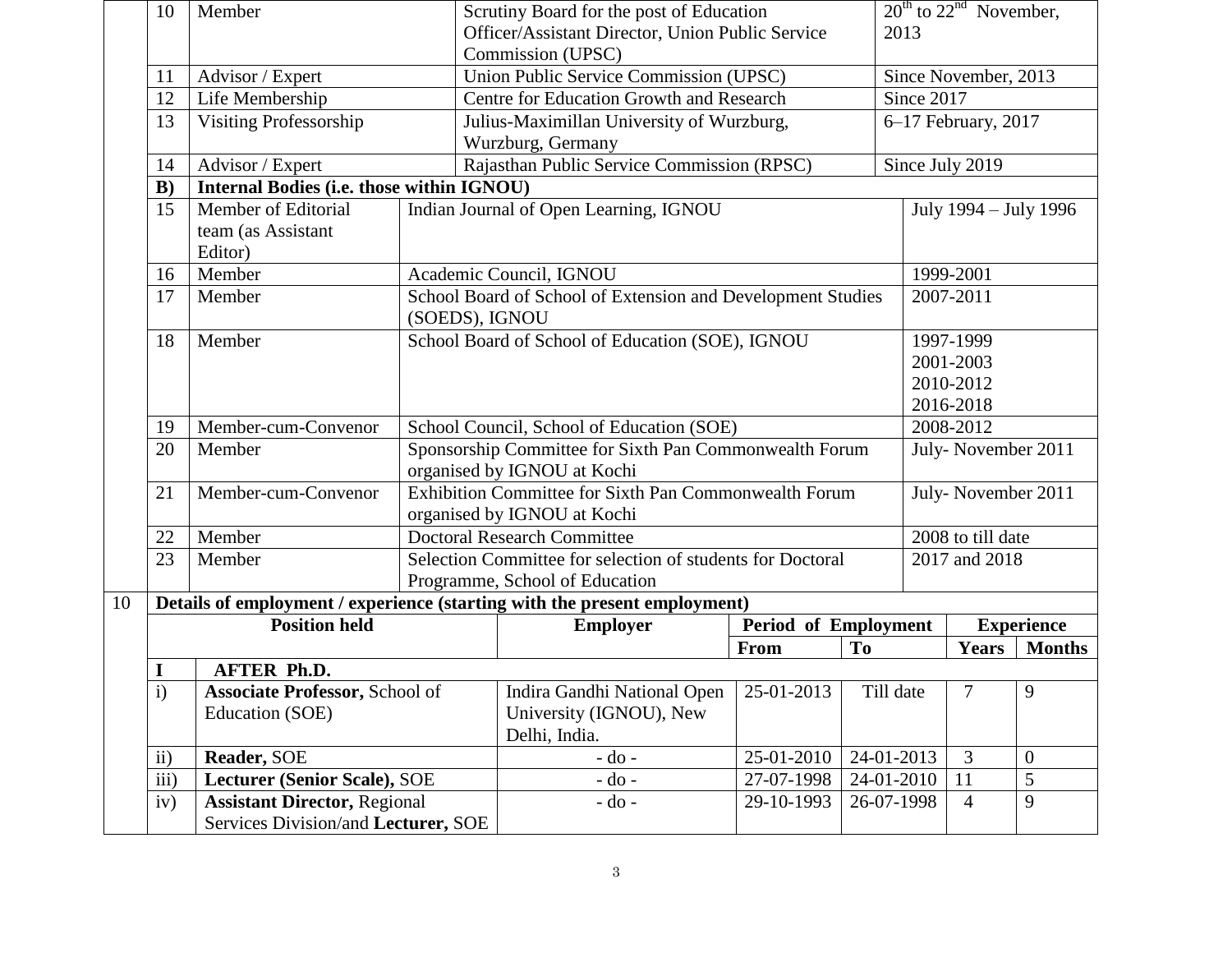|    | V)                   | <b>Research Associate</b>                                                                                                 | (Erstwhile) National Institute                                                                      | 13-11-1991 | 28-10-1993 | $\overline{2}$ | $\overline{0}$ |  |  |  |  |  |
|----|----------------------|---------------------------------------------------------------------------------------------------------------------------|-----------------------------------------------------------------------------------------------------|------------|------------|----------------|----------------|--|--|--|--|--|
|    |                      |                                                                                                                           | of Adult Education (NIAE),                                                                          |            |            |                |                |  |  |  |  |  |
|    |                      |                                                                                                                           | New Delhi, India.                                                                                   |            |            |                |                |  |  |  |  |  |
|    | $\mathbf{vi})$       | <b>Research Officer, Centre for</b>                                                                                       | Gulbarga University,                                                                                | 19-01-1991 | 09-04-1991 | $---$          | 2.5            |  |  |  |  |  |
|    |                      | Women's Studies                                                                                                           | Gulbarga, India.                                                                                    |            |            |                |                |  |  |  |  |  |
|    | $\mathbf{I}$         | <b>DURING Ph.D.</b>                                                                                                       |                                                                                                     |            |            |                |                |  |  |  |  |  |
|    | $\mathbf{i}$         | UGC-SRF (NET), Department of                                                                                              | <b>University Grants</b>                                                                            | 01-04-1990 | 15-06-1990 | $---$          | $2.5*$         |  |  |  |  |  |
|    |                      | Adult Education, Sri Venkateswara                                                                                         | Commission (UGC), New                                                                               |            |            |                |                |  |  |  |  |  |
|    |                      | University, Tirupati                                                                                                      | Delhi, India                                                                                        |            |            |                |                |  |  |  |  |  |
|    | $\mathbf{ii}$        | UGC-JRF (NET), Department of                                                                                              | $-do -$                                                                                             | 01-04-1988 | 31-03-1990 | $2*$           | $\overline{0}$ |  |  |  |  |  |
|    |                      | Adult Education, Sri Venkateswara                                                                                         |                                                                                                     |            |            |                |                |  |  |  |  |  |
|    | University, Tirupati |                                                                                                                           |                                                                                                     |            |            |                |                |  |  |  |  |  |
|    |                      | Notes: * 1. Having qualified University Grants Commission's Junior Research Fellowship (National Educational Test), i.e.  |                                                                                                     |            |            |                |                |  |  |  |  |  |
|    |                      |                                                                                                                           | UGC-JRF (NET) Examination in Adult Education in 1987, UGC-JRF was availed from 01-04-1988 to 31-03- |            |            |                |                |  |  |  |  |  |
|    |                      | 1990 and UGC-SRF was availed from 01-04-1990 to 15-06-1990 while doing Ph.D.                                              |                                                                                                     |            |            |                |                |  |  |  |  |  |
|    |                      | 2. During UGC-JRF/SRF (NET) period, I played an instrumental role in preparation of syllabus for a paper on               |                                                                                                     |            |            |                |                |  |  |  |  |  |
|    |                      | "Population Education" which was introduced as an optional paper in MA (Adult Education) second year and                  |                                                                                                     |            |            |                |                |  |  |  |  |  |
|    |                      | I taught it for about two years.                                                                                          |                                                                                                     |            |            |                |                |  |  |  |  |  |
|    |                      | Some Explanations on the gap periods after Ph.D:                                                                          |                                                                                                     |            |            |                |                |  |  |  |  |  |
|    | $\mathbf{i}$         | From 16-06-90 to 18-01-91 – After award of PhD, I was exploring the opportunities for suitable employment.                |                                                                                                     |            |            |                |                |  |  |  |  |  |
|    |                      | ii) From 10-04-91 to 12-11-91 – After resigning from the temporary position of Research Officer in Gulbarga University, I |                                                                                                     |            |            |                |                |  |  |  |  |  |
|    |                      | was again exploring the opportunities for suitable employment.                                                            |                                                                                                     |            |            |                |                |  |  |  |  |  |
| 11 |                      | Areas of specialisation / research interest: Education, Adult Education, Population Education and Distance Education      |                                                                                                     |            |            |                |                |  |  |  |  |  |
| 12 |                      | <b>Publications</b>                                                                                                       |                                                                                                     |            |            |                |                |  |  |  |  |  |
|    | $\bf{A}$             | <b>Books</b>                                                                                                              |                                                                                                     |            |            | 4              |                |  |  |  |  |  |
|    | B)                   | Chapters in Books                                                                                                         |                                                                                                     |            |            | $\overline{4}$ |                |  |  |  |  |  |
|    | $\mathcal{C}$        | Research Articles / Publications in Journals                                                                              |                                                                                                     |            |            | 22             |                |  |  |  |  |  |
|    | D)                   | Book / Article Reviews Published in Journals                                                                              |                                                                                                     |            |            | 13             |                |  |  |  |  |  |
|    | E)                   | Papers presented/Full papers submitted for presentation at Seminars, Conferences, Workshops, etc                          |                                                                                                     |            |            | 31             |                |  |  |  |  |  |
|    |                      | (National -18; and International $-13$ )                                                                                  |                                                                                                     |            |            |                |                |  |  |  |  |  |
|    | F)                   | Project Report<br>$\mathbf{1}$                                                                                            |                                                                                                     |            |            |                |                |  |  |  |  |  |
|    | G)                   | PhD/MPhil Scholars Guided<br>$\mathbf{1}$                                                                                 |                                                                                                     |            |            |                |                |  |  |  |  |  |
|    | H)                   | Contributions to Indira Gandhi National Open University (IGNOU)                                                           |                                                                                                     |            |            |                |                |  |  |  |  |  |
|    |                      | <b>Monitoring Reports</b><br>I)                                                                                           |                                                                                                     |            |            | 3              |                |  |  |  |  |  |
|    |                      | Programme Policy Documents Written (3 Programme Guides and 2 Handbooks)<br>$\mathbf{I}$                                   |                                                                                                     |            |            | 5              |                |  |  |  |  |  |
|    |                      | <b>III)</b> Programmes Coordinated                                                                                        |                                                                                                     |            |            | 3              |                |  |  |  |  |  |
|    |                      | IV) Courses Coordinated<br>14                                                                                             |                                                                                                     |            |            |                |                |  |  |  |  |  |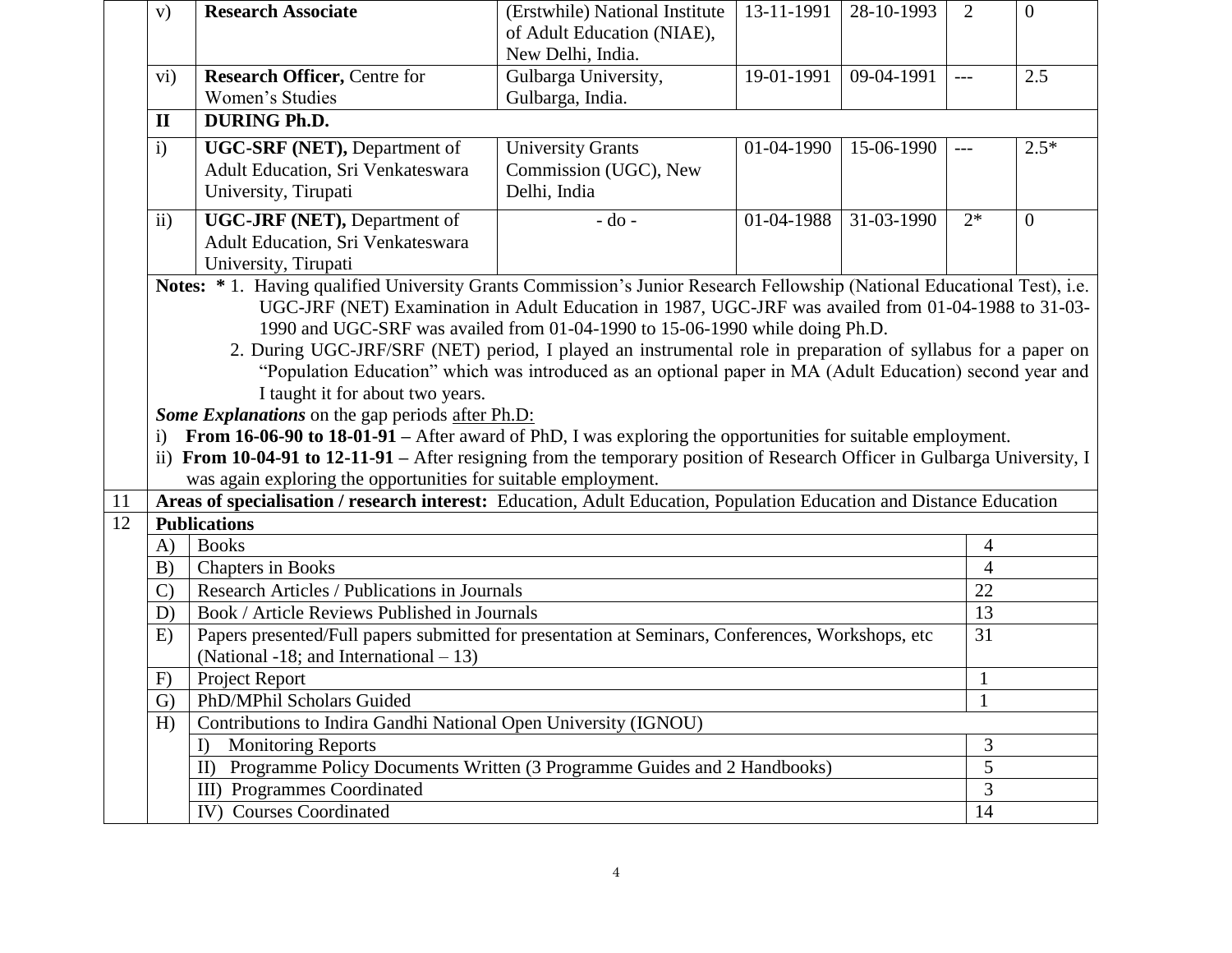|    | 32                                                                                                                      |                                                                                                                                   |           |  |  |  |  |  |  |
|----|-------------------------------------------------------------------------------------------------------------------------|-----------------------------------------------------------------------------------------------------------------------------------|-----------|--|--|--|--|--|--|
|    |                                                                                                                         | VI) Courses Entirely written                                                                                                      | 3         |  |  |  |  |  |  |
|    |                                                                                                                         | VII) Blocks and Units Edited (Format/Content//Language)                                                                           | 39 Blocks |  |  |  |  |  |  |
|    |                                                                                                                         |                                                                                                                                   | 154 Units |  |  |  |  |  |  |
|    |                                                                                                                         | VIII) Vetting of Translation of Course Material from English to Hindi                                                             | 4 Blocks  |  |  |  |  |  |  |
|    |                                                                                                                         |                                                                                                                                   | 16 Units  |  |  |  |  |  |  |
|    |                                                                                                                         | IX) Coordination of Cover Designs Development for Courses, Programme Guides and<br>Handbooks                                      | 17        |  |  |  |  |  |  |
|    |                                                                                                                         | X) Audio / Video programmes coordinated / developed for the courses / programmes<br>(Video programmes - 11; Audio Programmes - 2) | 13        |  |  |  |  |  |  |
|    |                                                                                                                         | XI) Training / Orientation programmes designed and conducted under different Regional Centres of<br>IGNOU in India                | 8         |  |  |  |  |  |  |
|    | XII) PhD Scholars guided to successful completion                                                                       |                                                                                                                                   |           |  |  |  |  |  |  |
|    |                                                                                                                         | XIII) Details of Counselling sessions conducted (Teleconference sessions - 11, Interactive                                        | 30        |  |  |  |  |  |  |
|    |                                                                                                                         | Radio counselling sessions $-10$ , Face-to-Face sessions - 9)                                                                     |           |  |  |  |  |  |  |
|    |                                                                                                                         |                                                                                                                                   |           |  |  |  |  |  |  |
|    |                                                                                                                         | <b><u>Note:</u></b> For details of 12 A) to H) above, vide $\Delta$ <b>ppendix</b> - <b>I</b> .                                   |           |  |  |  |  |  |  |
| 13 |                                                                                                                         | <b>Credentials of Publications</b>                                                                                                |           |  |  |  |  |  |  |
|    | i) Number of citations as found from Google Scholar search in others' publications at national and international<br>20  |                                                                                                                                   |           |  |  |  |  |  |  |
|    |                                                                                                                         | level                                                                                                                             |           |  |  |  |  |  |  |
|    | ii) Syllabi/Curricula of different Universities and other Higher Education Institutions that included some of the<br>30 |                                                                                                                                   |           |  |  |  |  |  |  |
|    |                                                                                                                         | above publications / books under References / Readings thereof as noticed from Google search at different                         |           |  |  |  |  |  |  |
|    |                                                                                                                         | points of time.                                                                                                                   |           |  |  |  |  |  |  |
|    |                                                                                                                         | <b><u>Note:</u></b> For details of 13 i) and ii) above, vide <b>Appendix - II.</b>                                                |           |  |  |  |  |  |  |
| 14 |                                                                                                                         | Countries visited: Singapore, Brunei Darussalam, Switzerland, Germany, Netherlands, Belgium, England, France                      |           |  |  |  |  |  |  |
| 15 |                                                                                                                         | <b>Other Contributions / Information</b>                                                                                          |           |  |  |  |  |  |  |
|    | $\bf{I}$                                                                                                                | Fellowship availed while doing Ph.D                                                                                               |           |  |  |  |  |  |  |
|    | $\mathbf{i}$                                                                                                            | Having qualified University Grants Commission's Junior Research Fellowship (National Educational Test), i.e.                      |           |  |  |  |  |  |  |
|    |                                                                                                                         | UGC-JRF (NET) Examination in Adult Education in 1987, UGC-JRF was availed from 01-04-1988 to 31-03-1990                           |           |  |  |  |  |  |  |
|    | and UGC-SRF was availed from 01-04-1990 to 15-06-1990 for doing Ph.D.                                                   |                                                                                                                                   |           |  |  |  |  |  |  |
|    | Experience in temporary positions prior to joining IGNOU<br>$\mathbf{II}$                                               |                                                                                                                                   |           |  |  |  |  |  |  |
|    | i)                                                                                                                      | Immediately prior to joining IGNOU, Dr. M. V. Lakshmi Reddy worked as Research Associate with erstwhile                           |           |  |  |  |  |  |  |
|    |                                                                                                                         | National Institute of Adult Education (NIAE), New Delhi from 13-11-1991 to 28-10-1993. Prior to this, he worked                   |           |  |  |  |  |  |  |
|    |                                                                                                                         | as Research Officer for a short period, from 19-01-1991 to 09-04-1991, with Gulbarga University, Gulbarga,                        |           |  |  |  |  |  |  |
|    |                                                                                                                         | Karnataka.                                                                                                                        |           |  |  |  |  |  |  |
|    | III                                                                                                                     | <b>Experience of Having Contested in General Election in 1998</b>                                                                 |           |  |  |  |  |  |  |
|    | $\mathbf{i}$                                                                                                            | While serving IGNOU at its headquarters and residing in New Delhi, Dr. M. V. Lakshmi Reddy contested General                      |           |  |  |  |  |  |  |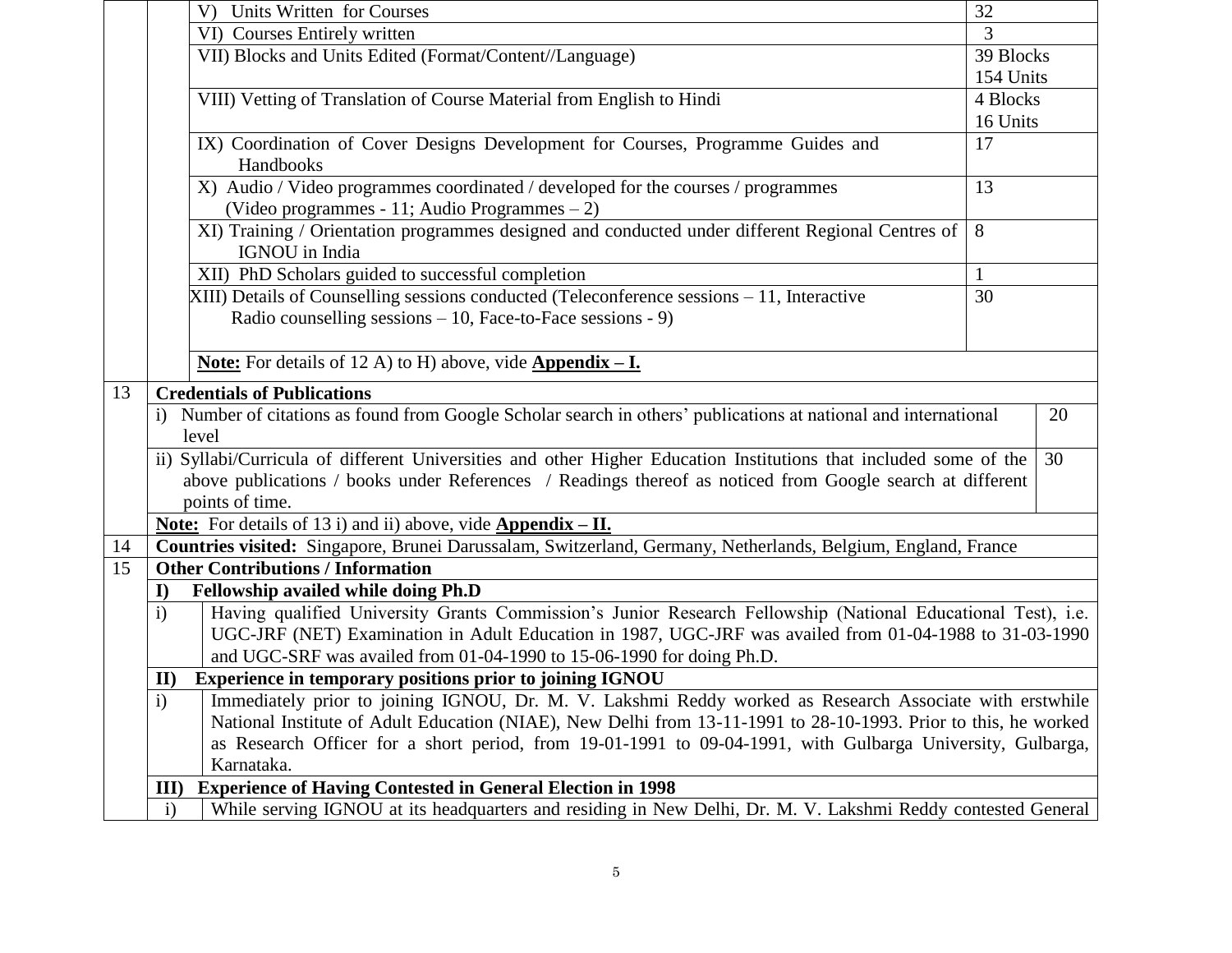|               | Elections (1998) from Cuddapah Lok Sabha Constituency in Cuddapah district of the then united Andhra Pradesh            |
|---------------|-------------------------------------------------------------------------------------------------------------------------|
|               | with personal desire and commitment to generate, as a candidate, mass awareness in the constituency by distributing     |
|               | about 10,000 copies of a pamphlet and spreading the intended messages in major towns and some villages for              |
|               | peaceful voting in faction-ridden, politically active / volatile, and then generally crime-prone constituency during    |
|               | elections. After making whatever little but sincere, committed and possible contribution to spread the intended         |
|               | messages during the campaign process, Dr Reddy felt very happy to see the first ever murder-free general election in    |
|               | the said constituency.                                                                                                  |
| IV)           | Founder President of IGNOU Employees Forum Against Corruption, Lawlessness and Arbitrariness                            |
| i)            | Dr. M. V. Lakshmi Reddy is the founder President of IGNOU Employees Forum Against Corruption, Lawlessness               |
|               | and Arbitrariness (IGNOUEFACLA) founded in 2002. Since then, for about three years, the said Forum raised many          |
|               | serious issues of corruption, lawlessness and arbitrariness that were plaguing IGNOU. Inquiry Reports such as of Sri    |
|               | P. R. Dasgupta (2006) and of Sri Vikram Sahay (2010 – Inquiry Reports 1 and 2) of MHRD / CVC are some of the            |
|               | outcomes of the Forum's complaints, among other things. Now, the Forum is defunct since 2007 for various reasons        |
|               | including the vindictive experiences faced by its President, Secretary and members during 2003-05.                      |
| $\mathbf{V})$ | <b>About the Disciplinary Proceedings</b>                                                                               |
| $\mathbf{i}$  | Memorandum of charges vide F.No.IG/TA/189/93/5405 dated 7 <sup>th</sup> November, 2003 was issued to Dr. M. V. Lakshmi  |
|               | Reddy and the same had been withdrawn subsequently vide Office Order F.No.IG/TA/1/189/93/151 dated 20 <sup>th</sup>     |
|               | January, 2010 of IGNOU.                                                                                                 |
| ii)           | Another Memorandum of charges vide F.No.IG/TA/1/189/93/1483 dated 25 <sup>th</sup> June, 2004 was issued to Dr. M. V.   |
|               | Lakshmi Reddy which was preceded by his Suspension vide Order F.No.IG/TA/189/93/986 dated 30-4-2004 and                 |
|               | was succeeded by his removal from service vide Office Order No.296 bearing F.No.IG/TA/189/93/812 dated 24 <sup>th</sup> |
|               | March, 2005. Finally, he got reinstated into service vide Office Order No.2349 bearing F.No.IG/TA/1/189/93/3473         |
|               | dated 15 <sup>th</sup> October, 2007 with retrospective effect from the date of suspension.                             |
| VI)           | Major Innovative Efforts put in Course Development for Post-Graduate Diploma in Adult Education (PGDAE),                |
|               | Post-Graduate Certificate in Adult Education (PGCAE) and Master of Arts in Adult Education (MAAE) and                   |
|               | their launching through IGNOU.                                                                                          |
| $\mathbf{i}$  | Orientation and training of course writers has been done by Dr. M. V. Lakshmi Reddy in 2008 through e-mail to           |
|               | develop courses for IGNOU programmes. As a result, seven theory courses totally consisting of 27 Blocks with 115        |
|               | Units have been developed in just four years, i.e. by 2012. Also, based on the experiences he evolved a model titled    |
|               | "E-mail Technology-enabled Course Team Model for Development of Self-learning Materials" which is the most              |
|               | cost-effective model and has given tremendous scope for its easy institutionalisation at IGNOU. By developing the       |
|               | courses as above, PGDAE, PGCAE and MAAE programmes have been launched in 2009, 2011 and 2011                            |
|               | respectively.                                                                                                           |
|               | VII) National Level Coordination of PGDAE, PGCAE and MAAE programmes and students enrolled therein                      |
| $\mathbf{i}$  | PGDAE has been launched in July 2009 session of IGNOU. Thereafter both PGCAE and MAAE have been launched                |
|               | simultaneously in July 2011 session. These programmes have thus been coordinated at national level through various      |
|               | Regional Centres (RCs) and Study Centres (SCs) / Programme Study Centres (PSCs) across the country. With                |
|               | sustained efforts, these programmes are now spread over 50 RCs and 100 SCs / PSCs of IGNOU. The total number            |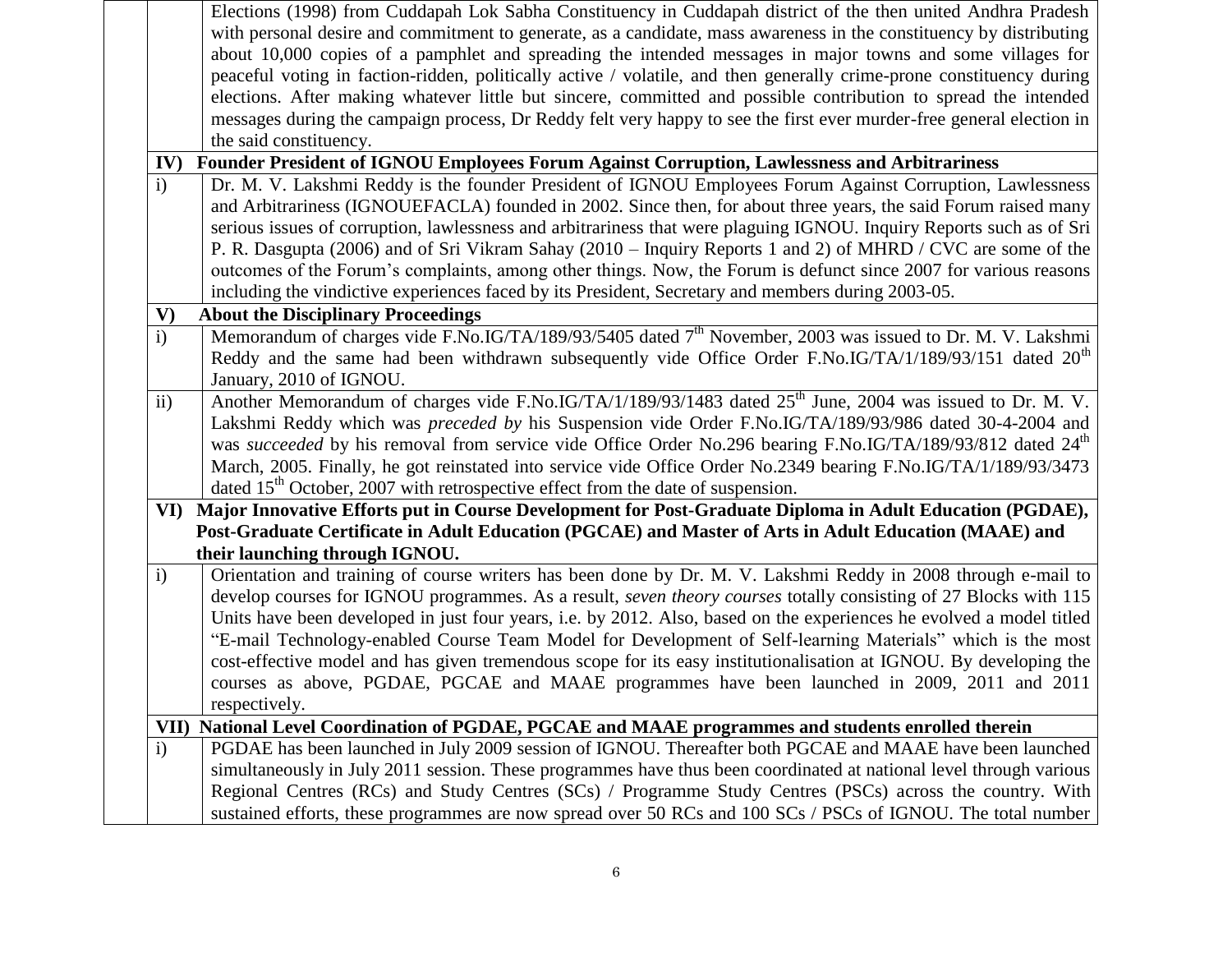|                                           |                                                                                                                                                                                                                                          | of students enrolled for these programmes from their respective launch dates to till date include about 100 students |  |  |  |  |  |  |  |  |
|-------------------------------------------|------------------------------------------------------------------------------------------------------------------------------------------------------------------------------------------------------------------------------------------|----------------------------------------------------------------------------------------------------------------------|--|--|--|--|--|--|--|--|
|                                           |                                                                                                                                                                                                                                          | for PGDAE, 150 for PGCAE and 500 for MAAE.                                                                           |  |  |  |  |  |  |  |  |
|                                           | VIII) Efforts made for Inclusion of "Adult Education" as a specialisation area under MA (Education)<br>Efforts have also been put for inclusion of "Adult Education" as a specialisation area under MA (Education). As a<br>$\mathbf{i}$ |                                                                                                                      |  |  |  |  |  |  |  |  |
|                                           |                                                                                                                                                                                                                                          |                                                                                                                      |  |  |  |  |  |  |  |  |
|                                           |                                                                                                                                                                                                                                          | result, since July 2013 session, MA (Education) programme of IGNOU has "Adult Education" as a specialisation         |  |  |  |  |  |  |  |  |
|                                           |                                                                                                                                                                                                                                          | area in its second year courses. Since 2013, on an average, around 150 students per year might be opting for 'Adult  |  |  |  |  |  |  |  |  |
|                                           |                                                                                                                                                                                                                                          | Education" specialisation area.                                                                                      |  |  |  |  |  |  |  |  |
|                                           |                                                                                                                                                                                                                                          | IX) Research interests / Areas of specialization                                                                     |  |  |  |  |  |  |  |  |
|                                           |                                                                                                                                                                                                                                          |                                                                                                                      |  |  |  |  |  |  |  |  |
|                                           |                                                                                                                                                                                                                                          | Areas of specialisation include Education, Adult Education, Population Education and Distance Education              |  |  |  |  |  |  |  |  |
|                                           |                                                                                                                                                                                                                                          |                                                                                                                      |  |  |  |  |  |  |  |  |
|                                           |                                                                                                                                                                                                                                          | Date: 27 October, 2020<br>$Sd$ –                                                                                     |  |  |  |  |  |  |  |  |
| Place: New Delhi<br>(M. V. LAKSHMI REDDY) |                                                                                                                                                                                                                                          |                                                                                                                      |  |  |  |  |  |  |  |  |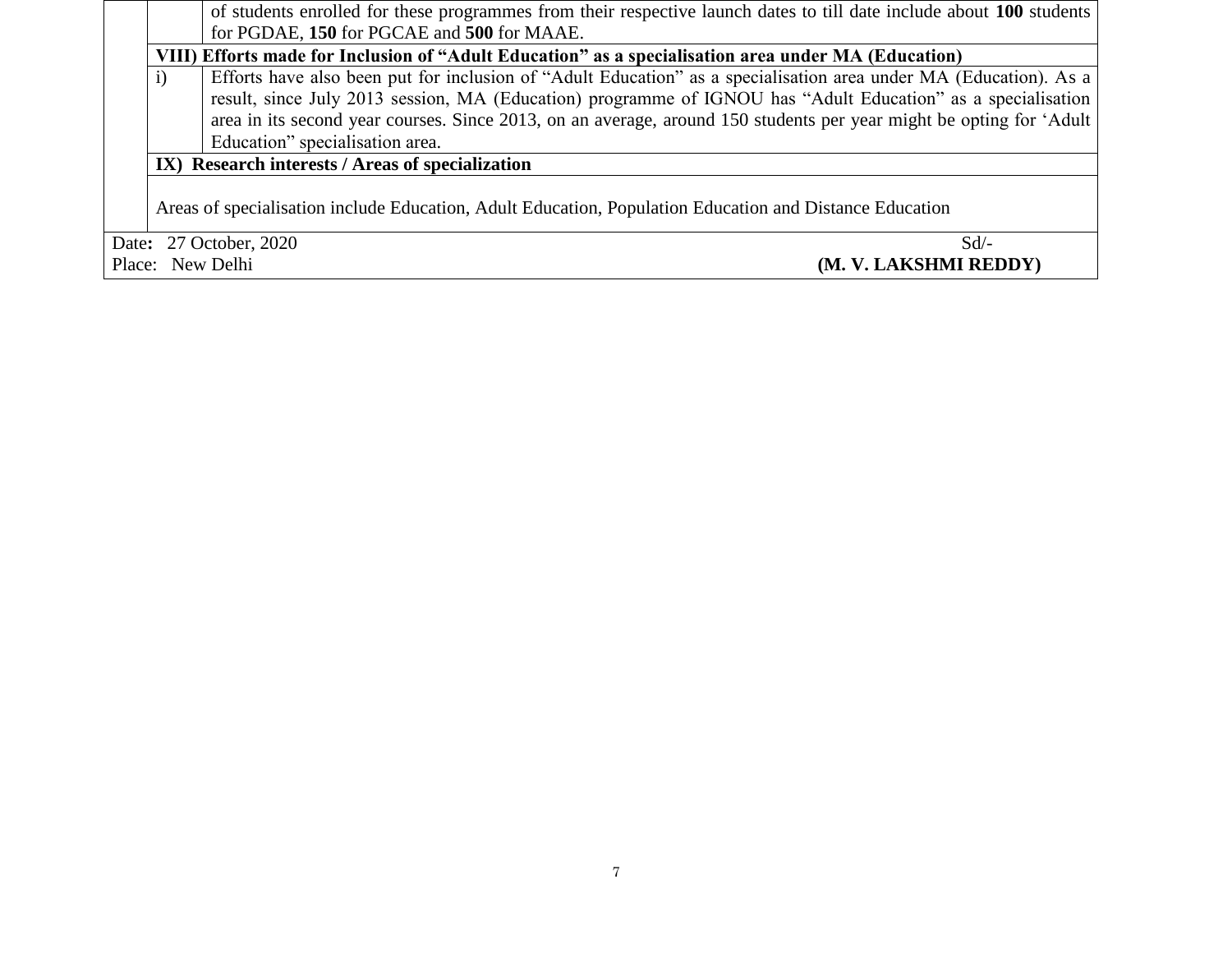## **Appendix – I**

|                         | Publications and other contributions of Dr. M. V. Lakshmi Reddy |      |                                                          |                     |                            |                    |                                       |  |  |  |  |
|-------------------------|-----------------------------------------------------------------|------|----------------------------------------------------------|---------------------|----------------------------|--------------------|---------------------------------------|--|--|--|--|
| A)                      | <b>Books</b>                                                    |      |                                                          |                     |                            |                    |                                       |  |  |  |  |
| $\overline{sl.}$<br>No. | <b>Sole Author</b>                                              | Year | <b>Title of book</b>                                     | <b>Place</b>        | <b>Publisher</b>           | <b>Total Pages</b> | <b>ISBN No.</b><br>(Web-link, if any) |  |  |  |  |
|                         |                                                                 |      |                                                          |                     |                            |                    |                                       |  |  |  |  |
| $\mathbf{1}$            | Lakshmi Reddy, M. V.                                            | 1993 | <b>Population Education</b>                              | <b>New</b>          | Uppal                      | $pp.xv+292$        | ISBN 81-85565-19-8                    |  |  |  |  |
|                         |                                                                 |      | Programmes in India                                      | Delhi               | Publishing<br>House        |                    |                                       |  |  |  |  |
| $\mathbf{2}$            | Lakshmi Reddy, M. V.                                            | 1994 | <b>Population Education:</b>                             | <b>New</b>          | Ashish                     | $pp.vii+119$       | ISBN 81-7024-656-3                    |  |  |  |  |
|                         |                                                                 |      | Misconceptions and<br>Clarifications                     | Delhi               | Publishing<br>House        |                    |                                       |  |  |  |  |
| 3                       | Lakshmi Reddy, M. V.                                            | 2000 | Dynamic Role of Adult                                    | <b>New</b>          | Aravali Books              | $pp.v+101$         | ISBN 81-86880-74-7                    |  |  |  |  |
|                         |                                                                 |      | <b>Education: Marching</b><br>Towards a Learning         | Delhi               | International<br>$(P)$ Ltd |                    |                                       |  |  |  |  |
|                         |                                                                 |      | Society                                                  |                     |                            |                    |                                       |  |  |  |  |
| $\overline{4}$          | Lakshmi Reddy, M. V.                                            | 2001 | <b>Towards Better Practices</b><br>in Distance Education | <b>New</b><br>Delhi | Kanishka<br>Publishers &   | $pp.xii+140$       | ISBN 81-7391-445-1                    |  |  |  |  |
|                         |                                                                 |      |                                                          |                     | <b>Distributors</b>        |                    |                                       |  |  |  |  |
| B)                      | <b>Chapters in Books</b>                                        |      |                                                          |                     |                            |                    |                                       |  |  |  |  |
| Sl.                     | Sole Author / Co-                                               | Year | <b>Title of Chapter in Book</b>                          | <b>Place</b>        | <b>Publisher</b>           | <b>Total Pages</b> | ISBN No.                              |  |  |  |  |
| No.                     | author                                                          |      |                                                          |                     |                            |                    |                                       |  |  |  |  |
| 1.                      | Mohan Rao, C. K. and                                            | 1996 | "Feedback Study on Daily                                 | <b>New</b>          | Ess Ess                    | pp.170-174         | ISBN 81-7000-200-1                    |  |  |  |  |
|                         | Lakshmi Reddy, M. V.                                            |      | Newspapers, Broadsheet<br>for Neo-literates" in V.       | Delhi               | Publications               | (5)                |                                       |  |  |  |  |
|                         |                                                                 |      | Venkatappaiah (ed.)                                      |                     |                            |                    |                                       |  |  |  |  |
|                         |                                                                 |      | Literacy Campaigns and                                   |                     |                            |                    |                                       |  |  |  |  |
|                         |                                                                 |      | Libraries                                                |                     |                            |                    |                                       |  |  |  |  |
| $\overline{2}$          | Lakshmi Reddy, M. V.                                            | 2000 | "Gender (In)equity in                                    | <b>New</b>          | <b>UNESCO</b>              | pp.331-344         | <b>NA</b>                             |  |  |  |  |
|                         |                                                                 |      | Literacy: An Analysis", in<br>C. J. Daswani and S. Y.    | Delhi               |                            | (14)               | https://unesdoc.unesco.               |  |  |  |  |
|                         |                                                                 |      | Shah (eds). Adult                                        |                     |                            |                    | org/ark:/48223/pf00001                |  |  |  |  |
|                         |                                                                 |      | Education in India $-$                                   |                     |                            |                    | 21314                                 |  |  |  |  |
|                         |                                                                 |      | <b>Selected Papers</b>                                   |                     |                            |                    |                                       |  |  |  |  |
| $\mathfrak{Z}$          | Lakshmi Reddy, M. V.                                            | 2006 | "Trends in Adult                                         | <b>New</b>          | Sarup & Sons               | pp.240-261         | ISBN 81-7625-619-6                    |  |  |  |  |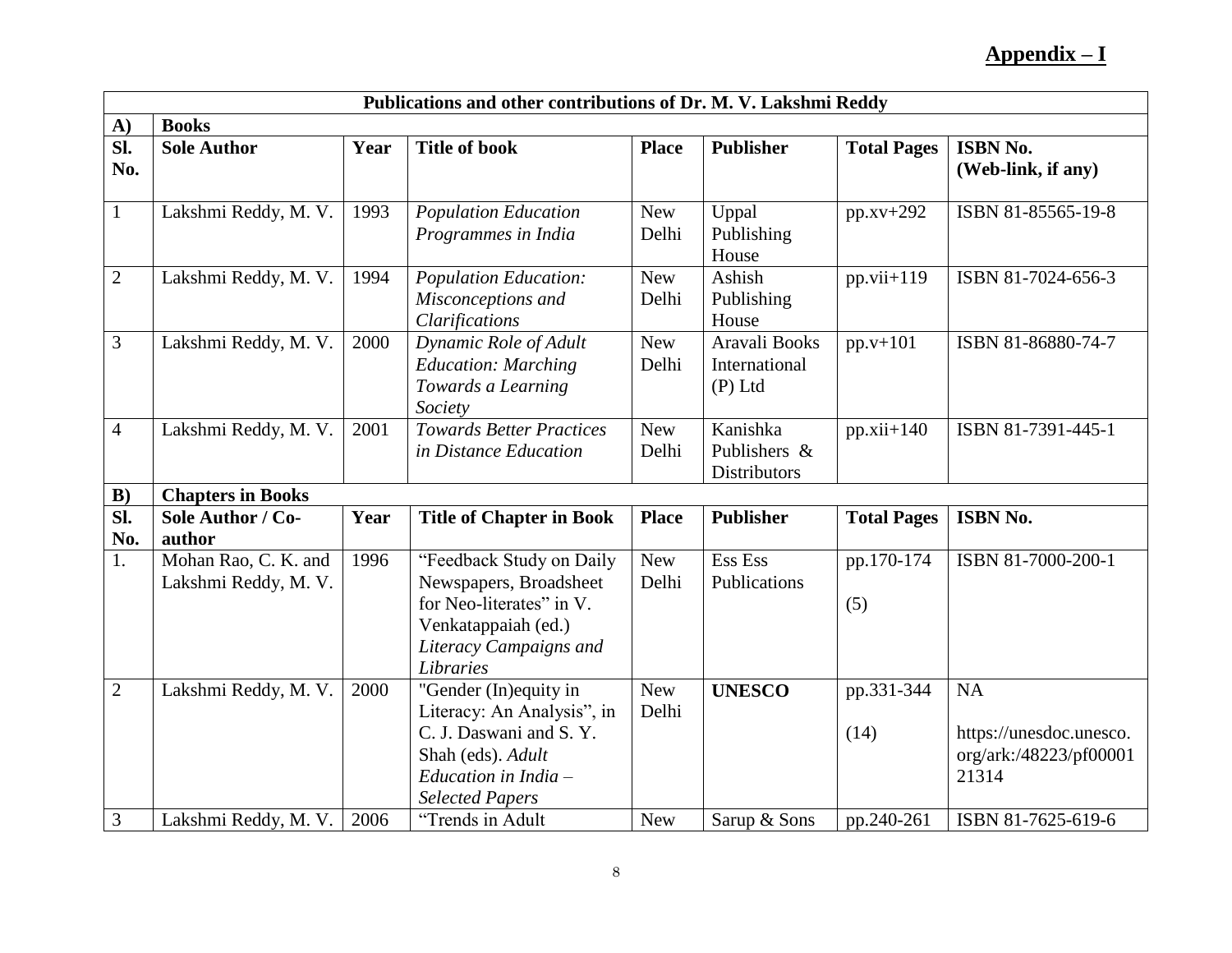|                     |                                                                          |      | <b>Education Administration</b><br>and Resource Structure".<br>in P. A. Reddy and D.<br>Uma Devi (Eds). Current<br><b>Trends in Adult Education</b> | Delhi                                             |                                   |                                  | (22)             |                    |          |                |
|---------------------|--------------------------------------------------------------------------|------|-----------------------------------------------------------------------------------------------------------------------------------------------------|---------------------------------------------------|-----------------------------------|----------------------------------|------------------|--------------------|----------|----------------|
| $\overline{4}$      | Lakshmi Reddy, M. V.                                                     | 2014 | "Sustainable Library                                                                                                                                | <b>New</b><br>Delhi                               |                                   | <b>Indian Adult</b><br>Education | pp.123-145       | ISBN 81-87501-01-4 |          |                |
|                     |                                                                          |      | Strategies for Adult and<br>Lifelong Learning" in V.<br>Mohan Kumar (eds). Adult<br>and Lifelong Learning:                                          |                                                   | Association                       |                                  | (23)             |                    |          |                |
|                     |                                                                          |      | <b>Selected Articles</b>                                                                                                                            |                                                   |                                   |                                  |                  |                    |          |                |
| $\mathbf{C}$<br>Sl. | <b>Research Articles / Publications in Journals</b><br>Sole Author / Co- | Year | <b>Title of Article</b>                                                                                                                             | <b>Name of</b>                                    |                                   | <b>Volume</b>                    | Page no. (s)     | <b>ISSN No.</b>    |          |                |
| No.                 | author                                                                   |      |                                                                                                                                                     | <b>Journal</b>                                    |                                   | $\&$ No                          |                  |                    |          |                |
| $\mathbf{1}$        | Niranjan Reddy, B., and<br>Lakshmi Reddy, M. V.                          | 1986 | Teacher Training: The<br>Role of Microteaching                                                                                                      | Journal of<br><b>Indian</b>                       |                                   |                                  |                  | Vol.12,<br>No.4,   | pp.17-21 | ISSN 0377-0435 |
|                     |                                                                          |      |                                                                                                                                                     | Education                                         |                                   |                                  | (5)              |                    |          |                |
| $\overline{2}$      | Sreedevi, V., and<br>Lakshmi Reddy, M. V.                                | 1988 | A Scale to Measure the<br>Attitude of Adult<br><b>Education Programme</b><br>Organisers to<br>Population Education                                  | of Family<br>Welfare                              | Vol. xxxv,<br>The Journal<br>No.1 |                                  | pp.65-75<br>(11) | ISSN 0022-1074     |          |                |
| 3                   | Lakshmi Reddy, M. V.,<br>and Mohan Rao, C. K.                            | 1993 | Post-Literacy Efforts<br>through Newspapers in<br>Andhra Pradesh                                                                                    | <b>Indian</b><br>Journal of<br>Adult<br>Education |                                   | Vol.54,<br>No.1                  | pp.70-82<br>(13) | ISSN 0019-5006     |          |                |
| $\overline{4}$      | Lakshmi Reddy, M. V.                                                     | 1993 | Conceptual<br>Proliferations in Adult<br><b>Education: An</b><br>Overview                                                                           | <b>Indian</b><br>Journal of<br>Adult<br>Education |                                   | Vol.54,<br>No.4                  | pp.5-15<br>(11)  | ISSN 0019-5006     |          |                |
| 5                   | Lakshmi Reddy, M. V.                                                     | 1994 | Gender (In) equity in<br>Literacy: An analysis                                                                                                      | <b>Indian</b><br>Journal of<br>Adult<br>Education |                                   | Vol.55,<br>No.3                  | pp.5-22<br>(18)  | ISSN 0019-5006     |          |                |
| 6                   | Lakshmi Reddy, M. V.                                                     | 1994 | Crapshooting with<br><b>Adult Education</b><br>Organizations                                                                                        | University<br>$News - A$<br>Weekly                |                                   | Vol.32,<br>No.41                 | pp.4-6<br>(3)    | ISSN 0566-2257     |          |                |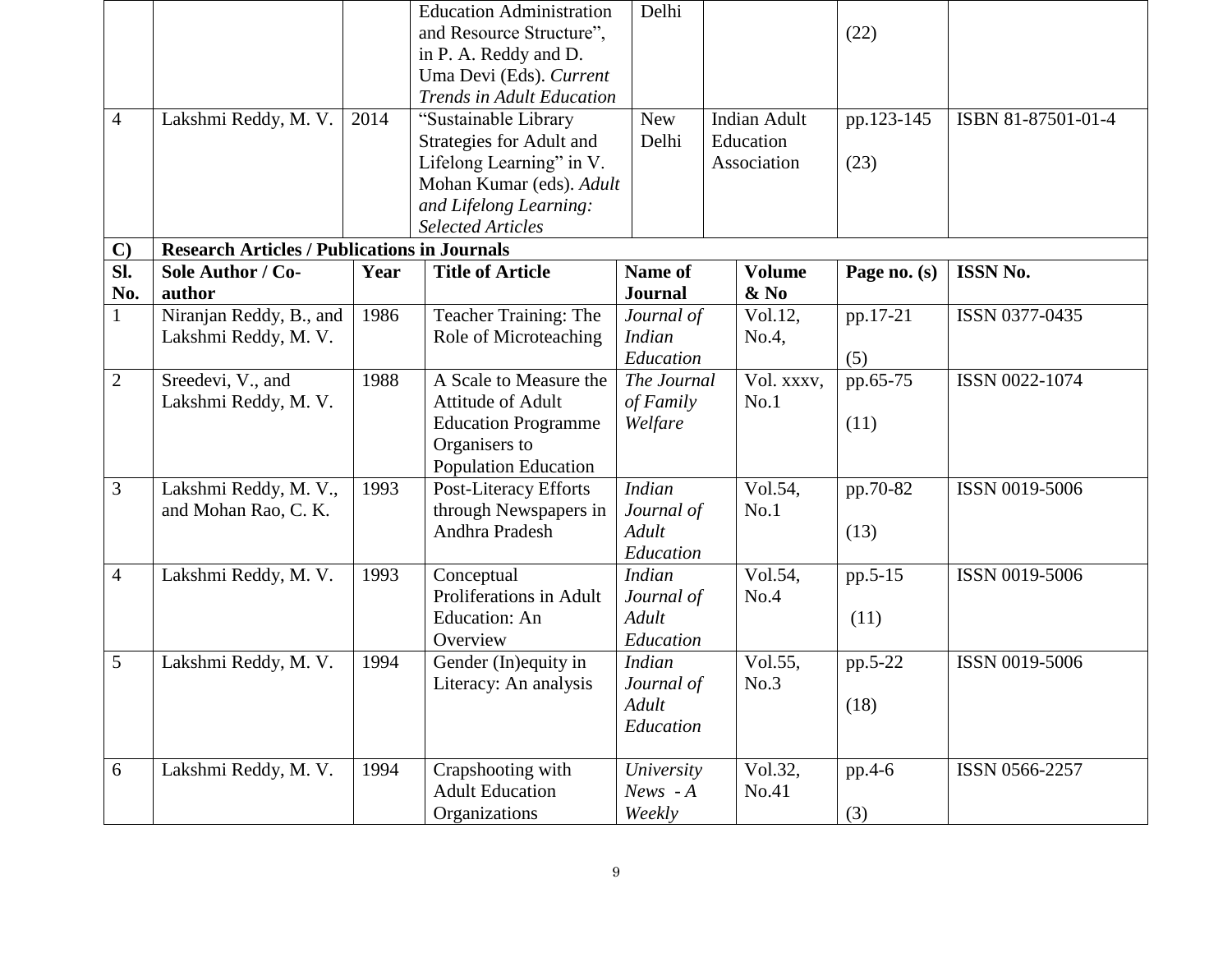|        |                      |      |                                                                                                                                               | Journal of<br>Higher<br>Education,                                      |                                                             |                  |                                                                                                   |
|--------|----------------------|------|-----------------------------------------------------------------------------------------------------------------------------------------------|-------------------------------------------------------------------------|-------------------------------------------------------------|------------------|---------------------------------------------------------------------------------------------------|
| $\tau$ | Lakshmi Reddy, M. V. | 1996 | A Scientific Approach<br>to Organising<br>Counselling for<br>Distance Learners.                                                               | Kakatiya<br>Journal of<br><b>Open</b><br>Learning                       | Vol.2,<br>No.2                                              | pp.66-81<br>(16) | <b>NA</b>                                                                                         |
| 8      | Lakshmi Reddy, M. V. | 1999 | Teachers and (Other)<br>Academics in IGNOU:<br>A Retrospect and<br>Prospect                                                                   | Journal of<br><b>Distance</b><br>Education                              | Vol.6,<br>No.7                                              | pp.43-52<br>(10) | <b>NA</b>                                                                                         |
| 9      | Lakshmi Reddy, M. V. | 2000 | <b>Changing Academics</b><br>and Emerging<br>Professionalism: How<br>to Reform?                                                               | University<br>$News - A$<br>Weekly<br>Journal of<br>Higher<br>Education | Vol.38,<br>pp.8-13<br>No.25<br>(6)<br>Vol.11,<br>pp.103-125 |                  | ISSN 0566-2257                                                                                    |
| 10     | Lakshmi Reddy, M. V. | 2002 | Students' Pass Rates:<br>A Case Study of Indira<br>Gandhi National Open<br>University<br>Programmes                                           | <b>Indian</b><br>Journal of<br><b>Open</b><br>Learning                  | No.1<br>(23)                                                |                  | ISSN-0971-2690<br>http://cemca.org.in/ckfi<br>nder/userfiles/Lakshmi<br>%20Reddy_MV__0249<br>.pdf |
| 11     | Lakshmi Reddy, M. V. | 2002 | <b>Adult Education for</b><br><b>University Authorities:</b><br>Agenda to Review<br><b>Staffing Processes of</b><br>Teachers and<br>Academics | <b>Indian</b><br>Journal of<br>Adult<br>Education                       | Vol.63,<br>No.1                                             | pp.32-41<br>(10) | ISSN 0019-5006                                                                                    |
| 12     | Lakshmi Reddy, M. V. | 2002 | Implementation of<br><b>Adult Education and</b><br>Development<br>Programmes:<br>Contradictions and<br><b>Distortions</b>                     | University<br>$News - A$<br>Weekly<br>Journal of<br>Higher<br>Education | Vol.40,<br>No.40                                            | pp.7-13<br>(7)   | ISSN 0566-2257                                                                                    |
| 13     | Lakshmi Reddy, M. V. | 2005 | Incentives for<br><b>Sterilization: Perennial</b><br>Personal Pay for<br><b>Employees Vs. Paltry</b>                                          | <b>Indian</b><br>Journal of<br>Population<br>Education                  | No.31                                                       | pp.43-48<br>(6)  | ISSN 2249-0493                                                                                    |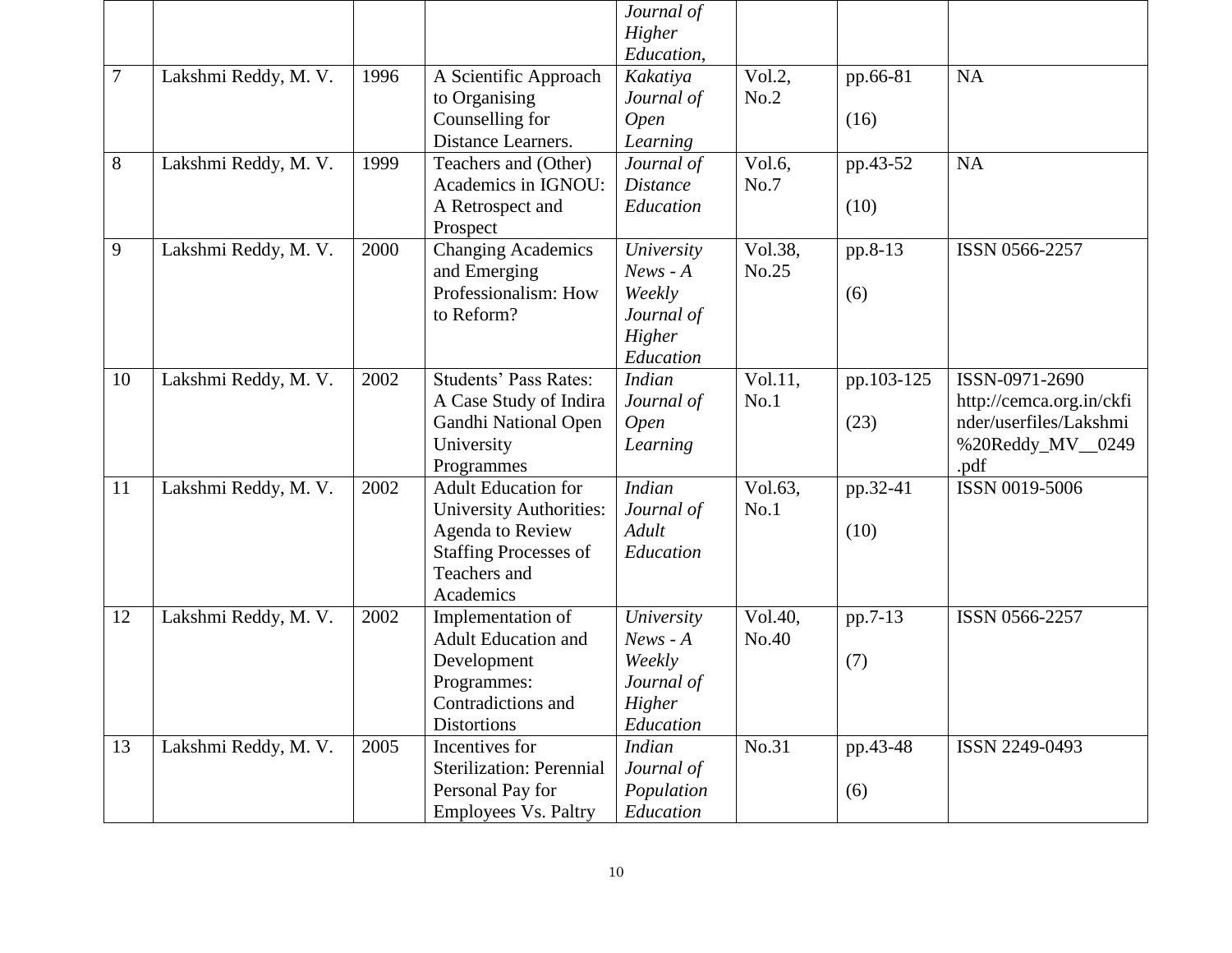|    |                      |      | Sum for Others $- A$<br><b>Case for Review</b>                                                                                               |                                                                         |                  |                   |                |
|----|----------------------|------|----------------------------------------------------------------------------------------------------------------------------------------------|-------------------------------------------------------------------------|------------------|-------------------|----------------|
| 14 | Lakshmi Reddy, M. V. | 2010 | Orientation and<br><b>Training of Course</b><br>Writers through E-<br>mail: A Case of Post-<br>Graduate Diploma in<br><b>Adult Education</b> | <b>Indian</b><br>Journal of<br>Open<br>Learning                         | Vol.19,<br>No.2  | pp.97-116<br>(20) | ISSN 0971-2690 |
| 15 | Lakshmi Reddy, M. V. | 2011 | Sustainable Library<br><b>Strategies for Adult</b><br>and Lifelong Learning                                                                  | <b>Indian</b><br>Journal of<br>Adult<br>Education                       | Vol.72,<br>No.3  | pp.3-24<br>(22)   | ISSN 0019-5006 |
| 16 | Lakshmi Reddy, M. V. | 2011 | E-mail Technology-<br>enabled Course Team<br>Model for<br>Development of Self-<br>instructional (Self-<br>learning) Materials                | University<br>$News - A$<br>Weekly<br>Journal of<br>Higher<br>Education | Vol.49,<br>No.40 | pp.7-18<br>(12)   | ISSN 0566-2257 |
| 17 | Lakshmi Reddy, M. V. | 2012 | Revamping Indian<br>Education<br>System: Setting a Pan-<br>Indian, Flexible,<br>Equitable and<br>Sustainable Model                           | University<br>$News - A$<br>Weekly<br>Journal of<br>Higher<br>Education | Vol.50,<br>No.18 | pp.4-14<br>(11)   | ISSN 0566-2257 |
| 18 | Lakshmi Reddy, M. V. | 2012 | Role of Open<br>Universities in<br><b>Promoting Reading</b><br>Habits and Creating<br><b>Literate Society</b>                                | <b>Indian</b><br>Journal of<br>Adult<br>Education                       | Vol.73,<br>No.2  | pp.28-45<br>(18)  | ISSN 0019-5006 |
| 19 | Lakshmi Reddy, M. V. | 2012 | Population and<br>Development<br><b>Education for Adult</b><br><b>Educators: Confusing</b><br>Concepts and<br>Clarifications                 | <b>Indian</b><br>Journal of<br>Population<br>Education                  | No.57            | pp.34-55<br>(22)  | ISSN 2249-0493 |
| 20 | Lakshmi Reddy, M. V. | 2015 | Professional<br>Development and<br>Capacity Building in                                                                                      | <b>Indian</b><br>Journal of<br>Adult                                    | Vol.76,<br>No.2  | pp.20-38<br>(19)  | ISSN 0019-5006 |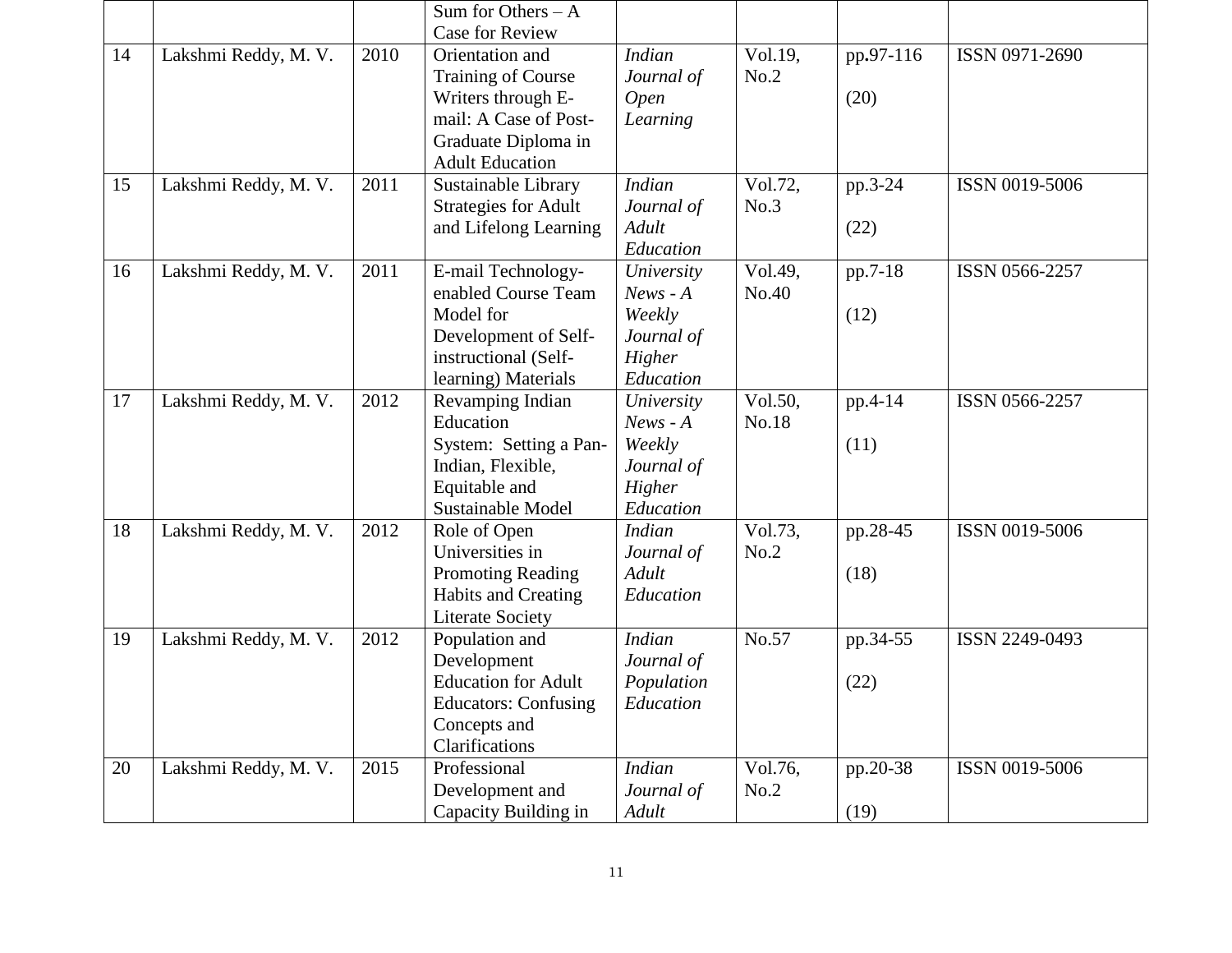|                                   |                                                     |              | <b>Adult Education</b><br>through Open and<br>Distance Learning<br>Mode by IGNOU:<br>Experiences, Problems<br>and Prospects                                                      |                                                   | Education                                                                       |                 |                    |                  |                   |                                                                                                                                                                              | http://www.academia.ed<br>u/19668336/Andragogy<br>_The_Adult_Learning_<br>Theory               |  |
|-----------------------------------|-----------------------------------------------------|--------------|----------------------------------------------------------------------------------------------------------------------------------------------------------------------------------|---------------------------------------------------|---------------------------------------------------------------------------------|-----------------|--------------------|------------------|-------------------|------------------------------------------------------------------------------------------------------------------------------------------------------------------------------|------------------------------------------------------------------------------------------------|--|
| 21                                | Lakshmi Reddy, M. V.                                | 2015         | Cosmicism' the True<br><b>Eternal Theism:</b><br>Realising the Supreme<br><b>Cosmic Reality</b><br>through Basic Cosmic<br><b>Education for Global</b><br><b>Adults</b>          | <b>Indian</b><br>Journal of<br>Adult<br>Education |                                                                                 | Vol.76,<br>No.4 |                    | pp.15-32<br>(28) |                   | ISSN 0019-5006<br>https://upload.wikimedi<br>a.org/wikipedia/commo<br>ns/e/e2/Cosmicism.pdf<br>http://www.authorstrea<br>m.com/Presentation/mu<br>ddam294091-2682216-<br>dr/ |                                                                                                |  |
| 22                                | Lakshmi Reddy, M. V.                                | 2020         | An In-depth Tracer<br>Study of "Adult<br>Education"<br>programmes of<br>IGNOU: A Model for<br>Critical Analysis of<br><b>ODL</b> Programmes                                      |                                                   | <b>Vol.81</b><br><b>Indian</b><br>$No.1-2,$<br>Journal of<br>Adult<br>Education |                 |                    |                  | $5 - 30$<br>(26)  |                                                                                                                                                                              | http://iaea-<br>india.in/admin/img/publ<br>ication/IAEA%20Journ<br>al%20Jan-<br>Jun%202020.pdf |  |
| $\mathbf{D}$                      | <b>Book / Article Reviews Published in Journals</b> |              |                                                                                                                                                                                  |                                                   |                                                                                 |                 |                    |                  |                   |                                                                                                                                                                              |                                                                                                |  |
| $\overline{\mathbf{S}}$ l.<br>No. | <b>Sole Reviewer</b>                                | Year         | <b>Book/Article Reviewed</b>                                                                                                                                                     |                                                   | Name of<br><b>Journal</b>                                                       |                 | Volume,<br>No.     |                  | Page no(s).       |                                                                                                                                                                              | <b>ISSN No.</b>                                                                                |  |
| $\mathbf{1}$                      | Lakshmi Reddy, M. V.                                | 1993         | Sarkar, B. N. Education<br>and Family Welfare<br>Planning, Dayal<br>Publishing House, Delhi,                                                                                     |                                                   | Journal of<br>Educational<br>Planning and<br>Administration                     |                 | Vol.VII,<br>No.3   |                  | pp.363-365<br>(3) |                                                                                                                                                                              | ISSN 0971-3859                                                                                 |  |
| $\overline{2}$<br>3               | Lakshmi Reddy, M. V.                                | 1994<br>1994 | 1992, pp.viii+446).<br>Srinivasan, K., and Pathak<br>K. B. (eds.) Dynamics of<br>Population and Family<br>Welfare. Himalaya<br>Publishing House, New<br>Delhi, 1992, pp.xx+349). |                                                   | Journal of<br>Educational<br>Planning and<br>Administration                     |                 | Vol.VIII<br>, No.1 |                  | pp.132-134<br>(3) |                                                                                                                                                                              | ISSN 0971-3859<br>ISSN 0971-2690                                                               |  |
|                                   | Lakshmi Reddy, M. V.                                |              | Raghunath, K.                                                                                                                                                                    |                                                   | <b>Indian Journal</b>                                                           |                 | Vol.3,             |                  | pp.46-47          |                                                                                                                                                                              |                                                                                                |  |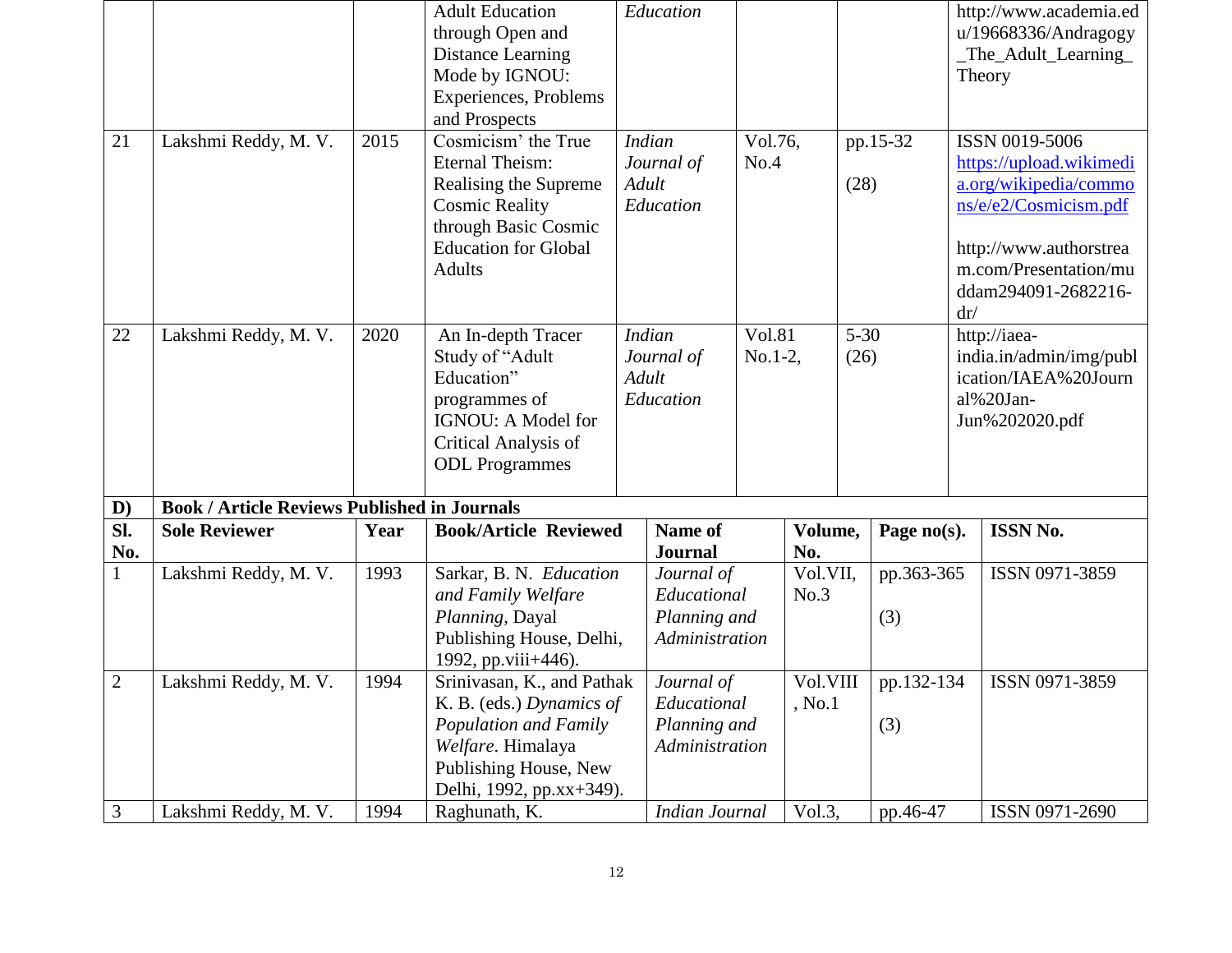|                |                      |      | <b>Management of Distance</b><br>Education: A Case Study | of Open<br>Learning   | No.2,          | (2)        |                |
|----------------|----------------------|------|----------------------------------------------------------|-----------------------|----------------|------------|----------------|
|                |                      |      | of APOU. Ajanta                                          |                       |                |            |                |
|                |                      |      | Publication, Delhi, 1994,                                |                       |                |            |                |
|                |                      |      | pp.196.                                                  |                       |                |            |                |
| $\overline{4}$ | Lakshmi Reddy, M. V. | 1995 | Chalam, K. S. Educational                                | Journal of            | Vol. IX,       | pp.215-218 | ISSN 0971-3859 |
|                |                      |      | Policy for Human                                         | Educational           | No.2           |            |                |
|                |                      |      | Resources Development,                                   | Planning and          |                | (4)        |                |
|                |                      |      | Rawat publications,                                      | Administration        |                |            |                |
|                |                      |      | Jaipur, 1993, pp.xvi+259.                                |                       |                |            |                |
| 5              | Lakshmi Reddy, M. V. | 1996 | Rathore, H. C. S.                                        | <b>Indian Journal</b> | Vol.5,         | pp.75-76   | ISSN 0971-2690 |
|                |                      |      | "Personal Contact                                        | of Open               | No.1,          |            |                |
|                |                      |      | Programs of                                              | Learning              |                | (2)        |                |
|                |                      |      | Correspondence Institutes                                |                       |                |            |                |
|                |                      |      | in India: An Evaluation",                                |                       |                |            |                |
|                |                      |      | Indian Journal of Open                                   |                       |                |            |                |
|                |                      |      | Learning, Vol. 4, No.1,                                  |                       |                |            |                |
|                |                      |      | 1995, pp.15-21).                                         |                       |                |            |                |
| 6              | Lakshmi Reddy, M. V. | 1997 | Ramanujam, P. R.                                         | University            | Vol.35,        | pp.20-21   | ISSN 0566-2257 |
|                |                      |      | <b>Reflections on Distance</b>                           | $News - A$            | No.47          |            |                |
|                |                      |      | Education for India.                                     | Weekly Journal        |                | (2)        |                |
|                |                      |      | <b>Manak Publications Pvt.</b>                           | of Higher             |                |            |                |
|                |                      |      | Ltd., New Delhi, 1995,                                   | Education             |                |            |                |
|                |                      |      | pp.181.                                                  |                       |                |            |                |
| 7              | Lakshmi Reddy, M. V. | 1998 | Manjulika, S. and                                        | Journal of            | Vol.XII,       | pp.229-232 | ISSN 0971-3859 |
|                |                      |      | Venugopal Reddy, V.                                      | Educational           | No.2           |            |                |
|                |                      |      | Distance Education in                                    | Planning and          |                | (4)        |                |
|                |                      |      | India: A Model for                                       | Administration        |                |            |                |
|                |                      |      | Developing Countries,                                    |                       |                |            |                |
|                |                      |      | <b>Vikas Publishing House</b>                            |                       |                |            |                |
|                |                      |      | Pvt. Ltd, New Delhi, 1996,                               |                       |                |            |                |
|                |                      |      | $pp.xviii+255.$                                          |                       |                |            |                |
| 8              | Lakshmi Reddy, M. V. | 1998 | Sureshchandra Shukla and                                 | Indian Journal        | Vol.7,<br>No.2 | pp.228-232 | ISSN 0971-2690 |
|                |                      |      | Rekha Koul. Education,<br>Development and                | of Open<br>Learning   |                |            |                |
|                |                      |      | Underdevelopment, Sage                                   |                       |                | (5)        |                |
|                |                      |      | Publications, New Delhi,                                 |                       |                |            |                |
|                |                      |      | 1998, pp.308.                                            |                       |                |            |                |
|                |                      |      |                                                          |                       |                |            |                |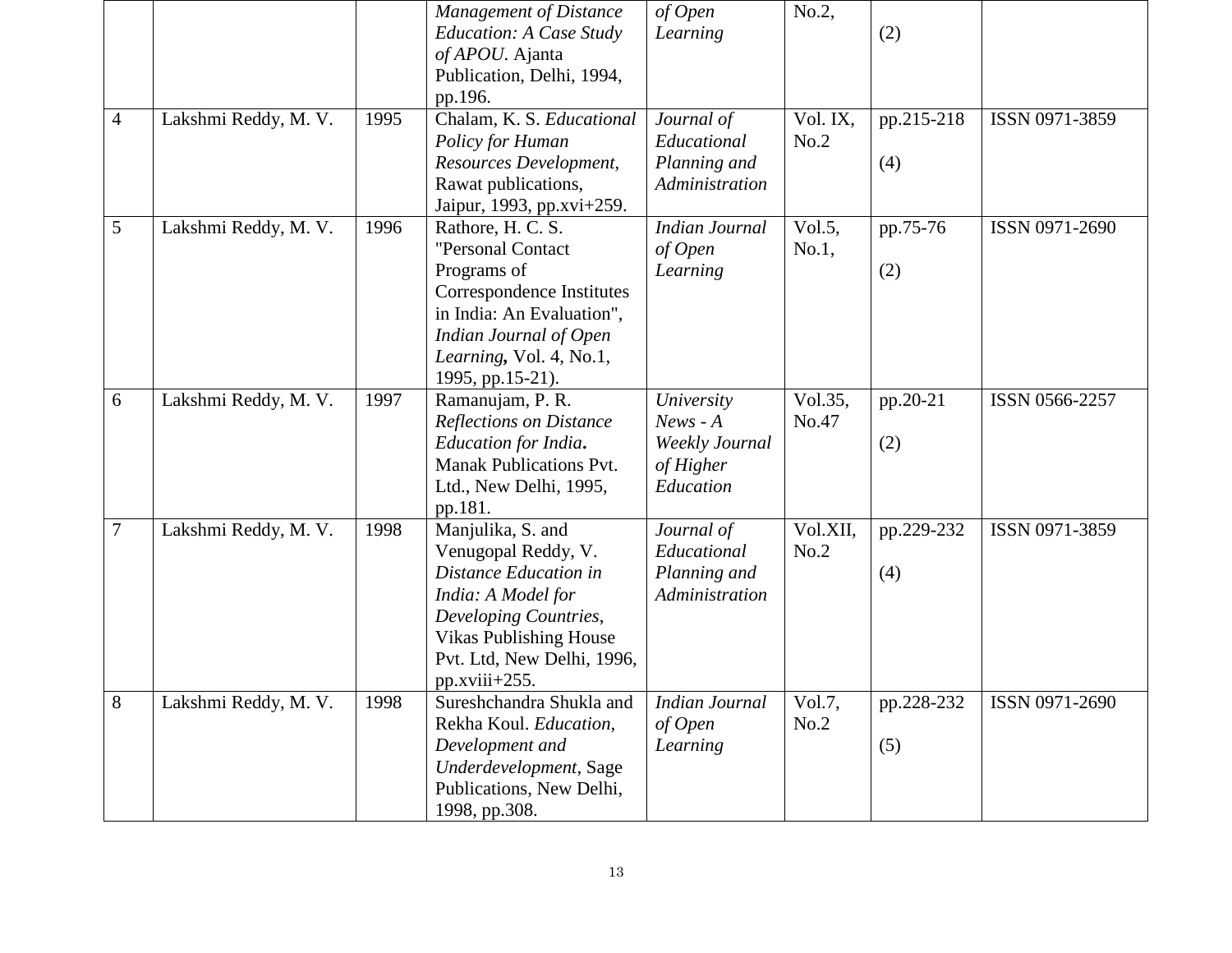| 9   | Lakshmi Reddy, M. V.                                                                              | 1998                  |                 | Mrunalini, T. Education<br>and Electronic Media, A. |  | Journal of<br>Educational | Vol.XII,<br>No.4 | pp.461-463      | ISSN 0971-3859  |
|-----|---------------------------------------------------------------------------------------------------|-----------------------|-----------------|-----------------------------------------------------|--|---------------------------|------------------|-----------------|-----------------|
|     |                                                                                                   |                       |                 | P. H. Publishing                                    |  | Planning and              |                  | (3)             |                 |
|     |                                                                                                   |                       |                 | Corporation, New Delhi,                             |  | Administration            |                  |                 |                 |
|     |                                                                                                   |                       |                 | 1997, pp.xvi+195.                                   |  |                           |                  |                 |                 |
| 10  | Lakshmi Reddy, M. V.                                                                              | 1999                  |                 | Mugridge, Ian (ed.).                                |  | Journal of                | Vol.XIII         | pp.97-102       | ISSN 0971-3859  |
|     |                                                                                                   |                       |                 | Founding the Open                                   |  | Educational               | , No.1           |                 |                 |
|     |                                                                                                   |                       |                 | Universities: Essays in                             |  | Planning and              |                  | (6)             |                 |
|     |                                                                                                   |                       |                 | Memory of G. Ram Reddy,                             |  | Administration            |                  |                 |                 |
|     |                                                                                                   |                       |                 | Sterling Publishers, Pvt.                           |  |                           |                  |                 |                 |
|     |                                                                                                   |                       |                 | Ltd, New Delhi, 1997,                               |  |                           |                  |                 |                 |
|     |                                                                                                   |                       |                 | $pp.viii+171.$                                      |  |                           |                  |                 |                 |
| 11  | Lakshmi Reddy, M. V.                                                                              | 1999                  |                 | Ian, R. F. et al. The                               |  | <b>Indian Journal</b>     | Vol.8.           | pp.307-309      | ISSN 0971-2690  |
|     |                                                                                                   |                       |                 | Complete Guide to                                   |  | of Open                   | No.3             |                 |                 |
|     |                                                                                                   |                       |                 | Teaching a Course:                                  |  | Learning                  |                  | (3)             |                 |
|     |                                                                                                   |                       |                 | Planning a Course. Kogan                            |  |                           |                  |                 |                 |
|     |                                                                                                   |                       |                 | Page, London, 1999,                                 |  |                           |                  |                 |                 |
|     |                                                                                                   |                       | pp.vii+ $168$ . |                                                     |  |                           |                  |                 |                 |
| 12  | Lakshmi Reddy, M. V.                                                                              | 2000                  |                 | George, J. and Cowan, J. A.                         |  | <b>Indian Journal</b>     | Vol.9,           | pp.267-270      | ISSN 0971-2690  |
|     |                                                                                                   |                       |                 | <b>Handbook of Techniques</b>                       |  | of Open                   | No.2             |                 |                 |
|     |                                                                                                   |                       |                 | for Formative Evaluation:                           |  | Learning                  |                  | (4)             |                 |
|     |                                                                                                   |                       |                 | Mapping the Student's                               |  |                           |                  |                 |                 |
|     |                                                                                                   |                       |                 | Learning Experience.                                |  |                           |                  |                 |                 |
|     |                                                                                                   |                       |                 | Kogan Page, London,                                 |  |                           |                  |                 |                 |
|     |                                                                                                   |                       |                 | 1999, pp.vii+136.                                   |  |                           |                  |                 |                 |
| 13  | Lakshmi Reddy, M. V.                                                                              | 2019                  |                 | Sarkar, Bhaskar.                                    |  | <b>Indian Journal</b>     | Vol.80,          | pp.114-120      | ISSN 0019-5006  |
|     |                                                                                                   |                       |                 | Introduction to World                               |  | of Adult                  | No.2             |                 |                 |
|     |                                                                                                   |                       |                 | Religions. Atlantic<br>Publishers & Distributors    |  | Education                 |                  | (7)             |                 |
|     |                                                                                                   |                       |                 |                                                     |  |                           |                  |                 |                 |
|     |                                                                                                   |                       |                 | (P) Ltd., New Delhi, 2010,                          |  |                           |                  |                 |                 |
|     |                                                                                                   |                       |                 | pp.x+232. ISBN 978-81-<br>269-1339-8.               |  |                           |                  |                 |                 |
|     |                                                                                                   |                       |                 |                                                     |  |                           |                  |                 |                 |
| E)  | Papers presented/Full papers submitted for presentation at Seminars, Conferences, Workshops, etc. |                       |                 |                                                     |  |                           |                  |                 |                 |
| SI. | <b>Author/ Co author</b>                                                                          | <b>Title of Paper</b> |                 | Name of                                             |  | Conference,               | <b>City and</b>  | <b>Duration</b> | <b>Pages</b>    |
| No. | (if any)                                                                                          |                       |                 | Organizing                                          |  | Seminar, etc              | <b>State</b>     | with Dates      | (In the Report  |
|     |                                                                                                   |                       |                 | <b>Institute</b>                                    |  |                           |                  |                 | of proceedings, |
|     |                                                                                                   |                       |                 |                                                     |  |                           |                  | if any)         |                 |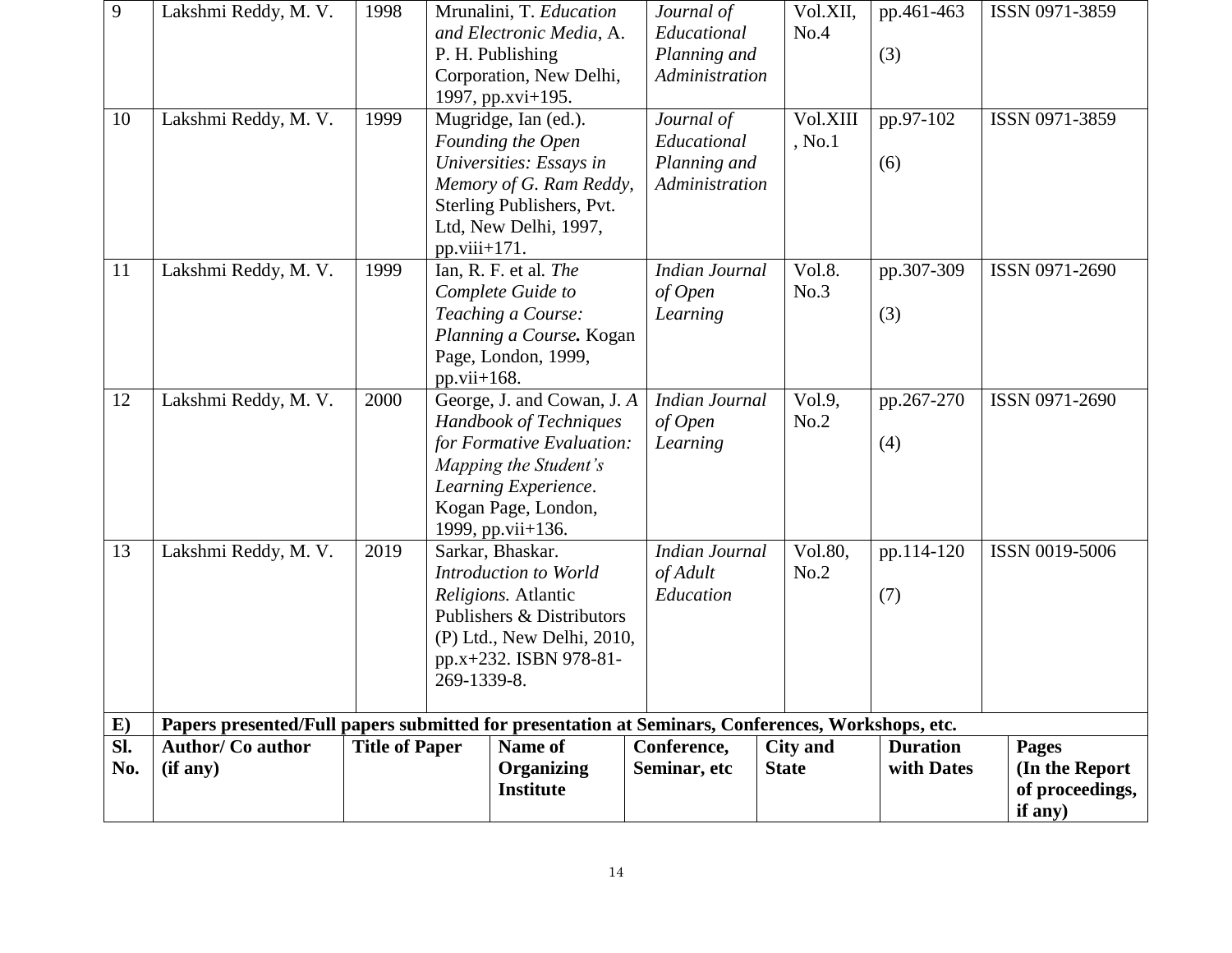| I              | <b>National</b>                              |                                                                                                                                                        |                                                                                                                    |                                                                                                                                 |                                  |                                 |           |  |  |
|----------------|----------------------------------------------|--------------------------------------------------------------------------------------------------------------------------------------------------------|--------------------------------------------------------------------------------------------------------------------|---------------------------------------------------------------------------------------------------------------------------------|----------------------------------|---------------------------------|-----------|--|--|
| $\overline{1}$ | Reddy, V. L. N., and<br>Lakshmi Reddy, M. V. | Population<br>Education<br>Programmes<br>through<br>Universities and<br>Colleges                                                                       | Department of<br>Adult and<br>Continuing<br><b>Education</b> and<br>Extension,<br>Madurai<br>Kamaraj<br>University | Regional<br>Seminar on<br>Population<br>Education                                                                               | Madurai,<br>Tamil Nadu           | $23 - 25$<br>September,<br>1988 | <b>NA</b> |  |  |
| $\mathfrak{2}$ | Reddy, V. L. N., and<br>Lakshmi Reddy, M. V. | Motivational<br>Approaches --<br>Application of<br>Message-<br>oriented Media<br>Approach in<br>Preparation of<br>Population<br>Education<br>Materials | Marathwada<br>University                                                                                           | $41st$ All India<br>Adult<br>Education<br>Conference                                                                            | Aurangabad,<br>Maharashtra       | 28-31<br>October, 1988          | <b>NA</b> |  |  |
| 3              | Reddy, V. L. N., and<br>Lakshmi Reddy, M. V. | Rural<br>Development<br>Training<br>Programmes-<br>Trainer's<br>Dilemma in<br>Choosing<br>Training<br>Methods                                          | National<br>Institute of<br>Rural<br>Development                                                                   | Seminar on<br>Emerging<br>Trends in<br>Human<br>Resources<br>Development<br>for Poverty<br>Alleviation in<br><b>Rural Areas</b> | Hyderabad,<br>Andhra<br>Pradesh. | 18-20 January,<br>1990          | <b>NA</b> |  |  |
| $\overline{4}$ | Reddy, V. L. N., and<br>Lakshmi Reddy, M. V. | Problems in<br>Selection and<br>Training of<br>National<br><b>Literacy Mission</b><br>Functionaries-<br>Population<br><b>Education Club</b><br>Members | National<br>Institute of<br>Rural<br>Development                                                                   | Seminar on<br>Problems in<br>the<br>Implementatio<br>n of National<br>Literacy<br><b>Mission</b>                                | Hyderabad,<br>Andhra<br>Pradesh  | $21-23$<br>February,<br>1990    | <b>NA</b> |  |  |
| 5              | Lakshmi Reddy, M. V.                         | A Scientific                                                                                                                                           | Dr. B. R.                                                                                                          | Fourth Annual                                                                                                                   | Hyderabad,                       | $22 - 24$                       | <b>NA</b> |  |  |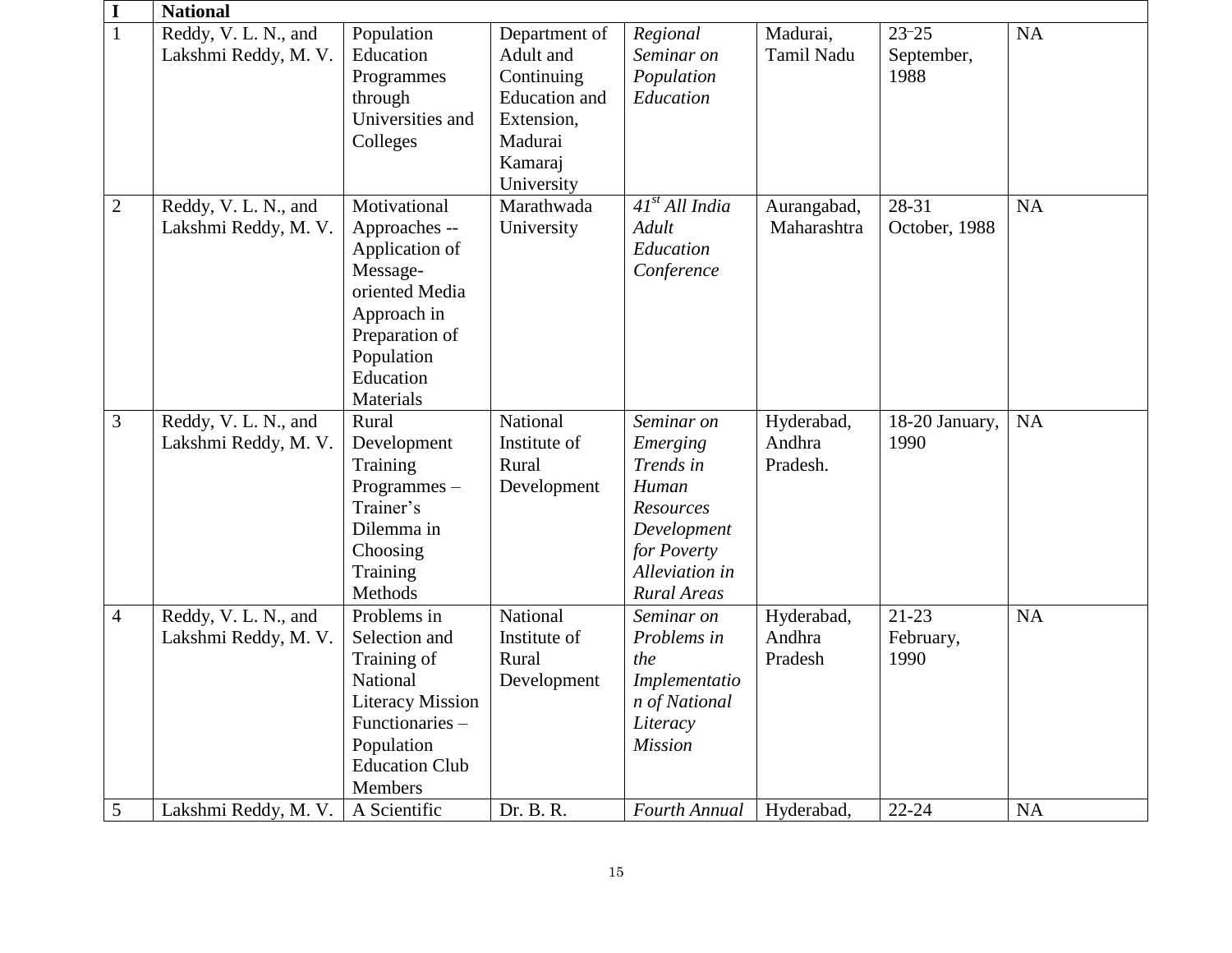|        |                      | Approach to            | Ambedkar     | Conference of       | Andhra       | November,      |           |
|--------|----------------------|------------------------|--------------|---------------------|--------------|----------------|-----------|
|        |                      | Organising             | Open         | <b>Indian</b>       | Pradesh      | 1996           |           |
|        |                      | Counselling for        | University   | <b>Distance</b>     |              |                |           |
|        |                      | Distance               |              | Education           |              |                |           |
|        |                      | Learners               |              | <b>Association</b>  |              |                |           |
|        |                      |                        |              | $(IDEA)$ on         |              |                |           |
|        |                      |                        |              | From the            |              |                |           |
|        |                      |                        |              | Learner to the      |              |                |           |
|        |                      |                        |              | Learner:            |              |                |           |
|        |                      |                        |              | Developing          |              |                |           |
|        |                      |                        |              | <i>Improved</i>     |              |                |           |
|        |                      |                        |              | <b>Strategies</b>   |              |                |           |
|        |                      |                        |              | toward better       |              |                |           |
|        |                      |                        |              | <b>Student</b>      |              |                |           |
|        |                      |                        |              | Support             |              |                |           |
|        |                      |                        |              | <b>Services</b>     |              |                |           |
| 6      | Lakshmi Reddy, M. V. | Action and             | Andhra       | Professor G.        | Hyderabad,   | 23 November,   | <b>NA</b> |
|        |                      | Feedback               | Pradesh Open | Ram Reddy           | Andhra       | 1996           |           |
|        |                      | Research in            | University   | Memorial            | Pradesh      |                |           |
|        |                      | Distance               |              | Seminar on          |              |                |           |
|        |                      | <b>Education: Some</b> |              | Research in         |              |                |           |
|        |                      | <b>Priority Areas</b>  |              | <b>Distance</b>     |              |                |           |
|        |                      |                        |              | <b>Education</b> in |              |                |           |
|        |                      |                        |              | <b>India</b>        |              |                |           |
| $\tau$ | Lakshmi Reddy, M. V. | Problem of             | YCMOU,       | VI Annual           | <b>Nasik</b> | 30-31 January, | NA        |
|        |                      | Dropout: An            | Maharashtra  | Conference of       |              | 1999           |           |
|        |                      | Overview               |              | <b>Indian</b>       |              |                |           |
|        |                      |                        |              | <b>Distance</b>     |              |                |           |
|        |                      |                        |              | Education           |              |                |           |
|        |                      |                        |              | Association on      |              |                |           |
|        |                      |                        |              | Planning and        |              |                |           |
|        |                      |                        |              | Management          |              |                |           |
|        |                      |                        |              | of Open and         |              |                |           |
|        |                      |                        |              | <i>Distance</i>     |              |                |           |
|        |                      |                        |              | Education           |              |                |           |
|        |                      |                        |              | Systems:            |              |                |           |
|        |                      |                        |              | Visions, Paths,     |              |                |           |
|        |                      |                        |              | Experience          |              |                |           |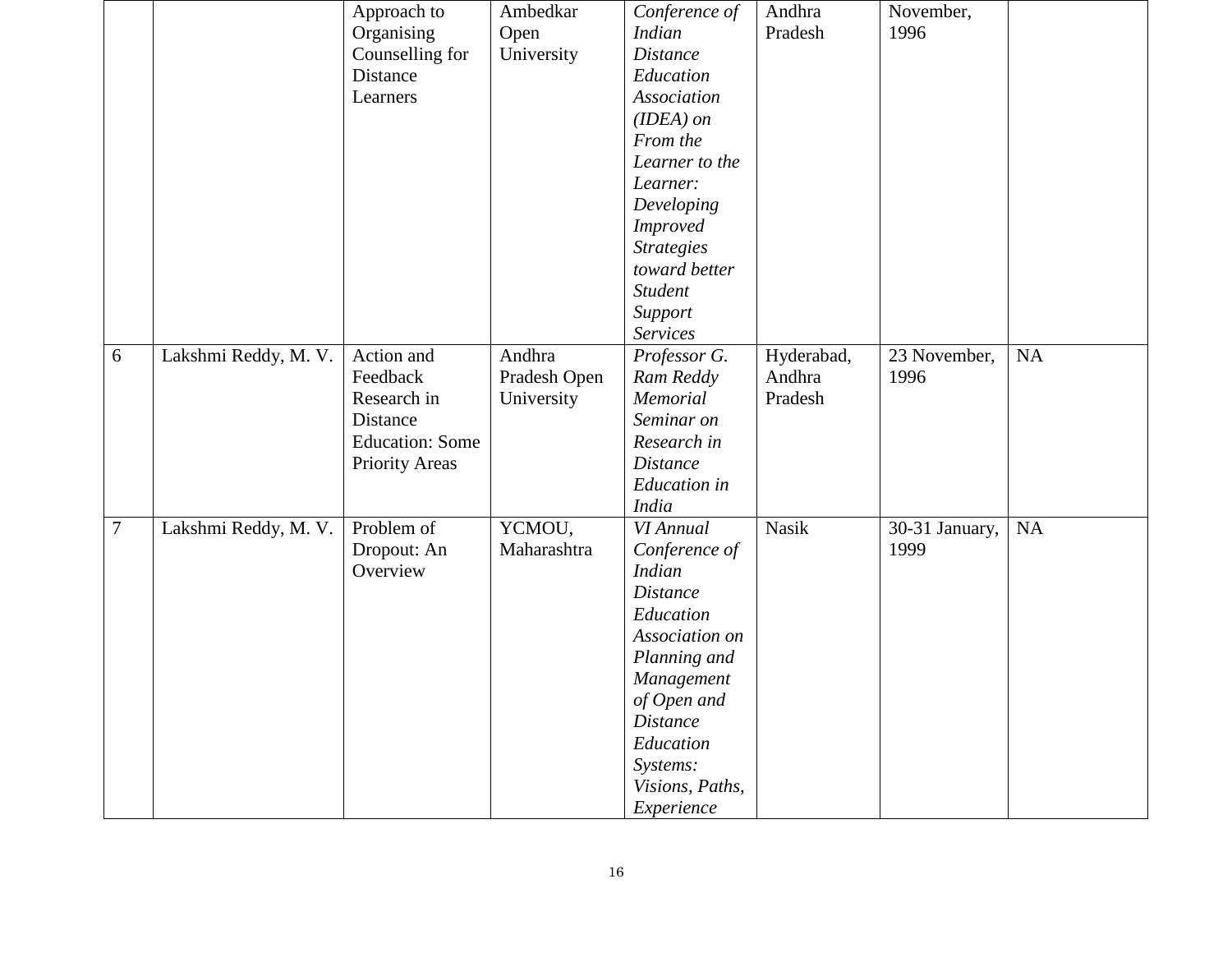|    |                      |                  |               | and                 |              |              |                     |
|----|----------------------|------------------|---------------|---------------------|--------------|--------------|---------------------|
|    |                      |                  |               | Development         |              |              |                     |
| 8  | Lakshmi Reddy, M. V. | Defining the     | Indira Gandhi | <b>VII Annual</b>   | New Delhi,   | 27-29 April, | pp.140-143          |
|    |                      | Unreached        | National Open | Conference of       | NCT of Delhi | 2000         | $($ of pp.1-190 $)$ |
|    |                      | through Distance | University    | <b>Indian</b>       |              |              |                     |
|    |                      | and Open         | (IGNOU)       | <b>Distance</b>     |              |              |                     |
|    |                      | Learning: A      |               | Education           |              |              |                     |
|    |                      | Typological      |               | Association on      |              |              |                     |
|    |                      | Perspective      |               | Reaching the        |              |              |                     |
|    |                      |                  |               | Unreached           |              |              |                     |
|    |                      |                  |               | through Open        |              |              |                     |
|    |                      |                  |               | and Distance        |              |              |                     |
|    |                      |                  |               | Learning            |              |              |                     |
| 9  | Lakshmi Reddy, M. V. | Staffing         | Guru          | <b>National</b>     | Hissar,      | 3-4 March,   | <b>NA</b>           |
|    |                      | Processes in     | Jambheswar    | Seminar on          | Haryana      | 2001         |                     |
|    |                      | Universities:    | University    | Challenges in       |              |              |                     |
|    |                      | Agenda for       |               | Higher              |              |              |                     |
|    |                      | Reviewing the    |               | <b>Education</b> in |              |              |                     |
|    |                      | Positions of     |               | <b>India</b>        |              |              |                     |
|    |                      | Teachers and     |               |                     |              |              |                     |
|    |                      | Academics        |               |                     |              |              |                     |
| 10 | Lakshmi Reddy, M. V. | Concept, Types   | Kakatiya      | <b>IDEA 2001 --</b> | Warangal,    | 9-11 March,  | pp.123-126          |
|    |                      | and Features of  | University    | <b>VIII Annual</b>  | Andhra       | 2001         | $($ of pp.1-226 $)$ |
|    |                      | Virtual          |               | Conference on       | Pradesh      |              |                     |
|    |                      | Classroom        |               | <b>From Postal</b>  |              |              | (4)                 |
|    |                      |                  |               | Tuition to          |              |              |                     |
|    |                      |                  |               | Virtual             |              |              |                     |
|    |                      |                  |               | Classroom:          |              |              |                     |
|    |                      |                  |               | Changing            |              |              |                     |
|    |                      |                  |               | Contours of         |              |              |                     |
|    |                      |                  |               | Educational         |              |              |                     |
|    |                      |                  |               | Methodologies       |              |              |                     |
|    |                      |                  |               | , Technologies      |              |              |                     |
|    |                      |                  |               | and the             |              |              |                     |
|    |                      |                  |               | Learning            |              |              |                     |
|    |                      |                  |               | Environment         |              |              |                     |
| 11 | Lakshmi Reddy, M. V. | Implementation   | Sri           | <b>UGC</b> National | Tirupati,    | 7-8 March,   | pp.14-19            |
|    |                      | of Literacy and  | Venkateswara  | Seminar on          | Andhra       | 2002         | $($ of pp.1-63 $)$  |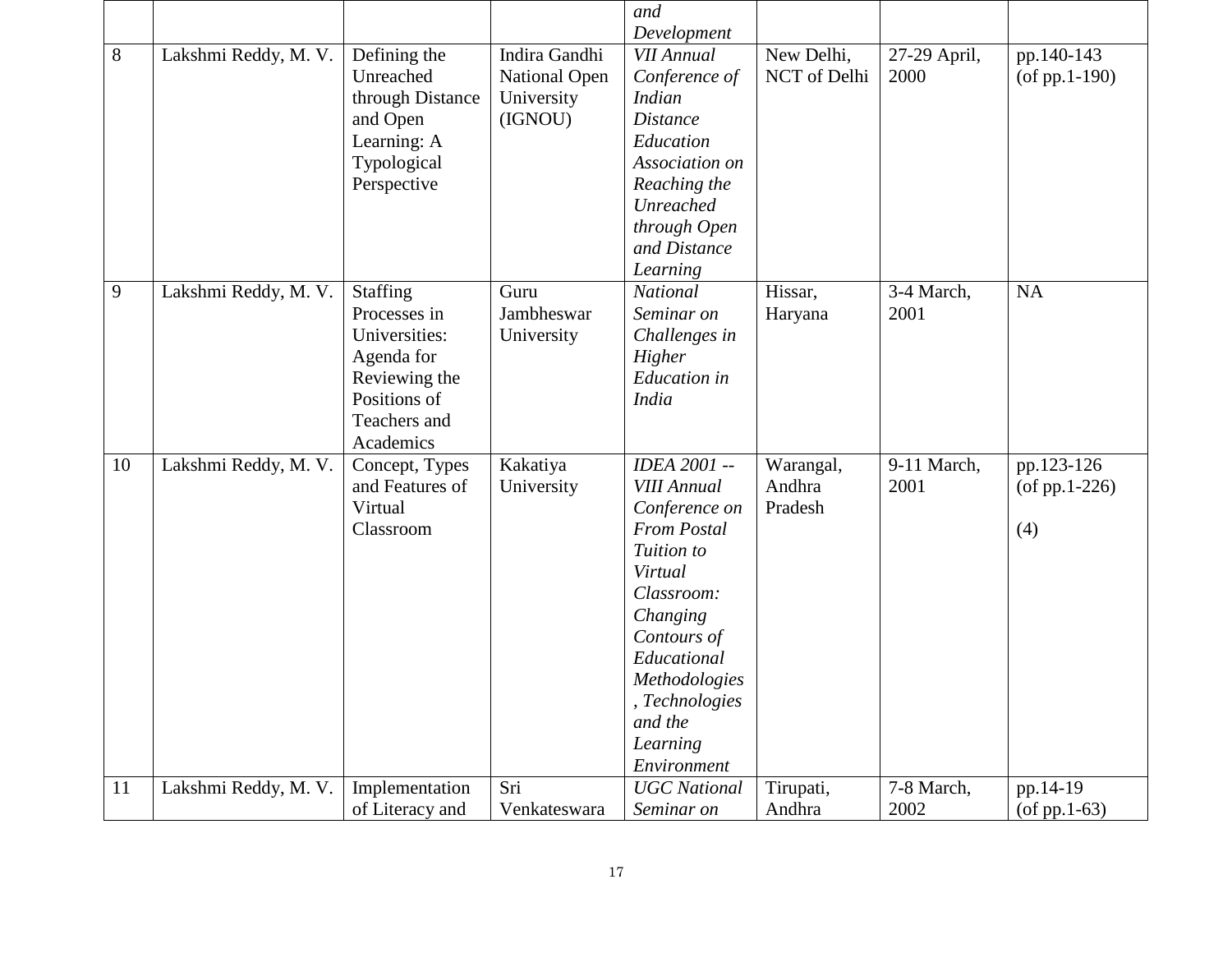|    |                      | Development<br>Programmes:<br>Contradictions                                                                              | University                                                     | Literacy and<br>Development<br>through                                                                                                                                       | Pradesh                    |                                | (6)                                       |
|----|----------------------|---------------------------------------------------------------------------------------------------------------------------|----------------------------------------------------------------|------------------------------------------------------------------------------------------------------------------------------------------------------------------------------|----------------------------|--------------------------------|-------------------------------------------|
|    |                      | and Distortions                                                                                                           |                                                                | Voluntarism                                                                                                                                                                  |                            |                                |                                           |
| 12 | Lakshmi Reddy, M. V. | India's Freedom<br>$Strategyle - A$<br>Case of Checks<br>and Balances for<br><b>Success: Some</b><br>Important<br>Lessons | Indira Gandhi<br><b>National Open</b><br>University<br>(IGNOU) | <b>National</b><br>Seminar on<br>India's<br>Freedom<br>Struggle --<br>One Goal,<br>Many Streams:<br>Leadership<br>and Mass<br>Participation                                  | New Delhi,<br>NCT of Delhi | 8-9 August,<br>2008            | pp.161-171<br>$($ of pp.1-242 $)$<br>(11) |
| 13 | Lakshmi Reddy, M. V. | E-mail<br>Technology-<br>enabled Model<br>for Course<br>Development                                                       | STRIDE,<br><b>IGNOU</b>                                        | <b>National</b><br>Workshop on<br>Self-Learning<br><b>Materials</b><br>Development:<br>Models of<br>Course<br>Development<br>in the<br>Changing<br>Scenario of<br><b>ODL</b> | New Delhi,<br>NCT of Delhi | 22-27 March,<br>2010           | NA                                        |
| 14 | Lakshmi Reddy, M. V. | Sustainable<br>Library<br>Strategies for<br>Adult and<br>Lifelong<br>Learning                                             | Manipur<br>University                                          | <b>National</b><br>Seminar on<br>Adult and<br>Lifelong<br>Learning                                                                                                           | Imphal,<br>Manipur         | 7-8 April,<br>2011             | <b>NA</b>                                 |
| 15 | Lakshmi Reddy, M. V. | Institutionalising<br>the Innovative<br>Practices of E-<br>mail<br>Technology-<br>enabled Course                          | STRIDE,<br><b>IGNOU</b>                                        | Workshop on<br>Self-Learning<br><b>Materials</b><br>Development:<br>Alternative<br>Models of                                                                                 | New Delhi,<br>NCT of Delhi | $23 - 27$<br>February,<br>2015 | $\rm NA$                                  |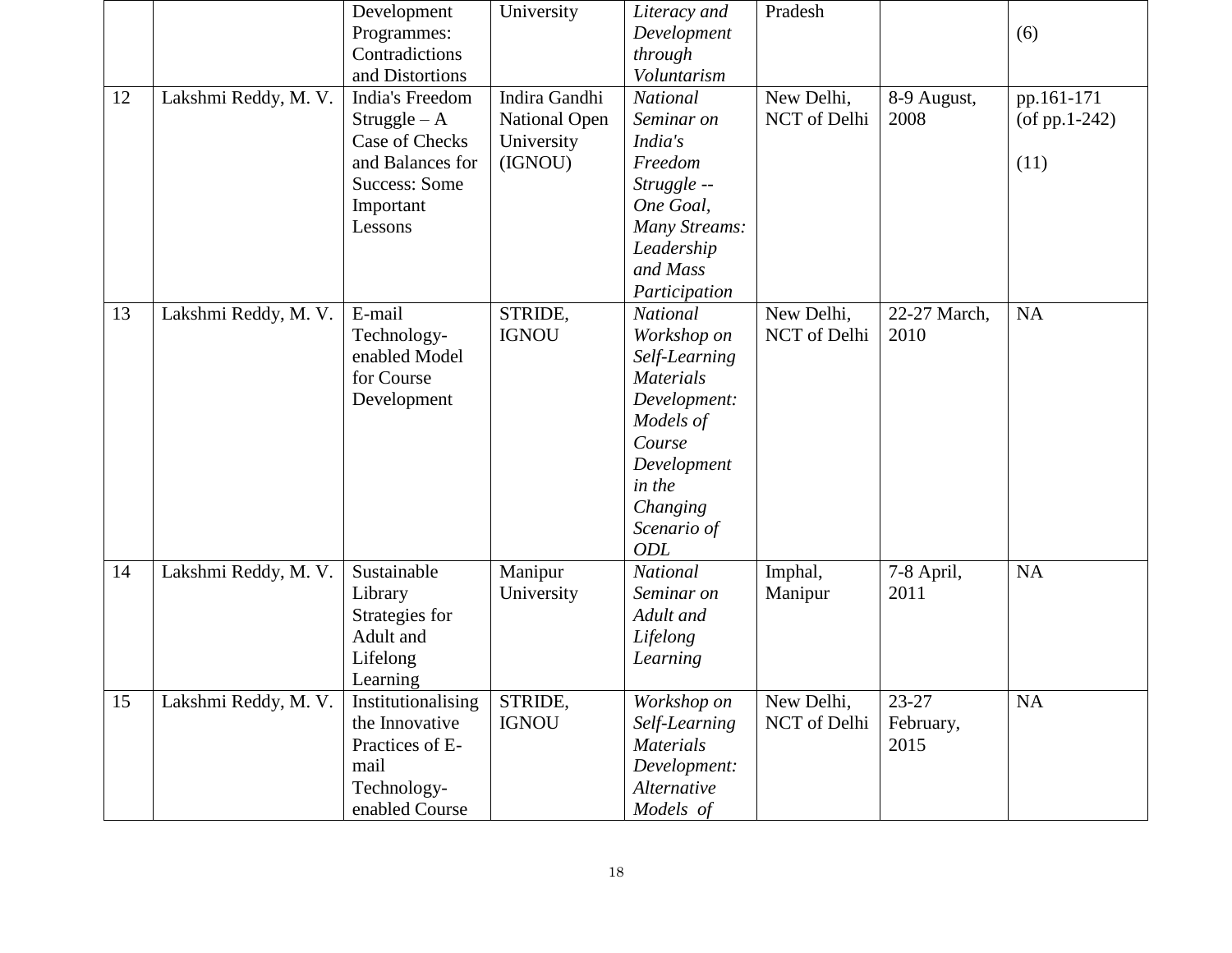|             |                      | Team Model for        |                  | Course             |              |                      |                    |
|-------------|----------------------|-----------------------|------------------|--------------------|--------------|----------------------|--------------------|
|             |                      | Development of        |                  | Development        |              |                      |                    |
|             |                      | Self-learning         |                  | for Open and       |              |                      |                    |
|             |                      | Materials             |                  | <b>Distance</b>    |              |                      |                    |
|             |                      |                       |                  | Learning           |              |                      |                    |
| 16          | Lakshmi Reddy, M. V. | E-Governance          | STRIDE,          | <b>National</b>    | New Delhi,   | $18 - 19$            | pp.65-79           |
|             |                      | and Open              | <b>IGNOU</b>     | Training           | NCT of Delhi | February,            | $($ of pp.1-93 $)$ |
|             |                      | Distance              |                  | Workshop on        |              | 2016                 |                    |
|             |                      | Learning:             |                  | Policies,          |              |                      | (15)               |
|             |                      | Enhancing             |                  | <b>Innovations</b> |              |                      |                    |
|             |                      | Access through        |                  | and                |              |                      |                    |
|             |                      | Alternative           |                  | Governance in      |              |                      |                    |
|             |                      | Links to              |                  | Open Distance      |              |                      |                    |
|             |                      | Institutional         |                  | Learning           |              |                      |                    |
|             |                      | Web-based             |                  |                    |              |                      |                    |
|             |                      | Learning              |                  |                    |              |                      |                    |
|             |                      | Resources             |                  |                    |              |                      |                    |
| 17          | Lakshmi Reddy, M. V. | Panacea for           | School of        | <b>National</b>    | New Delhi,   | $\overline{27} - 29$ | <b>NA</b>          |
|             |                      | Pandemic              | Education,       | Conference on      | NCT of Delhi | March, 2017          |                    |
|             |                      | Challenges of         | <b>IGNOU</b>     | Teacher            |              |                      |                    |
|             |                      | Teacher               |                  | Education          |              |                      |                    |
|             |                      | <b>Education</b> in   |                  | through Open       |              |                      |                    |
|             |                      | India                 |                  | and Distance       |              |                      |                    |
|             |                      |                       |                  | Learning:          |              |                      |                    |
|             |                      |                       |                  | Challenges         |              |                      |                    |
|             |                      |                       |                  | and the Road       |              |                      |                    |
|             |                      |                       |                  | Ahead              |              |                      |                    |
| 18          | Lakshmi Reddy, M. V. | World                 | IQAC,<br>Sri     | National           | New Delhi,   | 18-19                | <b>NA</b>          |
|             |                      | University            | Venkateswara     | Seminar on         | NCT of Delhi | October, 2019        |                    |
|             |                      | Rankings and          | College,         | Quality in         |              |                      |                    |
|             |                      | <b>India Rankings</b> | University<br>of | Higher             |              |                      |                    |
|             |                      | of National           | Delhi            | Education:         |              |                      |                    |
|             |                      | Institutional         |                  | Current            |              |                      |                    |
|             |                      | Ranking               |                  | Priorities &       |              |                      |                    |
|             |                      | Framework:            |                  | Future             |              |                      |                    |
|             |                      | Issues and            |                  | Challenges         |              |                      |                    |
|             |                      | Challenges            |                  |                    |              |                      |                    |
| $\mathbf H$ | <b>International</b> |                       |                  |                    |              |                      |                    |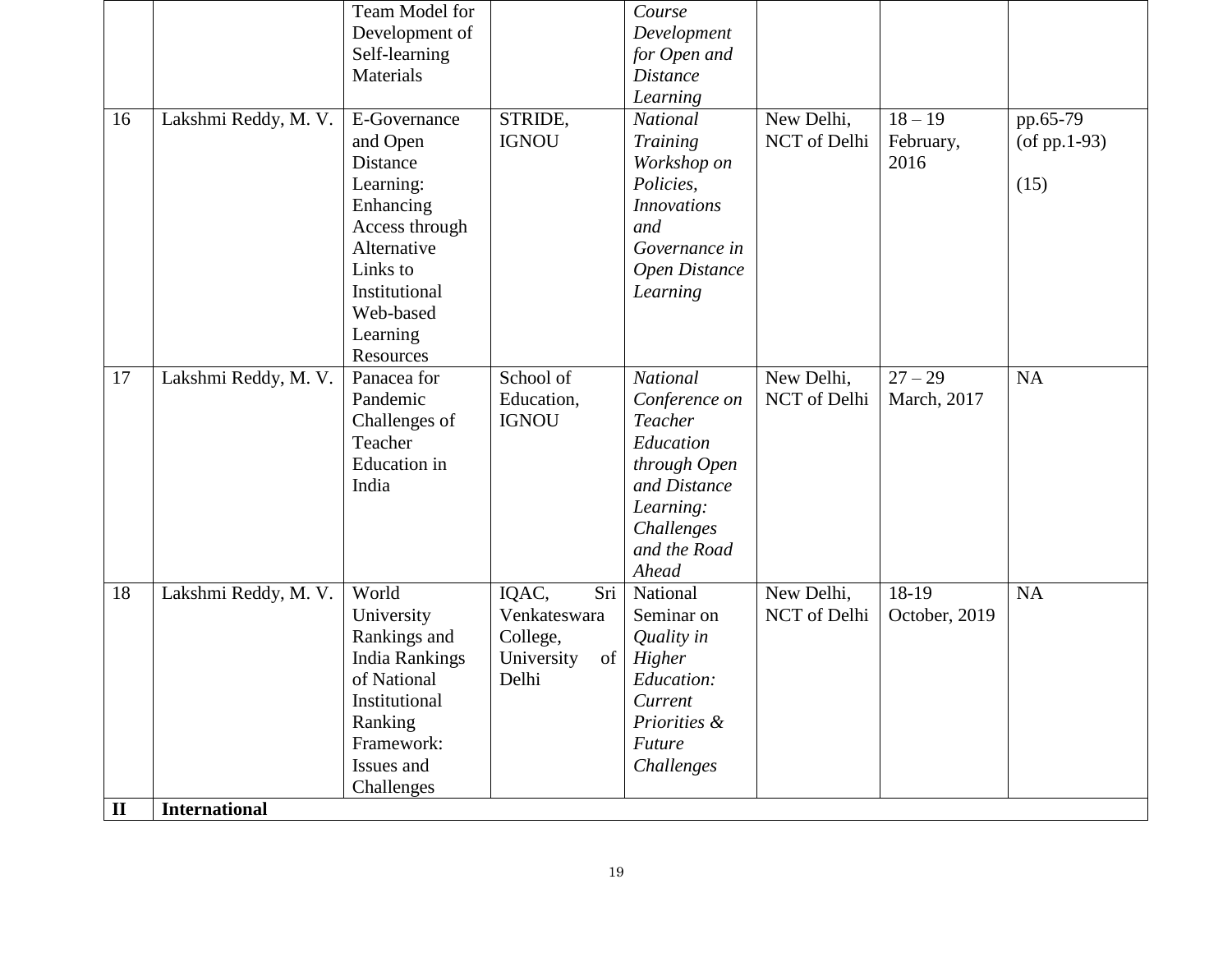| Sl.            | <b>Author/Co author</b> | <b>Title of Paper</b>                                                                                                   | Name of                                                               | Conference,                                                                                                                                                              | <b>City and</b>              | <b>Duration</b>                | <b>Pages</b>                                          |
|----------------|-------------------------|-------------------------------------------------------------------------------------------------------------------------|-----------------------------------------------------------------------|--------------------------------------------------------------------------------------------------------------------------------------------------------------------------|------------------------------|--------------------------------|-------------------------------------------------------|
| No.            | (if any)                |                                                                                                                         | <b>Organizing</b>                                                     | Seminar,                                                                                                                                                                 | Country                      | with Dates                     | (In the Report                                        |
|                |                         |                                                                                                                         | <b>Institute</b>                                                      | Forum, etc                                                                                                                                                               |                              |                                | of proceedings)                                       |
| $\mathbf{1}$   | Lakshmi Reddy, M. V.    | Towards a<br>Learning<br>Society: A<br>Strategy for<br>Convergence of<br>Conventional<br>and Non-                       | Pennsylvania<br><b>State</b><br>University                            | $18^{th}$ ICDE<br>World<br>Conference                                                                                                                                    | Pennsylvania,<br><b>USA</b>  | 2-6 June, 1997                 | <b>NA</b>                                             |
|                |                         | conventional<br><b>Education</b> in<br>India                                                                            |                                                                       |                                                                                                                                                                          |                              |                                |                                                       |
| $\overline{2}$ | Lakshmi Reddy, M. V.    | Quantity Vs.<br>Quality of<br>Distance<br><b>Education: Some</b><br><b>Issues of Student</b><br><b>Support Services</b> | Institut<br>Teknologi<br>Mara                                         | II <sup>th</sup> Annual<br>Conference of<br>Asian<br>Association of<br><b>Open</b><br>Universities on<br>Quality<br>Assurance in<br>Distance and<br><b>Open Learning</b> | Kuala<br>Lumpur,<br>Malaysia | $11 - 14$<br>November,<br>1997 | pp.239-246<br>$($ of pp.1-343 $)$<br>(8)              |
| 3              | Lakshmi Reddy, M. V.    | Towards a<br>Consortium for<br>Distance<br><b>Education</b> in<br>India: Issues and<br>Problems                         | <b>IGNOU</b>                                                          | <b>International</b><br>Conference on<br>Collaborative<br>and Networked<br>Learning                                                                                      | New Delhi,<br>India          | $16-18$<br>February,<br>1998   | pp.206-212<br>$($ of pp.1-276 $)$<br>(7)              |
| $\overline{4}$ | Lakshmi Reddy, M. V.    | Changing<br>Academics and<br>Emerging<br>Professionalism<br>in Distance<br>Education                                    | University of<br><b>Brunei</b><br>Darussalam,<br>Brunei<br>Darussalam | First Pan-<br>Commonwealt<br>h Forum on<br><b>Open Learning</b>                                                                                                          | <b>Brunei</b>                | 1-5 March,<br>1999             | pp.1-4<br>(of $pp.78$ of<br>Workshops and<br>Posters) |
| 5              | Lakshmi Reddy, M. V.    | The Future of<br>Distance<br>Education and                                                                              | International<br>Council for<br>Open and                              | $\overline{I9^{th}ICDE}$<br>World<br>Conference on                                                                                                                       | Vienna,<br>Austria           | 20-24 June,<br>1999            | NA                                                    |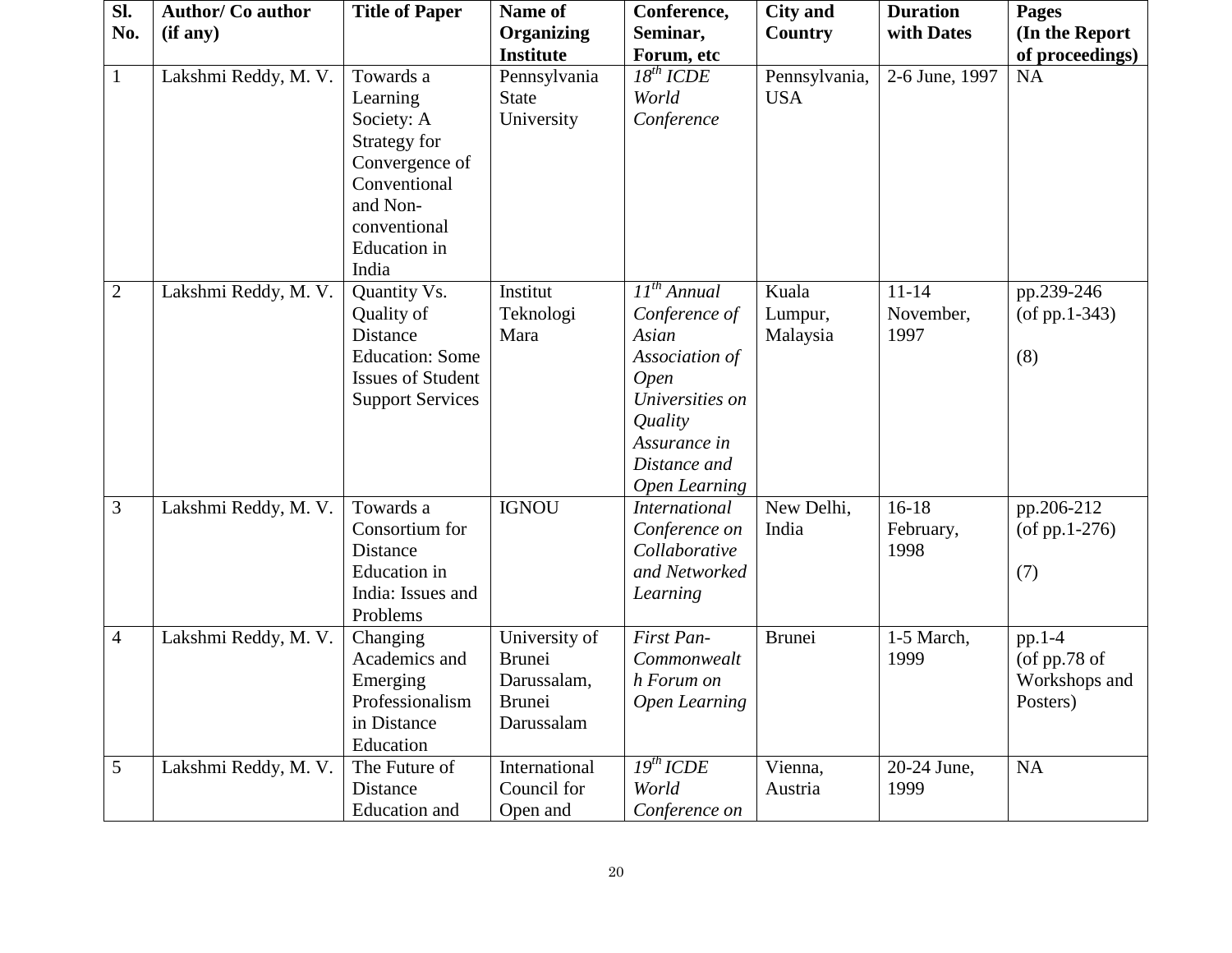|        |                      | Distance              | Distance             | Open Learning        |              |                      |           |
|--------|----------------------|-----------------------|----------------------|----------------------|--------------|----------------------|-----------|
|        |                      | Education of the      | Education            | and Distance         |              |                      |           |
|        |                      | Future                | (ICDE)               | Education of         |              |                      |           |
|        |                      |                       |                      | <b>International</b> |              |                      |           |
|        |                      |                       |                      | Council for          |              |                      |           |
|        |                      |                       |                      | Open and             |              |                      |           |
|        |                      |                       |                      | <b>Distance</b>      |              |                      |           |
|        |                      |                       |                      | Education            |              |                      |           |
| 6      | Lakshmi Reddy, M. V. | Quality               | Indira Gandhi        | <b>ICDE</b> Asian    | New Delhi,   | $3 - 5$              | <b>NA</b> |
|        |                      | Indicators of a       | <b>National Open</b> | Regional             | India        | November,            |           |
|        |                      | Distance              | University           | Conference on        |              | 2000                 |           |
|        |                      | Education             | (IGNOU)              | Open and             |              |                      |           |
|        |                      | Programme:            |                      | <b>Distance</b>      |              |                      |           |
|        |                      | Aspects and           |                      | Learning in the      |              |                      |           |
|        |                      | <b>Issues</b>         |                      | <b>New</b>           |              |                      |           |
|        |                      |                       |                      | Millennium:          |              |                      |           |
|        |                      |                       |                      | What is New          |              |                      |           |
|        |                      |                       |                      | for the Learner      |              |                      |           |
| $\tau$ | Lakshmi Reddy, M. V. | Learning from         | Fern                 | $20^{th}$ ICDE       | Dusseldorf,  | 01-05 April,         | <b>NA</b> |
|        |                      | the Distance          | Universitat,         | World                | Germany      | 2001                 |           |
|        |                      | Learners'             | Hagen                | Conference on        |              |                      |           |
|        |                      | Behaviour: A          |                      | The Future of        |              |                      |           |
|        |                      | Case Study of         |                      | Learning --          |              |                      |           |
|        |                      | Indira Gandhi         |                      | Learning for         |              |                      |           |
|        |                      | <b>National Open</b>  |                      | the Future:          |              |                      |           |
|        |                      | University            |                      | Shaping the          |              |                      |           |
|        |                      |                       |                      | Transition           |              |                      |           |
| 8      | Lakshmi Reddy, M. V. | Development of        | International        | Second Pan-          | Durban,      | 29 July to 2         | <b>NA</b> |
|        |                      | Formulae for          | Convention           | Commonwealt          | South Africa | <b>August</b> , 2002 |           |
|        |                      | Studying the          | Centre, Durban       | h Forum on           |              |                      |           |
|        |                      | <b>Students' Pass</b> |                      | Open Learning        |              |                      |           |
|        |                      | Rates of              |                      |                      |              |                      |           |
|        |                      | Programmes of         |                      |                      |              |                      |           |
|        |                      | Open                  |                      |                      |              |                      |           |
|        |                      | Universities          |                      |                      |              |                      |           |
| 9      | Lakshmi Reddy, M. V. | Distance              | Open                 | $21^{st}$ World      | Hong Kong,   | 1-5 June, 2003       | <b>NA</b> |
|        |                      | Education             | University of        | Conference of        | China        |                      |           |
|        |                      | Philosophy,           | Hong Kong            | <b>International</b> |              |                      |           |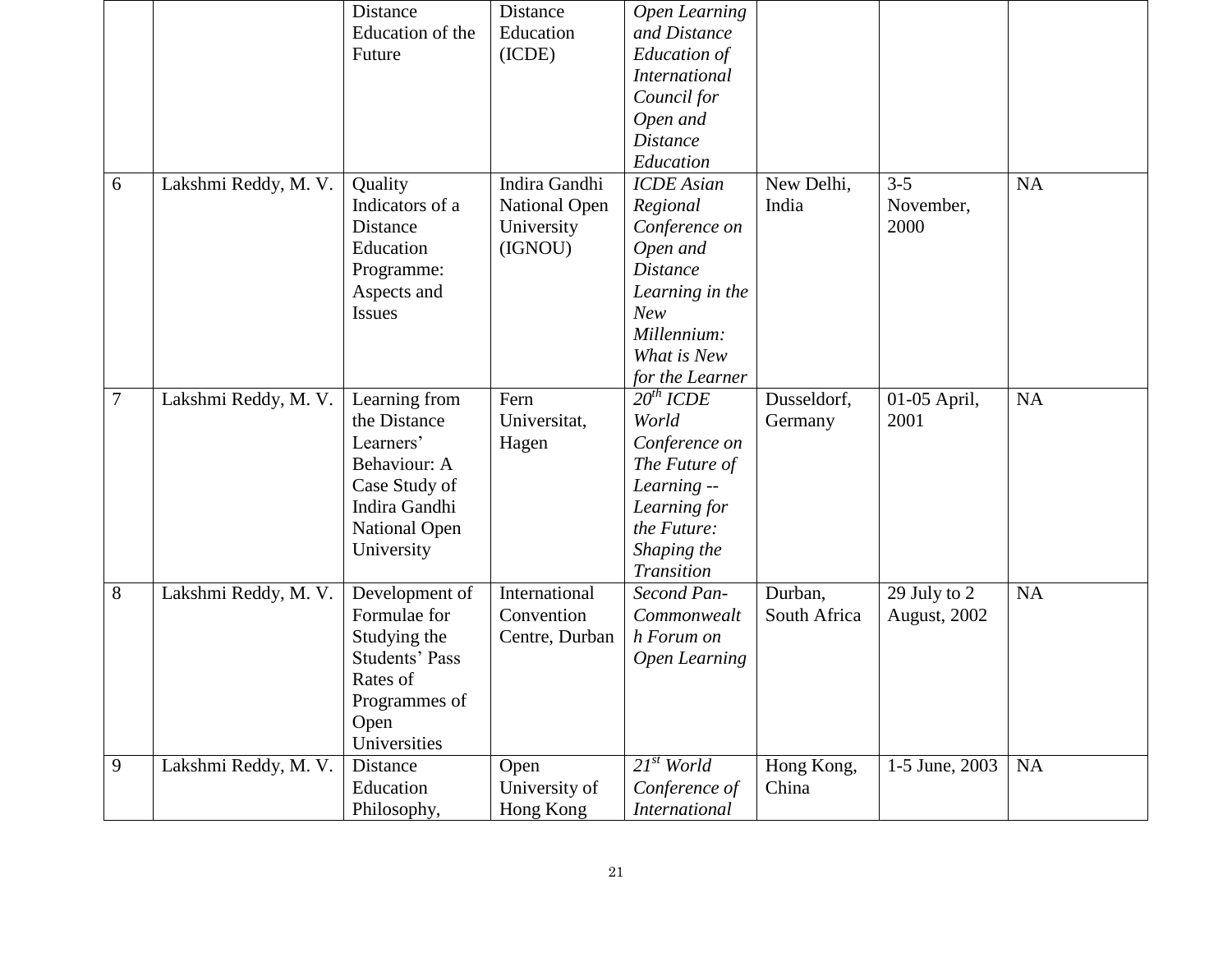|    |                      | Policies and                |                        | Council for                       |              |                       |           |
|----|----------------------|-----------------------------|------------------------|-----------------------------------|--------------|-----------------------|-----------|
|    |                      | Strategies:                 |                        | Distance and                      |              |                       |           |
|    |                      | Contradictions              |                        | <b>Open</b>                       |              |                       |           |
|    |                      | and Distortions             |                        | <b>Education</b> on               |              |                       |           |
|    |                      |                             |                        | <b>Open Learning</b>              |              |                       |           |
|    |                      |                             |                        | and Distance                      |              |                       |           |
|    |                      |                             |                        | Education                         |              |                       |           |
| 10 | Lakshmi Reddy, M. V. | Orientation and             | Open                   | <b>International</b>              | Hong Kong    | 7-8 July, 2008        | <b>NA</b> |
|    |                      | Training of                 | University of          | Conference on                     | SAR, China   |                       |           |
|    |                      | <b>Course Writers</b>       | Hong Kong              | ICT in                            |              |                       |           |
|    |                      | of Open and                 |                        | Teaching and                      |              |                       |           |
|    |                      | Distance                    |                        | Learning:                         |              |                       |           |
|    |                      | Learning                    |                        | Technology-                       |              |                       |           |
|    |                      | Materials                   |                        | enriched                          |              |                       |           |
|    |                      | through E-mail:             |                        | Learning                          |              |                       |           |
|    |                      | A Case of Post-             |                        | <b>Spaces</b>                     |              |                       |           |
|    |                      | Graduate                    |                        |                                   |              |                       |           |
|    |                      | Diploma in                  |                        |                                   |              |                       |           |
|    |                      | <b>Adult Education</b>      |                        |                                   |              |                       |           |
|    |                      |                             |                        |                                   |              |                       |           |
| 11 | Lakshmi Reddy, M. V. | Revamping                   | <b>IGNOU</b>           | Sixth Pan-                        | Kochi, India | $24 - 28$             | <b>NA</b> |
|    |                      | <b>Indian Education</b>     |                        | Commonwealt                       |              | November,             |           |
|    |                      | <b>System: Setting</b>      |                        | h Forum on                        |              | 2010                  |           |
|    |                      | a Democratic,               |                        | <b>Open Learning</b>              |              |                       |           |
|    |                      | Accessible and              |                        | on Access and                     |              |                       |           |
|    |                      | Equitable Model             |                        | Success in                        |              |                       |           |
|    |                      | for Developing              |                        | Learning:                         |              |                       |           |
|    |                      | Countries                   |                        | Global                            |              |                       |           |
|    |                      |                             |                        | Development                       |              |                       |           |
|    |                      |                             |                        | Perspectives                      |              |                       |           |
| 12 | Lakshmi Reddy, M. V. | Population and              | North Eastern          | <b>International</b>              | Shillong,    | $17 - 18$             | <b>NA</b> |
|    |                      | Development                 | <b>Hill University</b> | Seminar on                        | India        | October, 2011         |           |
|    |                      | <b>Education</b> for        |                        | Lifelong                          |              |                       |           |
|    |                      | <b>Adult Educators:</b>     |                        | Learning and                      |              |                       |           |
|    |                      | Confusing                   |                        | Skill                             |              |                       |           |
|    |                      | Concepts and                |                        | Development                       |              |                       |           |
|    |                      | Clarifications              |                        |                                   |              |                       |           |
| 13 | Lakshmi Reddy, M. V. | Professional<br>Development | Open<br>University of  | $28^{th}$ Annual<br>Conference of | Hong Kong,   | 28-30 October<br>2014 | <b>NA</b> |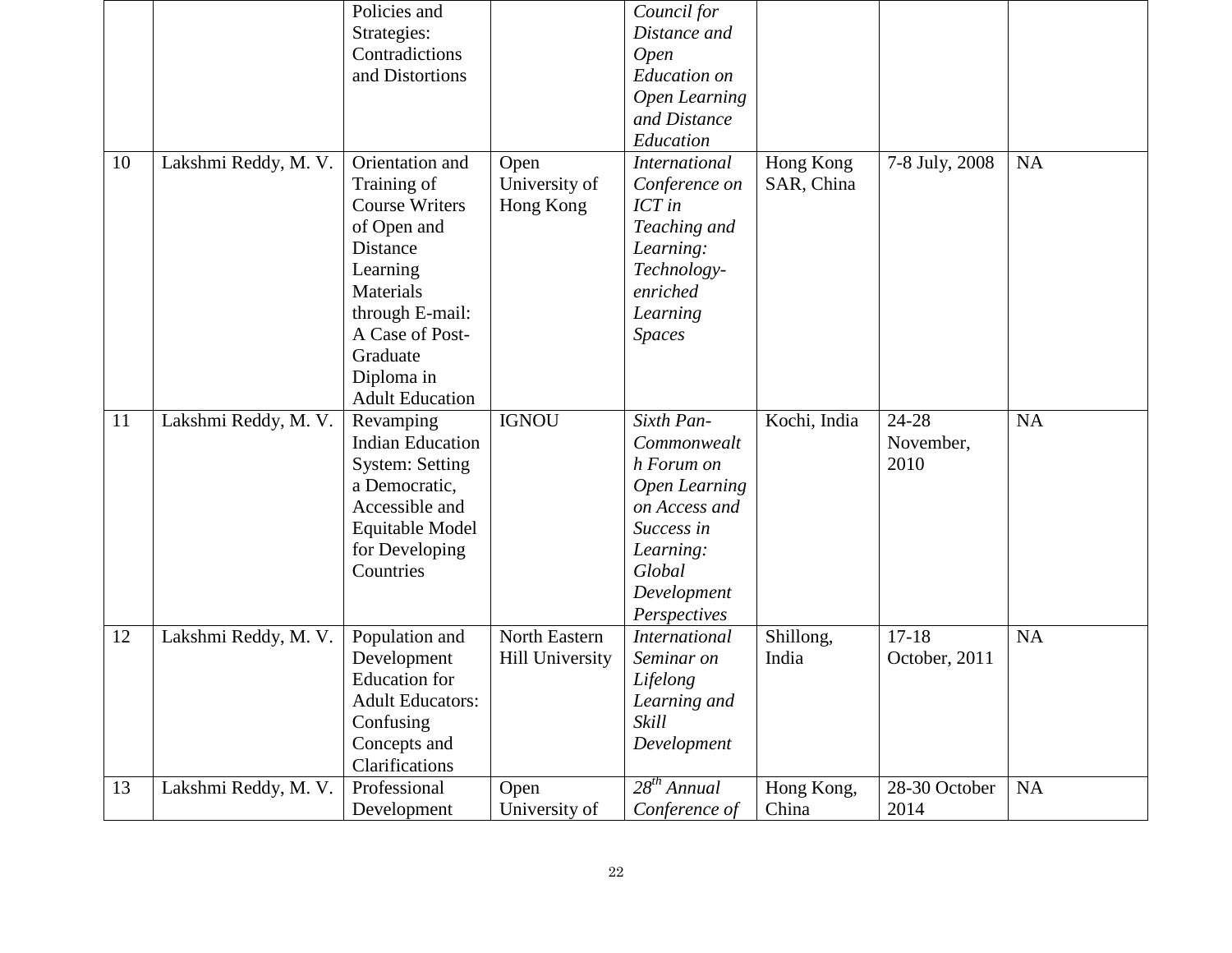|                  |                                         | and Capacity                       | Hong Kong        | the Asian               |                            |                        |                  |                 |              |                    |
|------------------|-----------------------------------------|------------------------------------|------------------|-------------------------|----------------------------|------------------------|------------------|-----------------|--------------|--------------------|
|                  |                                         | Building in                        |                  |                         | Association of             |                        |                  |                 |              |                    |
|                  |                                         | 'Adult                             |                  | <b>Open</b>             |                            |                        |                  |                 |              |                    |
|                  |                                         | Education'                         |                  | <b>Universities</b>     |                            |                        |                  |                 |              |                    |
|                  |                                         | through Open                       |                  | (AAOU 2014)             |                            |                        |                  |                 |              |                    |
|                  |                                         | and Distance                       |                  | on Advancing            |                            |                        |                  |                 |              |                    |
|                  |                                         | Learning:                          |                  | Open and                |                            |                        |                  |                 |              |                    |
|                  |                                         | Problems and                       |                  | <b>Distance</b>         |                            |                        |                  |                 |              |                    |
|                  |                                         | Prospects of                       |                  | Learning:               |                            |                        |                  |                 |              |                    |
|                  |                                         | Innovative                         |                  | Research and            |                            |                        |                  |                 |              |                    |
|                  |                                         | Practices                          |                  | Practices               |                            |                        |                  |                 |              |                    |
| Ш.               | <b>Invited Talk / Lecture / Address</b> |                                    |                  |                         |                            |                        |                  |                 |              |                    |
| $\overline{sl.}$ | Name of speaker(s)                      | <b>Title of Address /</b>          | Name of          |                         | <b>Event</b>               |                        |                  | <b>Place of</b> |              | <b>Duration</b>    |
| No.              |                                         | <b>Talk / Lecture</b>              | Organising       |                         |                            |                        |                  | Event           |              |                    |
|                  |                                         |                                    | <b>Institute</b> |                         |                            |                        |                  |                 |              |                    |
| 1.               | Lakshmi Reddy, M. V.                    | Keynote address on                 |                  | Kalka Institute for     | National Seminar on        |                        |                  | New Delhi       |              | $3rd$ March, 2012  |
|                  |                                         | "Child Rights and                  | Research &       |                         |                            | Child Rights and       |                  |                 |              |                    |
|                  |                                         | <b>Education: Who</b>              |                  | Advanced Studies,       |                            | <b>Education</b> in    |                  |                 |              |                    |
|                  |                                         | failed, why and                    | Alaknanda        |                         | <b>Technical Era</b>       |                        |                  |                 |              |                    |
|                  |                                         | what can be done?"                 |                  |                         |                            |                        |                  |                 |              |                    |
| 2.               | Lakshmi Reddy, M. V.                    | Talk on "Adult                     |                  | <b>Bureau of Police</b> | <b>Training Programmes</b> |                        |                  | New Delhi       |              | 5th October, 2016  |
|                  |                                         | Learning and its                   | Research &       |                         | for the Principals of      |                        |                  |                 |              |                    |
|                  |                                         | Principles"                        |                  | Development             | <b>Central Detective</b>   |                        |                  |                 |              |                    |
|                  |                                         |                                    | (BPRD)           |                         | <b>Training Schools</b>    |                        |                  |                 |              |                    |
|                  |                                         |                                    |                  |                         |                            | (CDTSs)                |                  |                 |              |                    |
| 3.               | Lakshmi Reddy, M. V.                    | Talk on                            |                  | Julius-Maximillan       | Winter School for          |                        |                  | Wurzburg,       |              | $14th$ February,   |
|                  |                                         | "Cosmicism: Basic                  |                  | University of           | <b>Master Degree</b>       |                        |                  | Germany         |              | 2017               |
|                  |                                         | <b>Cosmic Education</b>            | Wurzburg,        |                         | Students and               |                        |                  |                 |              |                    |
|                  |                                         | for Global Adults"                 |                  | Wurzburg, Germany       | <b>Research Scholars</b>   |                        |                  |                 |              |                    |
| $\mathbf{F}$     | <b>Project Reports</b>                  |                                    |                  |                         |                            |                        |                  |                 |              |                    |
| $\overline{sl.}$ | <b>Conducted by</b>                     | Title of the project               |                  | <b>Agency</b>           | <b>Amount</b>              |                        | <b>Duration</b>  |                 | No. of       | Status <i>i.e.</i> |
| No.              |                                         |                                    |                  |                         |                            |                        | with dates       |                 | <b>Pages</b> | ongoing/           |
|                  |                                         |                                    |                  |                         |                            |                        |                  |                 |              | completed          |
| $\mathbf{1}$     | Mohan Rao, C. K.,                       | Post-Literacy Efforts through      |                  | National                |                            | As a part of           | 5 months         |                 | $v + 59$     | Completed          |
|                  | and Lakshmi                             | Newspapers / Weekly                |                  | Institute of Adult      | NIAE's                     |                        | $(1st July-$     |                 |              | (in 1992)          |
|                  | Reddy, M. V.                            | <b>Broadsheet in Chittoor and</b>  |                  | Education               | own                        |                        | $30^{\text{th}}$ |                 |              |                    |
|                  |                                         | <b>Nellore Districts of Andhra</b> |                  | (NIAE), New             |                            | November,<br>sponsored |                  |                 |              |                    |
|                  |                                         | Pradesh: A Feedback Study          |                  | Delhi                   |                            | feedback<br>1992)      |                  |                 |              |                    |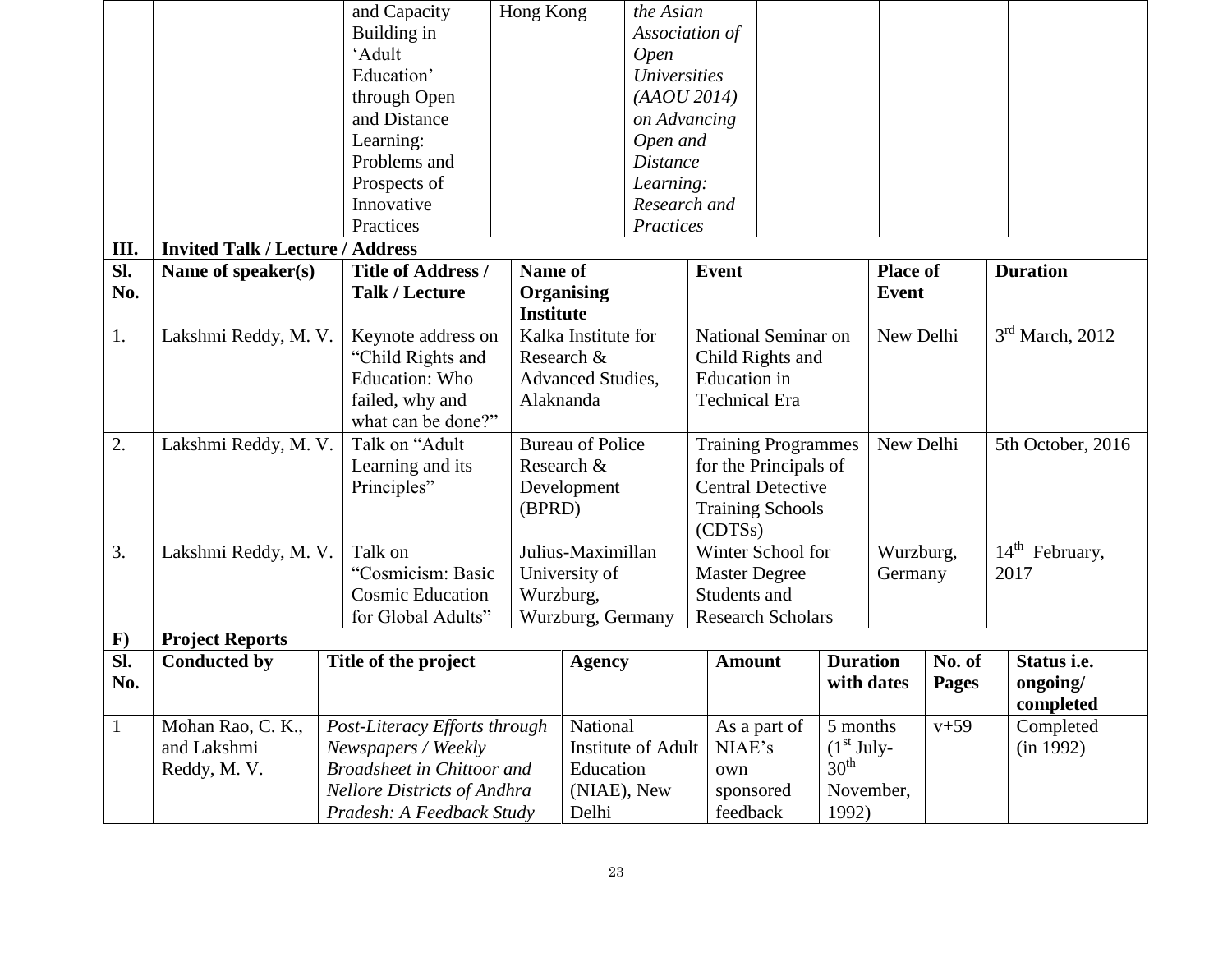|                |                                            |                                                                          |                                                                         |                                                  |           |                  | study                       |                  |             |                                                           |                                                              |
|----------------|--------------------------------------------|--------------------------------------------------------------------------|-------------------------------------------------------------------------|--------------------------------------------------|-----------|------------------|-----------------------------|------------------|-------------|-----------------------------------------------------------|--------------------------------------------------------------|
| $\mathbf{G}$   | <b>PhD/MPhil Scholars Guided</b>           |                                                                          |                                                                         |                                                  |           |                  |                             |                  |             |                                                           |                                                              |
| SI.            | Name of the                                | PhD/                                                                     | Title of the study                                                      |                                                  |           |                  |                             | Name of the      |             | <b>Year of</b>                                            | <b>Year of</b>                                               |
| No.            | <b>Scholar</b>                             | <b>MPhil</b>                                                             |                                                                         |                                                  |           |                  |                             | University /     |             | <b>Registration</b>                                       | Award /                                                      |
|                | (Enrolment No.)                            |                                                                          |                                                                         |                                                  |           |                  |                             | <b>Institute</b> |             |                                                           | <b>Completion</b>                                            |
| 1.             | Y. Mercy Rani                              | PhD                                                                      | A Study of the Problems in Teaching-Learning                            |                                                  |           | Indira Gandhi    |                             |                  | 2012        | 2019                                                      |                                                              |
|                | (Enrolment No.:                            |                                                                          |                                                                         | Practices of English as a Foreign Language (EFL) |           |                  | <b>National Open</b>        |                  |             |                                                           |                                                              |
|                | 122877278)                                 |                                                                          |                                                                         | in Mixed Ability Classrooms of the Foundation    |           |                  |                             | University       |             |                                                           |                                                              |
|                |                                            |                                                                          | Programme in the Colleges of Muscat, Oman                               |                                                  |           |                  |                             |                  |             |                                                           |                                                              |
| H)             |                                            |                                                                          | <b>Contributions to Indira Gandhi National Open University (IGNOU)</b>  |                                                  |           |                  |                             |                  |             |                                                           |                                                              |
|                | <b>I) Monitoring Reports</b>               |                                                                          |                                                                         |                                                  |           |                  |                             |                  |             |                                                           |                                                              |
| SI.            | <b>Conducted by</b>                        |                                                                          | Title of the project                                                    |                                                  | No. of    |                  | <b>Agency</b>               |                  |             | <b>Duration with</b>                                      | <b>Status</b>                                                |
| No.            |                                            |                                                                          |                                                                         |                                                  | pages     |                  |                             |                  | dates       |                                                           | (Year of                                                     |
|                |                                            |                                                                          |                                                                         |                                                  |           |                  |                             |                  |             |                                                           | completion)                                                  |
| $\mathbf{1}$   | Lakshmi Reddy,                             | <b>Consolidated Report of</b>                                            |                                                                         |                                                  | pp.1-98   |                  | <b>Regional Services</b>    |                  |             | One year $(1st)$                                          | 1995                                                         |
|                | M. V.                                      | Counselling Feedback Reports of                                          |                                                                         |                                                  |           |                  | Division, IGNOU,            |                  |             | January to $31st$                                         |                                                              |
|                |                                            | the year 1993                                                            |                                                                         |                                                  |           | New Delhi        |                             |                  |             | December, 1995)                                           |                                                              |
| $\overline{2}$ | Lakshmi Reddy,                             |                                                                          | Monitoring of Study Centres                                             |                                                  | pp.1-161  |                  | <b>Regional Services</b>    |                  | Three years |                                                           | 1996                                                         |
|                | M. V.                                      |                                                                          | through Reports of Official Visits                                      |                                                  |           | Division, IGNOU, |                             |                  | $(1993-95)$ |                                                           |                                                              |
|                |                                            |                                                                          |                                                                         | to Study Centres during 1993-95:                 |           |                  | New Delhi                   |                  |             |                                                           |                                                              |
|                |                                            | A Status Report                                                          |                                                                         |                                                  |           |                  |                             |                  |             |                                                           |                                                              |
| 3              | Lakshmi Reddy,                             |                                                                          | A Comprehensive Programme                                               |                                                  | $pp. xx+$ |                  | School of Education,        |                  | 10 years    |                                                           | 2020                                                         |
|                | M.V                                        |                                                                          | Status-cum-in-depth Students'                                           |                                                  | $135+LX$  |                  | IGNOU, New Delhi            |                  |             | (June 2009 - July                                         |                                                              |
|                |                                            |                                                                          | Tracer Study of "Adult Education"                                       |                                                  |           |                  |                             |                  | 2019)       |                                                           |                                                              |
|                |                                            |                                                                          | programmes - MAAE, PGDAE<br>and PGCAE: A Model for Critical             |                                                  |           |                  |                             |                  |             |                                                           |                                                              |
|                |                                            |                                                                          | Analysis of ODL Programme(s)                                            |                                                  |           |                  |                             |                  |             |                                                           |                                                              |
|                |                                            |                                                                          | II) Programme Policy Documents Written (Programme Guides and Handbooks) |                                                  |           |                  |                             |                  |             |                                                           |                                                              |
| SI.            | <b>Details of Document</b>                 |                                                                          |                                                                         |                                                  | No. of    |                  | <b>E-version / Web-link</b> |                  |             |                                                           |                                                              |
| No.            |                                            |                                                                          |                                                                         |                                                  | pages     |                  |                             |                  |             |                                                           |                                                              |
| $\mathbf 1$    | Lakshmi Reddy, M. V. (2009). Post-Graduate |                                                                          |                                                                         |                                                  | pp.1-60   |                  |                             |                  |             |                                                           | http://egyankosh.ac.in/bitstream/123456789/43657/1/programme |
|                |                                            |                                                                          |                                                                         |                                                  |           |                  | %20guide.pdf                |                  |             |                                                           |                                                              |
|                |                                            | Diploma in Adult Education (PGDAE)<br>Programme Guide, IGNOU, New Delhi. |                                                                         |                                                  |           |                  |                             |                  |             |                                                           |                                                              |
| $\overline{2}$ | Lakshmi Reddy, M. V. (2011). Post-Graduate |                                                                          |                                                                         |                                                  | pp.1-98   |                  |                             |                  |             | http://egyankosh.ac.in/bitstream/123456789/43488/1/PGCAE- |                                                              |
|                | Certificate in Adult Education (PGCAE)     |                                                                          |                                                                         |                                                  |           |                  | Programme%20Guide.pdf OR    |                  |             |                                                           |                                                              |
|                | Programme Guide, IGNOU, New Delhi.         |                                                                          |                                                                         |                                                  |           |                  |                             |                  |             | http://www.ignou.ac.in/upload/programme/PGCAE-            |                                                              |
|                |                                            |                                                                          |                                                                         |                                                  |           |                  | ProgramGuide-pdf.pdf).      |                  |             |                                                           |                                                              |
| 3              |                                            |                                                                          | Lakshmi Reddy, M. V. (2011). Master of Arts in                          |                                                  | pp.1-68   |                  |                             |                  |             |                                                           | http://egyankosh.ac.in/bitstream/123456789/43642/1/Programme |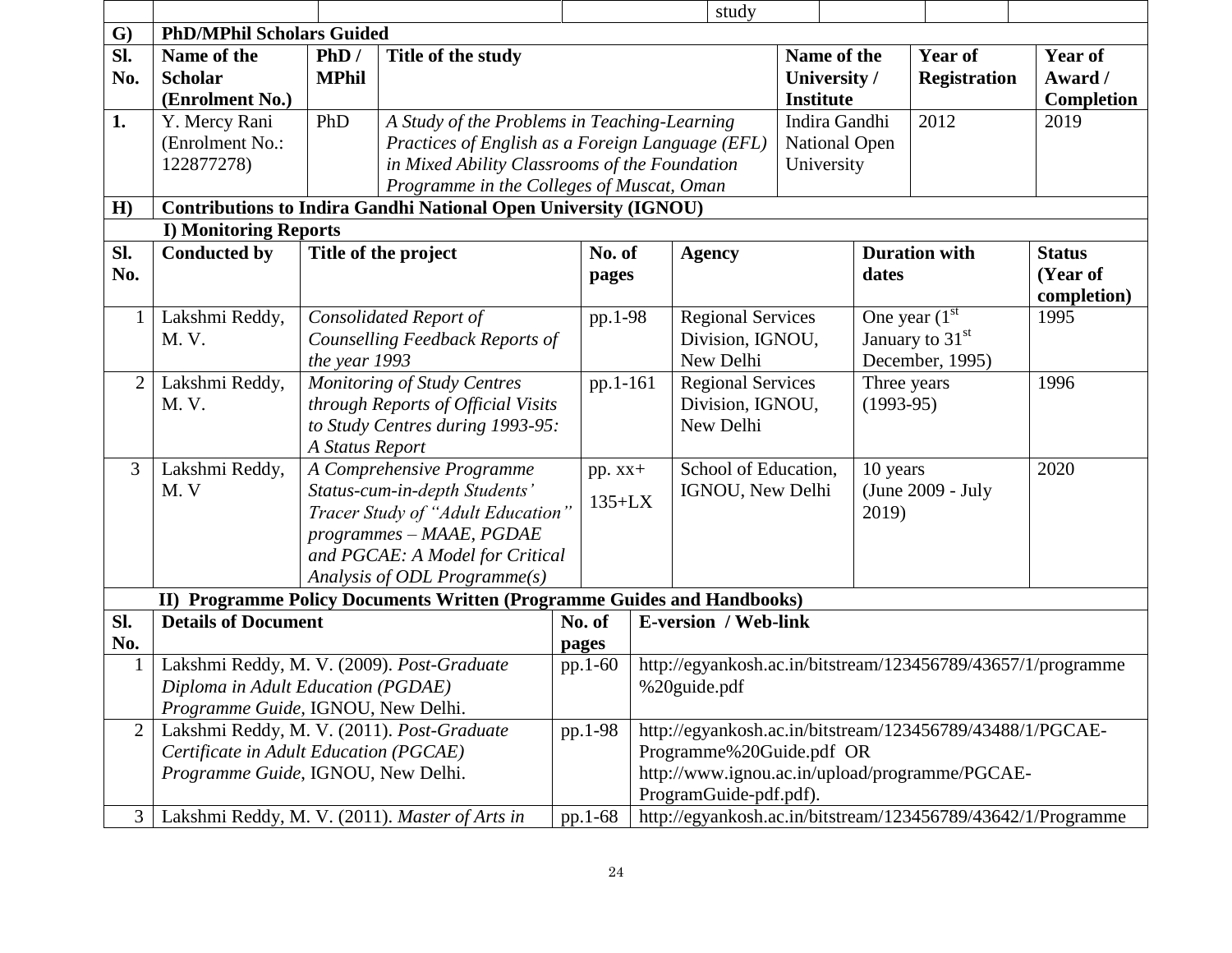|                 | Adult Education (MAAE) Programme Guide,                 |                   | %20Guide.pdf OR                                                         |                               |                  |
|-----------------|---------------------------------------------------------|-------------------|-------------------------------------------------------------------------|-------------------------------|------------------|
|                 | IGNOU, New Delhi.                                       |                   | http://www.ignou.ac.in/upload/programme/MAAE-<br>ProgramGuide-pdf.pdf). |                               |                  |
| $\overline{4}$  | Lakshmi Reddy, M. V. (2009). Resource Persons'          | pp.1-60           | http://egyankosh.ac.in/bitstream/123456789/43658/1/Handbook.p           |                               |                  |
|                 | Handbook for Practical Work of PGDAE,                   |                   | df                                                                      |                               |                  |
|                 | IGNOU, New Delhi.                                       |                   |                                                                         |                               |                  |
| 5 <sup>1</sup>  | Lakshmi Reddy, M. V. (2011). Resource Persons'          | pp.1-34           | http://egyankosh.ac.in/bitstream/123456789/43487/1/Handbook%            |                               |                  |
|                 | Handbook for Practical Work of PGCAE                    |                   | 20for%20Practical%20Work.pdf                                            |                               |                  |
|                 | Programme, IGNOU, New Delhi.                            |                   |                                                                         |                               |                  |
|                 | <b>III) Programmes Coordinated</b>                      |                   |                                                                         |                               |                  |
| Sl.             | <b>Programme Name and Code</b>                          |                   |                                                                         | <b>Period of Coordination</b> |                  |
| No.             |                                                         |                   |                                                                         |                               |                  |
|                 | Post-Graduate Diploma in Adult Education (PGDAE)        |                   |                                                                         | 2008-Till date                |                  |
| $\overline{2}$  | Post-Graduate Certificate in Adult Education (PGCAE)    |                   |                                                                         | 2010-Till date                |                  |
| 3 <sup>1</sup>  | Master of Arts in Adult Education (MAAE)                |                   |                                                                         | 2010-Till date                |                  |
|                 | <b>IV) Courses Coordinated</b>                          |                   |                                                                         |                               | <b>Period of</b> |
| Sl.<br>No.      | <b>Programme Name and Code</b>                          |                   | <b>Course Code and Name</b>                                             |                               | Coordination     |
|                 | Bachelor of Education (BEd)                             |                   | <b>ES-364: Distance Education</b>                                       |                               | 1997-2016        |
| 2               | Post-Graduate Diploma in Adult Education                |                   | <b>MAE-001: Understanding Adult Education</b>                           |                               | 2008-Till date   |
|                 | (PGDAE)                                                 |                   |                                                                         |                               |                  |
| 3 <sup>1</sup>  | Post-Graduate Diploma in Adult Education                |                   | <b>MAE-002: Policy Planning and Implementation of</b>                   |                               | 2008-Till date   |
|                 | (PGDAE)                                                 |                   | <b>Adult Education in India</b>                                         |                               |                  |
|                 |                                                         |                   |                                                                         |                               |                  |
| $\vert 4 \vert$ | Post-Graduate Diploma in Adult Education                |                   | <b>MAE-003: Knowledge Management, Information</b>                       |                               | 2008-Till date   |
|                 | (PGDAE)                                                 |                   | <b>Dissemination and Networking in Adult Education</b>                  |                               |                  |
| 5 <sup>1</sup>  | Post-Graduate Diploma in Adult Education                |                   | <b>MAEL-001: Practical Work Components</b>                              |                               | 2008-Till date   |
|                 | (PGDAE)                                                 |                   |                                                                         |                               |                  |
| 6               | Post-Graduate Certificate in Adult Education<br>(PGCAE) |                   | <b>MAEL-002: Practical Work</b>                                         |                               | 2010-Till date   |
|                 | Master of Arts in Adult Education (MAAE)                |                   | <b>MAE-004: Extension Education and Development</b>                     |                               | 2010-Till date   |
| 8 <sup>1</sup>  | Master of Arts in Adult Education (MAAE)                |                   | <b>MAE-005: Population and Development Education</b>                    |                               | 2010-Till date   |
| 9               | Master of Arts in Adult Education (MAAE)                |                   | <b>MAEE-001: Sustainable Development</b>                                |                               | 2010-Till date   |
| 10              | Master of Arts in Adult Education (MAAE)                |                   | <b>MAEE-002: Basics of Legal Awareness</b>                              |                               | 2010-Till date   |
| 11              | Master of Arts in Adult Education (MAAE)                |                   | <b>MAEP-001: Dissertation Work</b>                                      |                               | 2010-Till date   |
| 12              | <b>Bachelor of Education (BEd)</b>                      |                   | <b>BESE-131: Open and Distance Education</b>                            |                               | 2014-Till date   |
| 13              | Post-Graduate Diploma in Educational                    |                   | <b>MES-041: Growth and Development of Educational</b>                   |                               | 2016-Till date   |
|                 | Management and Administration (PGDEMA)                  | <b>Management</b> |                                                                         |                               |                  |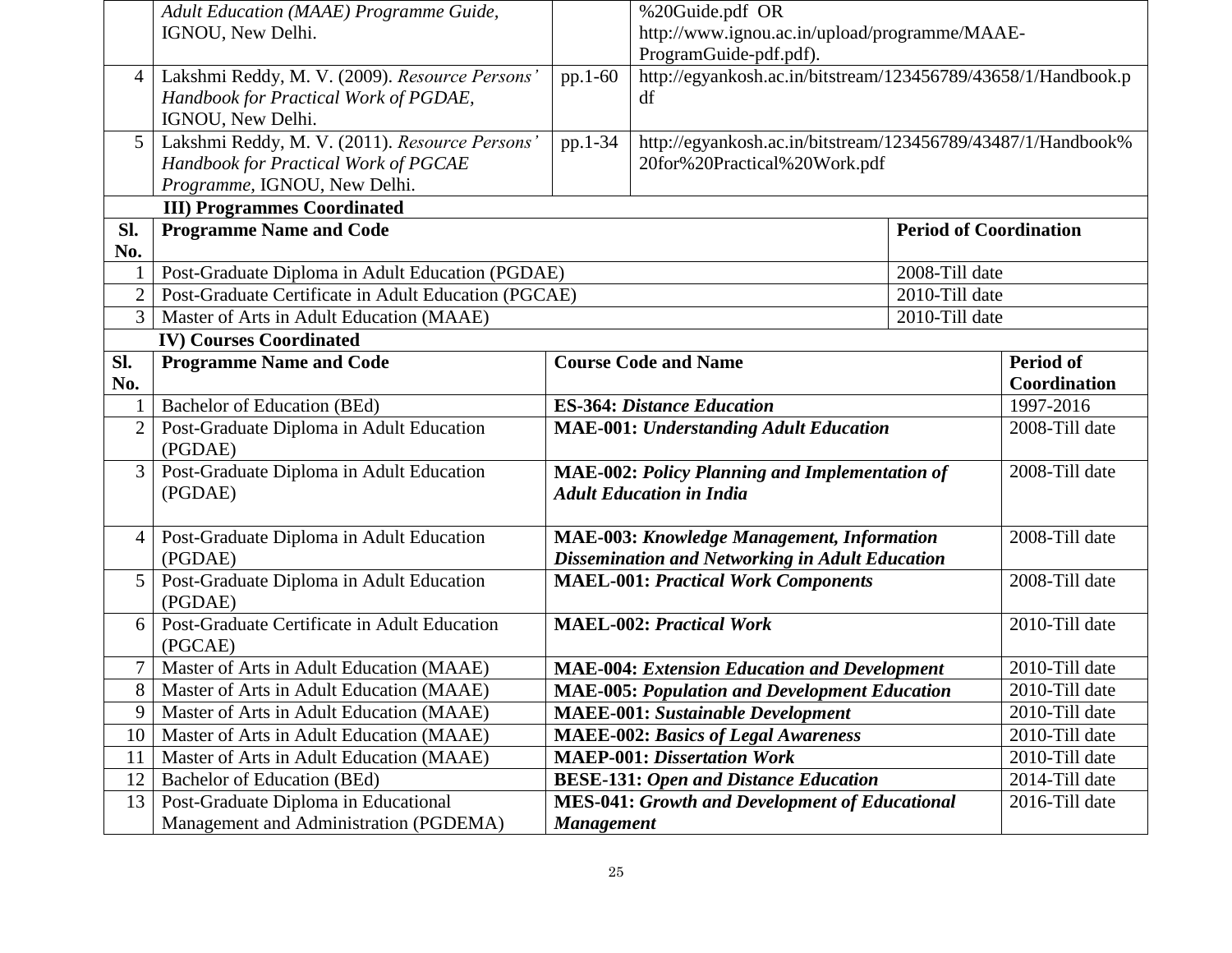| 14             |                                                                   |                                                         | BA (Education) of BAG (CBCS) programme                                                                           | 2019-Till date<br><b>BESE-142: Lifelong Learning</b> |               |                                                                     |                                                                    |  |  |
|----------------|-------------------------------------------------------------------|---------------------------------------------------------|------------------------------------------------------------------------------------------------------------------|------------------------------------------------------|---------------|---------------------------------------------------------------------|--------------------------------------------------------------------|--|--|
|                | V) Units Written for Courses                                      |                                                         |                                                                                                                  |                                                      |               |                                                                     |                                                                    |  |  |
| SI.<br>No.     | Programme<br><b>Name and</b><br>Code                              | <b>Course</b><br><b>Code and</b><br><b>Name</b>         | <b>Unit Number and</b><br><b>Title</b>                                                                           | No. of<br><b>Pages</b>                               | <b>Period</b> | <b>ISBN No. of</b><br><b>Block</b><br><b>Containing</b><br>the Unit | Web-link/eSLM                                                      |  |  |
| $\mathbf{1}$   | <b>Bachelor</b> of<br>Education<br>(BEd)                          | ES-364:<br>Distance<br>Education                        | <b>Unit 1: Distance</b><br><b>Education:</b><br><b>Concept and</b><br><b>Scope</b>                               | pp.7-20<br>(24)                                      | 1998-2000     | <b>ISBN 81-</b><br>7605-774-6                                       | http://egyankosh.ac.in/bitstream/1234<br>56789/47139/1/Unit-1.pdf  |  |  |
| $\overline{2}$ | $-$ Do $-$                                                        | $-$ D <sub>0</sub> $-$                                  | <b>Unit 6: Selection</b><br>of Media and<br><b>Methods</b>                                                       | pp.25-37<br>(13)                                     | 1998-2000     | <b>ISBN 81-</b><br>7605-923-4                                       | http://egyankosh.ac.in/bitstream/1234<br>56789/47146/1/Unit-6.pdf  |  |  |
| 3              | $-D0$ --                                                          | $-D0$ --                                                | <b>Unit 7: Design</b><br>and Preparation<br>of Self-<br>instructional<br><b>Materials</b>                        | $pp.38-51$<br>(14)                                   | 1998-2000     | <b>ISBN 81-</b><br>7605-923-4                                       | http://egyankosh.ac.in/bitstream/1234<br>56789/47145/1/Unit-7.pdf  |  |  |
| $\overline{4}$ | Certificate<br>Programme<br>in Labour in<br>Development<br>(CPLD) | CLD-04:<br>Migrant<br>and Female<br>Workers             | Unit 3:<br><b>Protection of</b><br><b>Migrant Workers</b>                                                        | pp.23-37<br>(15)                                     | 1999-2000     | <b>ISBN 81-</b><br>7605-735-5                                       | <b>NA</b>                                                          |  |  |
| 5              | Post-<br>Graduate<br>Diploma in<br>Adult<br>Education<br>(PGDAE)  | <b>MAE-001:</b><br>Understand<br>ing Adult<br>Education | Unit 1: Adult<br><b>Education: The</b><br><b>Basic Concept,</b><br><b>Terms, Features</b><br>and Objectives      | pp.7-41<br>(34)                                      | 2008-2009     | <b>ISBN 978-</b><br>$81 - 266 -$<br>3810-9                          | http://egyankosh.ac.in/bitstream/1234<br>56789/43659/1/Unit-1.pdf  |  |  |
| 6              | $-$ Do $-$                                                        | $-D0$ --                                                | <b>Unit 11: Teaching</b><br>and Training<br><b>Methods and</b><br><b>Techniques in</b><br><b>Adult Education</b> | pp.36-65<br>(30)                                     | 2008-2009     | <b>ISBN 978-</b><br>81-266-<br>3812-3                               | http://egyankosh.ac.in/bitstream/1234<br>56789/43670/1/Unit-11.pdf |  |  |
| 7              | $-D0$ --                                                          | <b>MAE-002:</b><br>Policy<br>Planning<br>and            | Unit 2: Adult<br><b>Education</b><br>Administration                                                              | pp.36-59<br>(24)                                     | 2008-2009     | <b>ISBN 978-</b><br>81-266-<br>3913-7                               | http://egyankosh.ac.in/bitstream/1234<br>56789/43681/1/Unit-2.pdf  |  |  |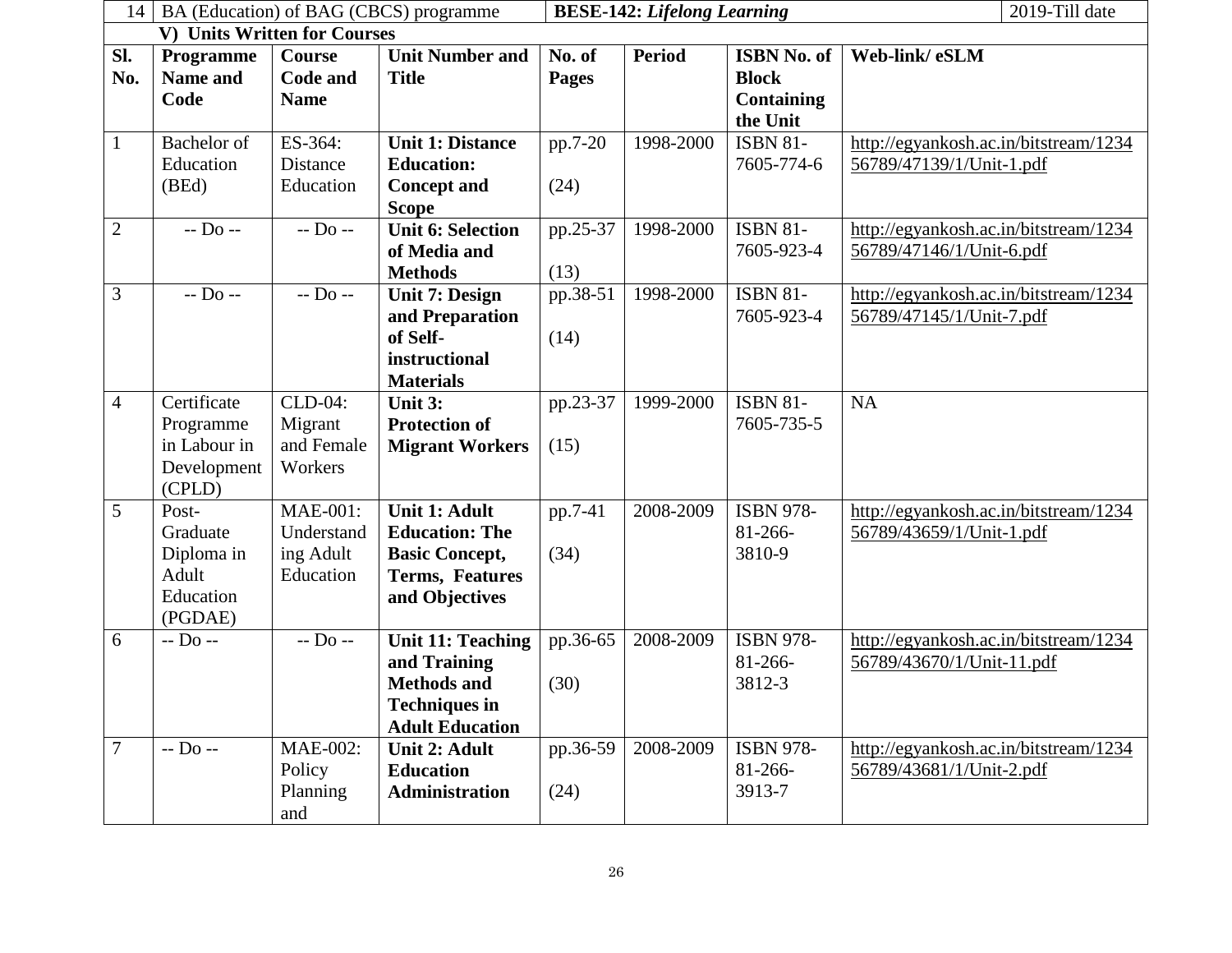|    |               | Implementa<br>tion of |                                             |          |           |                      |                                       |
|----|---------------|-----------------------|---------------------------------------------|----------|-----------|----------------------|---------------------------------------|
|    |               | Adult                 |                                             |          |           |                      |                                       |
|    |               | Education<br>in India |                                             |          |           |                      |                                       |
| 8  | $-D0$ --      | $-$ Do $-$            | <b>Unit 3: Resource</b>                     | pp.60-76 | 2008-2009 | <b>ISBN 978-</b>     | http://egyankosh.ac.in/bitstream/1234 |
|    |               |                       | <b>Support</b>                              |          |           | $81 - 266 -$         | 56789/43678/1/Unit-3.pdf              |
|    |               |                       | <b>Structures of</b>                        | (17)     |           | 3913-7               |                                       |
|    |               |                       | <b>Adult Education</b>                      |          |           |                      |                                       |
| 9  | $-D0$ --      | $-D0$ --              | Unit 16: Role of                            | pp.62-87 | 2008-2009 | <b>ISBN 978-</b>     | http://egyankosh.ac.in/bitstream/1234 |
|    |               |                       | <b>Libraries in Post-</b>                   |          |           | $81 - 266 -$         | 56789/43741/1/Unit-16.pdf             |
|    |               |                       | literacy and                                | (26)     |           | 3916-8               |                                       |
|    |               |                       | Continuing                                  |          |           |                      |                                       |
|    |               |                       | <b>Education</b>                            |          |           |                      |                                       |
| 10 | $-D0$ --      | <b>MAE-003:</b>       | <b>Unit 16:</b>                             | pp.37-54 | 2008-2009 | <b>ISBN 978-</b>     | http://egyankosh.ac.in/bitstream/1234 |
|    |               | Knowledge             | <b>Expansion of</b><br><b>ALADIN-India:</b> |          |           | $81 - 266$<br>4009-6 | 56789/43808/1/Unit-16.pdf             |
|    |               | Manageme<br>nt,       | <b>Marching</b>                             | (18)     |           |                      |                                       |
|    |               | Information           | <b>Towards</b>                              |          |           |                      |                                       |
|    |               | Disseminati           | <b>Learning Society</b>                     |          |           |                      |                                       |
|    |               | on and                |                                             |          |           |                      |                                       |
|    |               | Networking            |                                             |          |           |                      |                                       |
|    |               | in Adult              |                                             |          |           |                      |                                       |
|    |               | Education             |                                             |          |           |                      |                                       |
| 11 | Master of     | <b>MAE-005:</b>       | Unit 1:                                     | pp.7-44  | 2011-2013 | <b>ISBN 978-</b>     | http://egyankosh.ac.in/bitstream/1234 |
|    | Arts in Adult | Population            | <b>Population</b>                           |          |           | $81 - 266 -$         | 56789/43753/1/Unit-1.pdf              |
|    | Education     | and                   | <b>Education:</b>                           | (38)     |           | 6307-1               |                                       |
|    | (MAAE)        | Developme             | <b>Concept and</b>                          |          |           |                      |                                       |
|    |               | nt<br>Education       | <b>Development</b>                          |          |           |                      |                                       |
| 12 | $-$ Do $-$    | $-$ Do $-$            | Unit 5:                                     | pp.159-  | 2011-2013 | <b>ISBN 978-</b>     | http://egyankosh.ac.in/bitstream/1234 |
|    |               |                       | <b>Population and</b>                       | 184      |           | $81 - 266 -$         | 56789/43765/1/Unit-5.pdf              |
|    |               |                       | Development                                 |          |           | 6307-1               |                                       |
|    |               |                       | <b>Education:</b>                           | (26)     |           |                      |                                       |
|    |               |                       | <b>Relevant Terms,</b>                      |          |           |                      |                                       |
|    |               |                       | <b>Misconceptions</b>                       |          |           |                      |                                       |
|    |               |                       | and Clarifications                          |          |           |                      |                                       |
| 13 | $-$ Do $-$    | $-$ Do $-$            | <b>Unit 10:</b>                             | pp.5-38  | 2011-2013 | <b>ISBN 978-</b>     | http://egyankosh.ac.in/bitstream/1234 |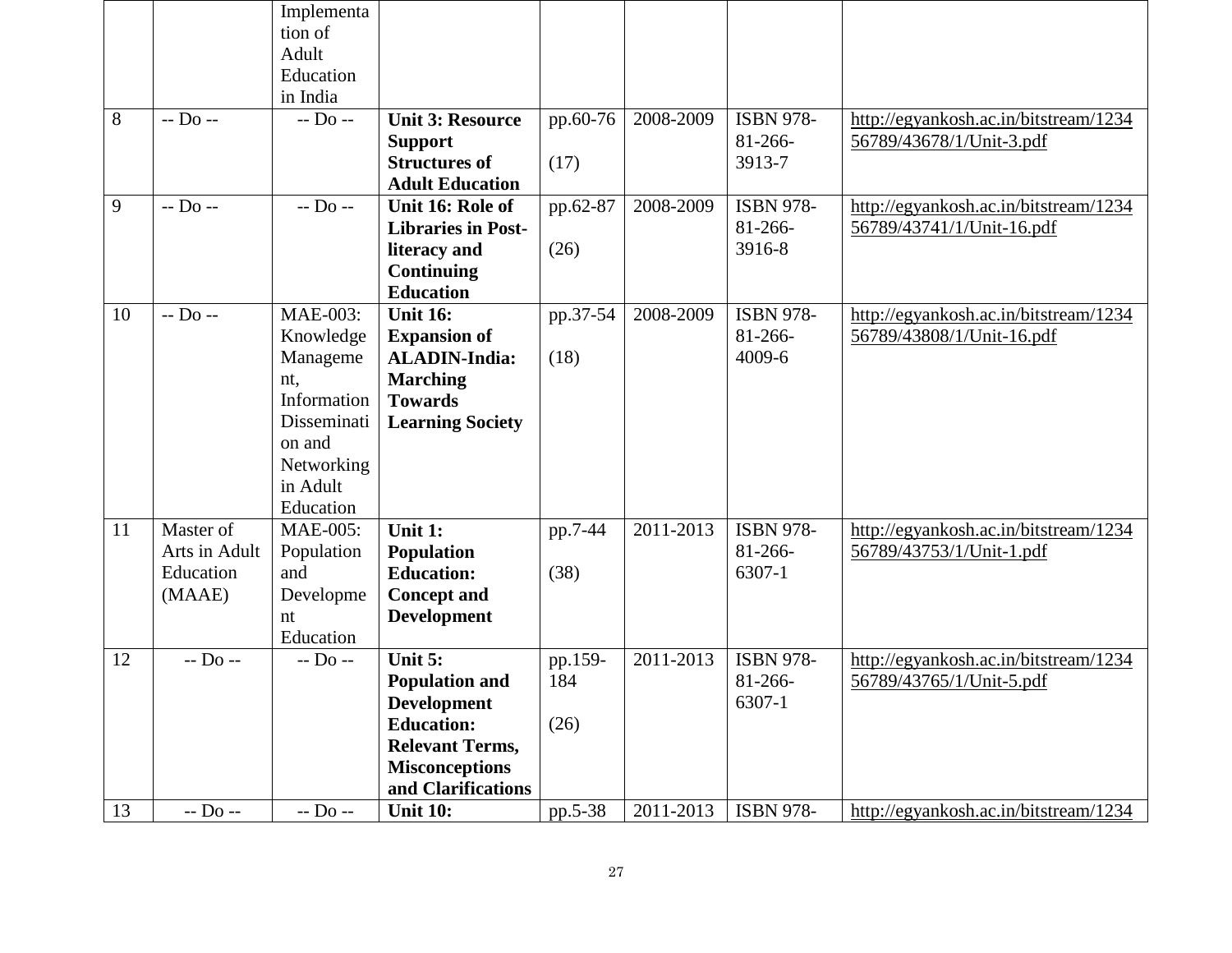|    |                    |                        | <b>Individual</b><br><b>Measures of</b> | (34)          |           | 81-266-<br>6309-5             | 56789/43780/1/Unit-10.pdf             |
|----|--------------------|------------------------|-----------------------------------------|---------------|-----------|-------------------------------|---------------------------------------|
|    |                    |                        | <b>Population</b>                       |               |           |                               |                                       |
|    |                    |                        | <b>Control</b>                          |               |           |                               |                                       |
| 14 | Master of          | Course ES-             | <b>Unit 1: Training</b>                 | pp.7-53       | 2000-2001 | <b>ISBN-81-</b>               | <b>NA</b>                             |
|    | Arts in            | 319: Staff             | to Develop                              |               |           | 266-0057-8                    |                                       |
|    | Distance           | Developme              | <b>Instructional</b>                    | (47)          |           |                               |                                       |
|    | Education          | nt in                  | <b>Materials</b>                        |               |           |                               |                                       |
|    | (MADE)             | <b>Distance</b>        |                                         |               |           |                               |                                       |
|    |                    | Education              |                                         |               |           |                               |                                       |
| 15 | $-$ Do $-$         | $-$ D <sub>0</sub> $-$ | <b>Unit 2: Training</b>                 | pp.54-79      | 2000-2001 | <b>ISBN-81-</b>               | <b>NA</b>                             |
|    |                    |                        | in Student                              |               |           | 266-0057-8                    |                                       |
|    | $-$ Do $-$         | $-$ Do $-$             | <b>Support Services</b>                 | (26)          |           |                               |                                       |
| 16 |                    |                        | <b>Unit 3: Training</b>                 | pp.80-<br>116 | 2000-2001 | <b>ISBN-81-</b><br>266-0057-8 | <b>NA</b>                             |
|    |                    |                        | of Non-teaching<br><b>Support Staff</b> | (37)          |           |                               |                                       |
| 17 | <b>Bachelor</b> of | <b>BESE-131:</b>       | <b>Unit-1: Historical</b>               | pp.9-45       | 2014-2017 | ISBN: 978-                    | http://egyankosh.ac.in/bitstream/1234 |
|    | Education          | Open and               | <b>Developments</b> (of                 |               |           | 93-86607-                     | 56789/46160/1/BESE-131B1E.pdf         |
|    | (BEd)              | Distance               | Block-1)                                | (37)          |           | $57 - 7$                      |                                       |
|    |                    | Education              |                                         |               |           |                               |                                       |
| 18 | $-$ Do $-$         | $-$ Do $-$             | Unit-2:                                 | pp.46-95      | 2014-2017 | $-Do-$                        | http://egyankosh.ac.in/bitstream/1234 |
|    |                    |                        | <b>Theoretical</b>                      |               |           |                               | 56789/46160/1/BESE-131B1E.pdf         |
|    |                    |                        | <b>Foundations</b> (of                  | (50)          |           |                               |                                       |
|    |                    |                        | Block-1)                                |               |           |                               |                                       |
| 19 | $-$ Do $-$         | $-$ Do $-$             | <b>Unit-3: Indian</b>                   | pp.96-        | 2014-2017 | $-Do-$                        | http://egyankosh.ac.in/bitstream/1234 |
|    |                    |                        | <b>Experiences</b> (of                  | 110           |           |                               | 56789/46160/1/BESE-131B1E.pdf         |
|    |                    |                        | $Block-1)$                              |               |           |                               |                                       |
|    |                    |                        |                                         | (15)          |           |                               |                                       |
| 20 | $-D0$ --           | $-$ D <sub>0</sub> $-$ | <b>Unit-4: Global</b>                   | pp.111-       | 2014-2017 | $-Do-$                        | http://egyankosh.ac.in/bitstream/1234 |
|    |                    |                        | Practices (of                           | 158           |           |                               | 56789/46160/1/BESE-131B1E.pdf         |
|    |                    |                        | Block-1)                                | (48)          |           |                               |                                       |
| 21 | $-$ Do $-$         | $-D_0 -$               | <b>Unit-5: Designing</b>                | pp.5-38       | 2014-2017 | ISBN: 978-                    | http://egyankosh.ac.in/bitstream/1234 |
|    |                    |                        | <b>Self-Learning</b>                    |               |           | 93-86607-                     | 56789/46229/1/BESE-131B2E.pdf         |
|    |                    |                        | <b>Materials (SLMs)</b>                 | (34)          |           | 58-4                          |                                       |
|    |                    |                        | $($ of Block-2 $)$                      |               |           |                               |                                       |
| 22 | $-$ Do $-$         | $-D0$ --               | <b>Unit-6: Media</b>                    | pp.39-72      | 2014-2017 | $-Do-$                        | http://egyankosh.ac.in/bitstream/1234 |
|    |                    |                        | and Technology                          |               |           |                               | 56789/46229/1/BESE-131B2E.pdf         |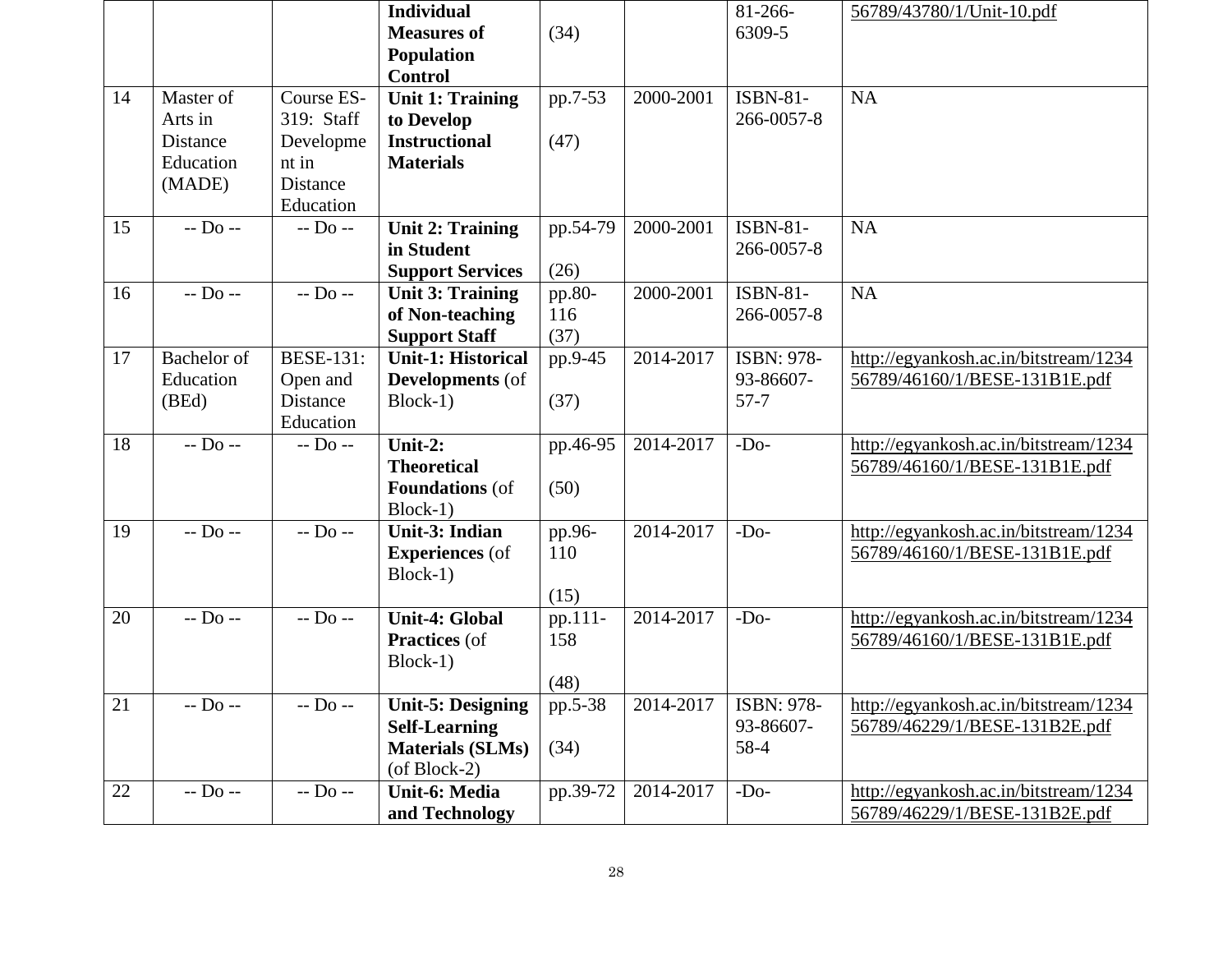|    |                   |                                  | for ODE(of<br>Block-2)               | (34)      |           |            |                                       |
|----|-------------------|----------------------------------|--------------------------------------|-----------|-----------|------------|---------------------------------------|
| 23 | $-$ Do $-$        | $-$ D <sub>0</sub> $-$           | Unit-7:                              | pp.73-98  | 2014-2017 | $-Do-$     | http://egyankosh.ac.in/bitstream/1234 |
|    |                   |                                  | Development of                       |           |           |            | 56789/46229/1/BESE-131B2E.pdf         |
|    |                   |                                  | <b>Self-Learning</b>                 | (26)      |           |            |                                       |
|    |                   |                                  | <b>Print Materials</b>               |           |           |            |                                       |
|    |                   |                                  | $($ of Block-2 $)$                   |           |           |            |                                       |
| 24 | $\frac{1}{100} -$ | $-$ Do $-$                       | Unit-8:                              | $pp.99-$  | 2014-2017 | $-Do-$     | http://egyankosh.ac.in/bitstream/1234 |
|    |                   |                                  | Development of                       | 128       |           |            | 56789/46229/1/BESE-131B2E.pdf         |
|    |                   |                                  | eLearning                            | (30)      |           |            |                                       |
|    |                   |                                  | Resources (of<br>Block-2)            |           |           |            |                                       |
| 25 | $-D0$ --          | $-D0$ --                         | <b>Unit-9: Distance</b>              | pp.5-39   | 2014-2017 | ISBN: 978- | http://egyankosh.ac.in/bitstream/1234 |
|    |                   |                                  | <b>Learners</b> and                  |           |           | 93-86607-  | 56789/46240/1/BESE-131B3E.pdf         |
|    |                   |                                  | <b>Self-Directed</b>                 | (35)      |           | $59-1$     |                                       |
|    |                   |                                  | <b>Learning</b> (of                  |           |           |            |                                       |
|    |                   |                                  | Block-3)                             |           |           |            |                                       |
| 26 | $-Do -$           | $-D0$ --                         | <b>Unit-10:</b>                      | pp.40-61  | 2014-2017 | $-Do-$     | http://egyankosh.ac.in/bitstream/1234 |
|    |                   |                                  | <b>Counselling and</b>               |           |           |            | 56789/46240/1/BESE-131B3E.pdf         |
|    |                   |                                  | <b>Tutoring in</b>                   | (22)      |           |            |                                       |
|    |                   |                                  | <b>Teaching at a</b><br>Distance (of |           |           |            |                                       |
|    |                   |                                  | Block-3)                             |           |           |            |                                       |
| 27 | $-D0$ --          | $\overline{-}$ Do $\overline{-}$ | <b>Unit-11:</b>                      | pp.62-89  | 2014-2017 | $-Do-$     | http://egyankosh.ac.in/bitstream/1234 |
|    |                   |                                  | <b>Assessment of</b>                 |           |           |            | 56789/46240/1/BESE-131B3E.pdf         |
|    |                   |                                  | Learner-                             | (28)      |           |            |                                       |
|    |                   |                                  | Performance(of                       |           |           |            |                                       |
|    |                   |                                  | Block-3)                             |           |           |            |                                       |
| 28 | $-$ Do $-$        | $-$ Do $-$                       | <b>Unit-12: Learner</b>              | pp.90-    | 2014-2017 | $-Do-$     | http://egyankosh.ac.in/bitstream/1234 |
|    |                   |                                  | <b>Support Systems</b>               | 102       |           |            | 56789/46240/1/BESE-131B3E.pdf         |
|    |                   |                                  | and Services (of                     |           |           |            |                                       |
|    |                   |                                  | Block-3)                             | (13)      |           |            |                                       |
| 29 | $-$ Do $-$        | $-$ Do $-$                       | <b>Unit-13:</b>                      | $pp.5-29$ | 2014-2017 | ISBN: 978- | http://egyankosh.ac.in/bitstream/1234 |
|    |                   |                                  | <b>Management</b> of                 |           |           | 93-86607-  | 56789/46253/1/BESE-131B4E.pdf         |
|    |                   |                                  | <b>Open and</b>                      | (25)      |           | $60 - 7$   |                                       |
|    |                   |                                  | <b>Distance</b><br><b>Education</b>  |           |           |            |                                       |
|    |                   |                                  | <b>Systems</b> (of                   |           |           |            |                                       |
|    |                   |                                  |                                      |           |           |            |                                       |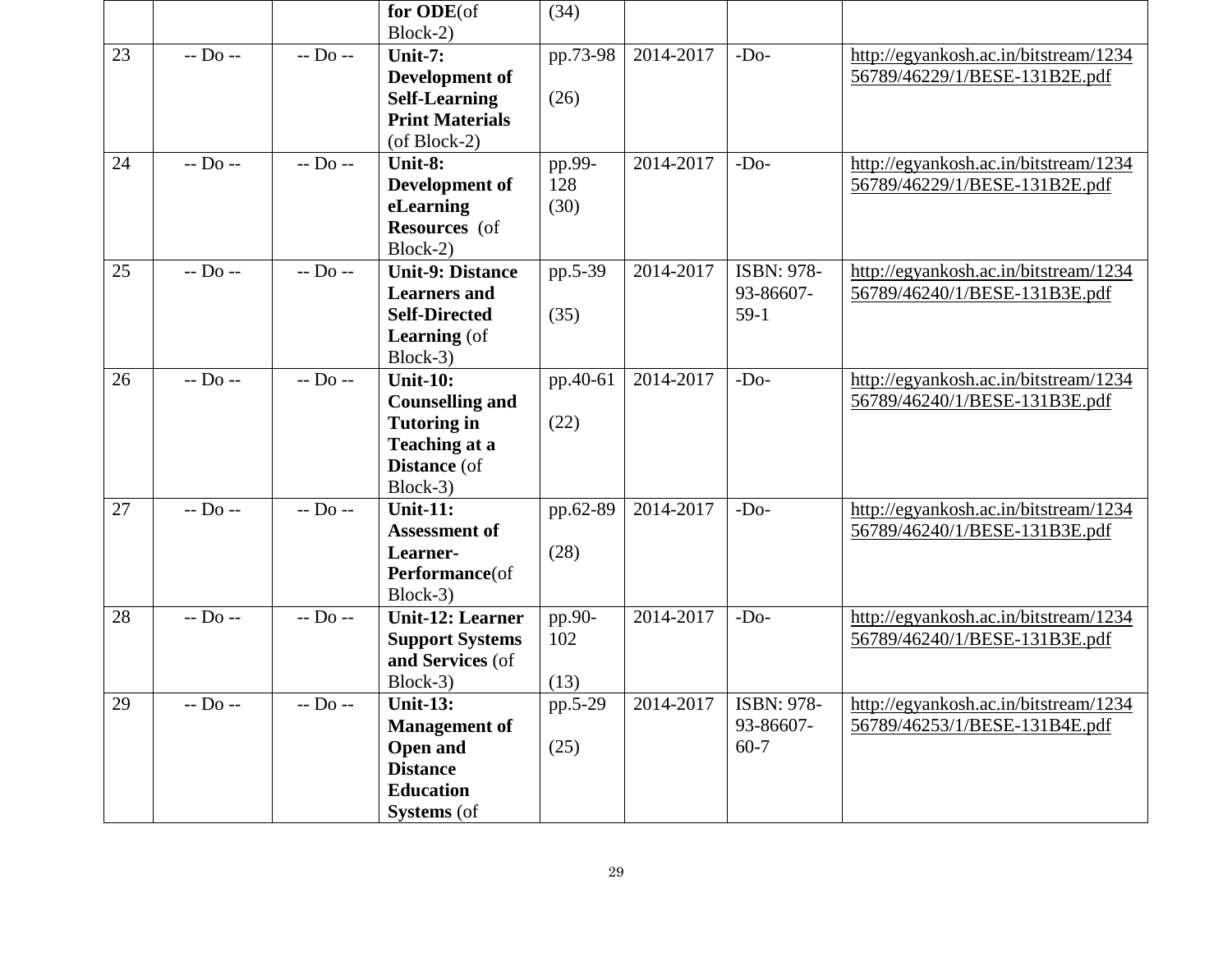|                |                                                         |                                 | Block-4)            |                         |              |               |               |            |                       |                  |                                       |
|----------------|---------------------------------------------------------|---------------------------------|---------------------|-------------------------|--------------|---------------|---------------|------------|-----------------------|------------------|---------------------------------------|
| 30             | $-$ Do $-$                                              | $-$ Do $-$                      |                     | <b>Unit-14: Quality</b> | pp.30-57     | 2014-2017     |               | $-Do-$     |                       |                  | http://egyankosh.ac.in/bitstream/1234 |
|                |                                                         |                                 | <b>Assurance in</b> |                         |              |               |               |            |                       |                  | 56789/46253/1/BESE-131B4E.pdf         |
|                |                                                         |                                 |                     | <b>ODE</b> (of Block-4) | (28)         |               |               |            |                       |                  |                                       |
| 31             | $-$ Do $-$                                              | $-D0$ --                        | <b>Unit-15:</b>     |                         | pp.58-75     | 2014-2017     |               | $-Do-$     |                       |                  | http://egyankosh.ac.in/bitstream/1234 |
|                |                                                         |                                 | <b>Economics of</b> |                         |              |               |               |            |                       |                  | 56789/46253/1/BESE-131B4E.pdf         |
|                |                                                         |                                 |                     | <b>ODE</b> (of Block-4) | (18)         |               |               |            |                       |                  |                                       |
| 32             | $-$ Do $-$                                              | $-$ Do $-$                      | <b>Unit-16:</b>     |                         | pp.76-       | 2014-2017     |               | $-Do-$     |                       |                  | http://egyankosh.ac.in/bitstream/1234 |
|                |                                                         |                                 |                     | <b>Research in ODE</b>  | 102          |               |               |            |                       |                  | 56789/46253/1/BESE-131B4E.pdf         |
|                |                                                         |                                 | $($ of Block-4 $)$  |                         | (27)         |               |               |            |                       |                  |                                       |
|                | Total of V) above                                       |                                 | 32 Units            |                         | 893          |               |               |            |                       |                  |                                       |
|                |                                                         |                                 |                     |                         | pages        |               |               |            |                       |                  |                                       |
|                | <b>VI) Courses Completely Written</b>                   |                                 |                     |                         |              |               |               |            |                       |                  |                                       |
| SI.            | Programme                                               | <b>Course Code</b>              |                     | <b>Nature of</b>        | No. of       | <b>Period</b> |               | ISBN No.   |                       |                  | <b>Web-link to the Course</b>         |
| No.            | <b>Name and</b>                                         | and Name                        |                     | <b>Course</b>           | <b>Pages</b> |               |               |            |                       |                  |                                       |
|                | Code                                                    |                                 |                     |                         |              |               |               |            |                       |                  |                                       |
| $\mathbf{1}$   | Post-Graduate                                           | <b>MAEL-001:</b>                |                     | Student's               | pp.1-129     | 2008-2009     |               |            | ISBN: 978-81-         |                  | http://egyankosh.ac.in/bitstream/123  |
|                | Diploma<br>in                                           | <b>Practical</b>                |                     | Handbook                |              |               |               | 266-4417-9 |                       |                  | 456789/43673/1/PGDAE-                 |
|                | <b>Adult Education</b>                                  | for Practical<br><b>Work</b>    |                     | (129)                   |              |               |               |            |                       | Stu_Handbook.pdf |                                       |
|                | (PGDAE)                                                 | <b>Components</b>               |                     | Work                    |              |               |               |            |                       |                  |                                       |
| $\overline{2}$ | Post-Graduate                                           | <b>MAEL-002:</b>                |                     | Student's               | pp.1-74      | 2010-2011     |               |            | ISBN: 978-81-         |                  | http://egyankosh.ac.in/bitstream/123  |
|                | Certificate<br>in                                       | <b>Practical</b>                |                     | Handbook                |              |               |               | 266-4417-9 |                       |                  | 456789/43489/1/MAEL-                  |
|                | <b>Adult Education</b>                                  | Work:                           |                     | for Practical           | (74)         |               |               |            |                       |                  | 002%20Student%27s%20Handbook          |
|                | (PGCAE)                                                 | <b>Community-</b>               |                     | Work                    |              |               |               |            |                       | .pdf             |                                       |
|                |                                                         | <b>based</b>                    |                     |                         |              |               |               |            |                       |                  |                                       |
|                |                                                         | <b>Practical</b>                |                     |                         |              |               |               |            |                       |                  |                                       |
|                |                                                         | <b>Activities</b>               |                     |                         |              |               |               |            |                       |                  |                                       |
| 3              | <b>Master of Arts</b>                                   | <b>MAEP-001:</b>                |                     | Handbook                | pp.1-92      | 2011-13       |               |            | ISBN: 978-81-         |                  | http://egyankosh.ac.in/bitstream/123  |
|                | in Adult                                                | <b>Dissertation</b>             | <sub>on</sub>       |                         |              |               |               | 266-6394-1 |                       |                  | 456789/43760/3/Handbook.pdf           |
|                | Education                                               |                                 |                     | Dissertation            | (92)         |               |               |            |                       |                  |                                       |
|                | (MAAE)                                                  |                                 |                     | Work                    |              |               |               |            |                       |                  |                                       |
|                |                                                         | <b>Total of VI) above</b>       |                     |                         | 295          |               |               |            |                       |                  |                                       |
|                |                                                         |                                 |                     |                         | pages        |               |               |            |                       |                  |                                       |
|                |                                                         | Grand Total of V) and VI) above |                     |                         | 1,188        |               |               |            |                       |                  |                                       |
|                | VII) Blocks / Units Edited (Content / language/ format) |                                 |                     |                         |              |               |               |            |                       |                  |                                       |
| Sl.            | Programme                                               | <b>Course Code and</b>          |                     | <b>Block</b>            | No of        | No. of        | <b>Period</b> |            | <b>ISBN No(s). of</b> |                  | Web-link/eSLM                         |
| No.            | Name and                                                | <b>Title</b>                    |                     | No.                     | <b>Units</b> | <b>Pages</b>  |               |            | Block(s)              |                  |                                       |
|                | Code                                                    |                                 |                     |                         |              |               |               |            |                       |                  |                                       |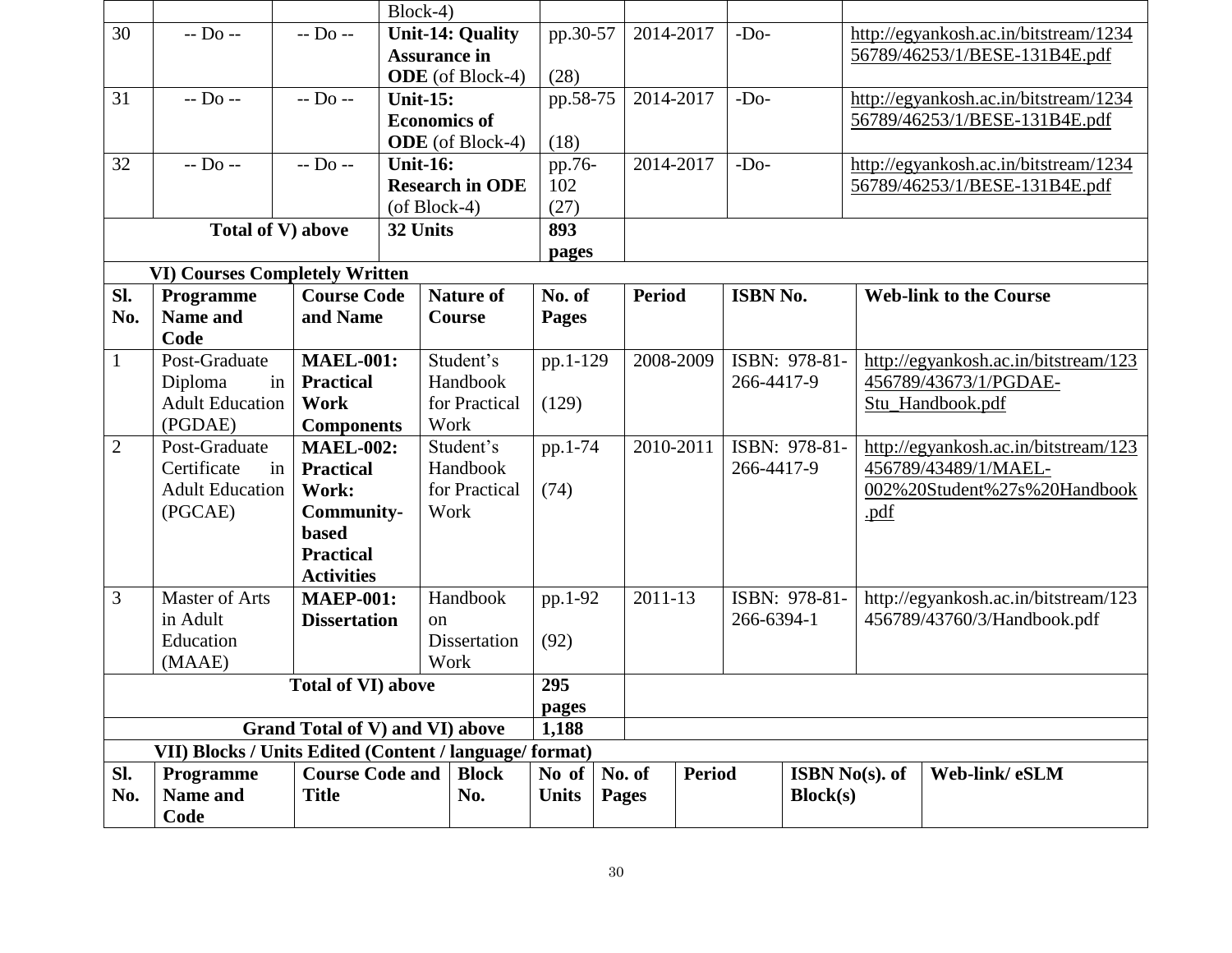| $\mathbf{1}$   | Bachelor of<br>Education                                          | <b>ES-364: Distance</b><br><b>Education</b>                                                                        |                | 4              | pp.1-55      | 1998-2000 | ISBN-81-7605-<br>774-6      | http://egyankosh.ac.in/hand<br>le/123456789/46536 |
|----------------|-------------------------------------------------------------------|--------------------------------------------------------------------------------------------------------------------|----------------|----------------|--------------|-----------|-----------------------------|---------------------------------------------------|
|                | (BEd)                                                             | $-$ Do $-$                                                                                                         | $\overline{2}$ | 5              | pp.1-78      | 1998-2000 | ISBN-81-7605-<br>923-4      | http://egyankosh.ac.in/hand<br>le/123456789/46537 |
|                |                                                                   | $-D0$ --                                                                                                           | 3              | $\overline{4}$ | pp.1-59      | 1998-2000 | ISBN-81-7605-<br>956-0      | http://egyankosh.ac.in/hand<br>le/123456789/46538 |
|                |                                                                   | $-$ Do $-$                                                                                                         | $\overline{4}$ | $\overline{4}$ | pp.1-54      | 1998-2000 | ISBN-81-7605-<br>884-X      | http://egyankosh.ac.in/hand<br>le/123456789/46539 |
| $\overline{2}$ | Certificate<br>Programme in<br>Labour in<br>Development<br>(CPLD) | <b>CLD-04:</b><br><b>Migrant</b> and<br><b>Female Workers</b>                                                      | 1              | 3              | pp.1-37      | 1999-2000 | ISBN 81-7605-<br>735-5      | <b>NA</b>                                         |
| 3              | Post-Graduate<br>Diploma in<br>Adult                              | <b>MAE-001:</b><br><b>Understanding</b><br><b>Adult Education</b>                                                  | $\mathbf{1}$   | $\overline{4}$ | pp.1-<br>110 | 2008-2009 | ISBN: 978-81-<br>266-3810-9 | http://egyankosh.ac.in/hand<br>le/123456789/43568 |
|                | Education<br>(PGDAE)                                              | $-$ Do $-$                                                                                                         | $\overline{2}$ | $\overline{4}$ | pp.1-79      | 2008-2009 | ISBN: 978-81-<br>266-3811-6 | http://egyankosh.ac.in/hand<br>le/123456789/43569 |
|                |                                                                   | $-$ Do $-$                                                                                                         | $\overline{3}$ | $\overline{7}$ | pp.1-<br>135 | 2008-2009 | ISBN: 978-81-<br>266-3812-3 | http://egyankosh.ac.in/hand<br>le/123456789/43571 |
| $\overline{4}$ | $-$ Do $-$                                                        | MAE-002: Policy<br><b>Planning and</b><br><b>Implementation</b><br>of Adult<br><b>Education</b> in<br><b>India</b> | $\mathbf{1}$   | $\overline{4}$ | pp.1-93      | 2008-2009 | ISBN: 978-81-<br>266-3913-7 | http://egyankosh.ac.in/hand<br>le/123456789/43573 |
|                |                                                                   | $-$ Do $-$                                                                                                         | $\overline{2}$ | $\overline{4}$ | pp.1-78      | 2008-2009 | ISBN: 978-81-<br>266-3914-4 | http://egyankosh.ac.in/hand<br>le/123456789/43574 |
|                |                                                                   | $-$ Do $-$                                                                                                         | $\overline{3}$ | $\overline{4}$ | pp.1-78      | 2008-2009 | ISBN: 978-81-<br>266-3915-1 | http://egyankosh.ac.in/hand<br>le/123456789/43575 |
|                |                                                                   | $-$ Do $-$                                                                                                         | $\overline{4}$ | $\overline{4}$ | pp.1-87      | 2008-2009 | ISBN: 978-81-               | http://egyankosh.ac.in/hand                       |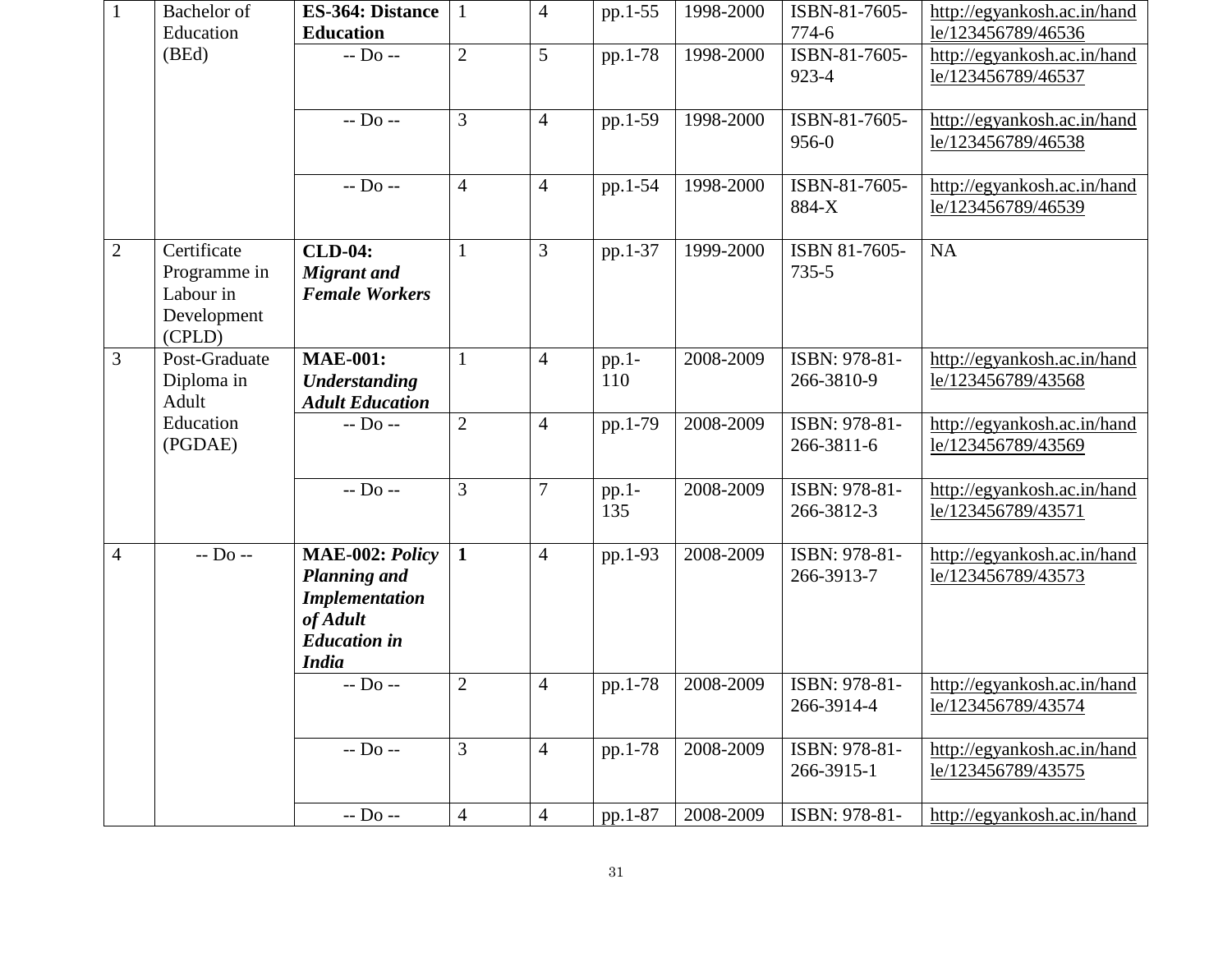|                |                                                                  |                                                                                                                                             |                                |                                            |                |           | 266-3916-8                                  | le/123456789/43577                                                                                       |
|----------------|------------------------------------------------------------------|---------------------------------------------------------------------------------------------------------------------------------------------|--------------------------------|--------------------------------------------|----------------|-----------|---------------------------------------------|----------------------------------------------------------------------------------------------------------|
| 5              | $-$ Do $-$                                                       | <b>MAE-003:</b><br>Knowledge<br>Management,<br><b>Information</b><br><b>Dissemination</b><br>and Networking<br>in Adult<br><b>Education</b> | $\mathbf{1}$                   | $\overline{4}$                             | pp.1-69        | 2008-2009 | ISBN: 978-81-<br>266-4006-5                 | http://egyankosh.ac.in/hand<br>le/123456789/43579                                                        |
|                |                                                                  | $-D0$ --                                                                                                                                    | $\overline{2}$                 | 5                                          | pp.1-85        | 2008-2009 | ISBN:978-81-<br>266-4007-2                  | http://egyankosh.ac.in/hand<br>le/123456789/43580                                                        |
|                |                                                                  | $-$ Do $-$                                                                                                                                  | $\overline{3}$                 | $\overline{4}$                             | pp.1-70        | 2008-2009 | ISBN:978-81-<br>266-4008-9                  | http://egyankosh.ac.in/hand<br>le/123456789/43581                                                        |
|                |                                                                  | $-D0$ --                                                                                                                                    | $\overline{4}$                 | 3                                          | pp.1-54        | 2008-2009 | ISBN: 978-81-<br>266-4009-6                 | http://egyankosh.ac.in/hand<br>le/123456789/43582                                                        |
| 6              | $-$ Do $-$                                                       | <b>MAEL-001:</b><br><b>Practical Work</b><br><b>Components</b>                                                                              | Single<br><b>Block</b><br>only | <b>Not</b><br>divid<br>ed<br>into<br>units | pp.1-60        | 2008-2009 | ISBN: 978-81-<br>266-4417-9                 | http://egyankosh.ac.in/hand<br>le/123456789/43585                                                        |
| $\overline{7}$ | Post-Graduate<br>Certificate in<br>Adult<br>Education<br>(PGCAE) | <b>MAEL-002:</b><br><b>Practical Work</b>                                                                                                   | Single<br><b>Block</b><br>only | <b>Not</b><br>divid<br>ed<br>into<br>units | pp.1-74        | 2010-2011 | ISBN-978-81-<br>266-5351-5                  | http://egyankosh.ac.in/bitstr<br>eam/123456789/43489/1/M<br>AEL-<br>002%20Student%27s%20H<br>andbook.pdf |
| 8              | <b>Master of Arts</b><br>in Adult<br>Education<br>(MAAE)         | <b>MAE-004:</b><br><b>Extension</b><br><b>Education</b><br>and<br><b>Development</b>                                                        | $\mathbf{1}$                   | 5                                          | $pp.1-$<br>192 | 2010-2012 | <b>ISBN: ISBN:</b><br>978-81-266-<br>6120-6 | http://egyankosh.ac.in/hand<br>le/123456789/43593                                                        |
|                |                                                                  | $-Do -$                                                                                                                                     | $\sqrt{2}$                     | 3                                          | pp.1-<br>154   | 2010-2012 | ISBN: 978-81-<br>$266 - 6121 - 3$           | http://egyankosh.ac.in/hand<br>le/123456789/43594                                                        |
|                |                                                                  | $-$ Do $-$                                                                                                                                  | 3                              | $\overline{4}$                             | $pp.1-$<br>167 | 2010-2012 | ISBN: 978-81-<br>266-6122-0                 | http://egyankosh.ac.in/hand<br>le/123456789/43596                                                        |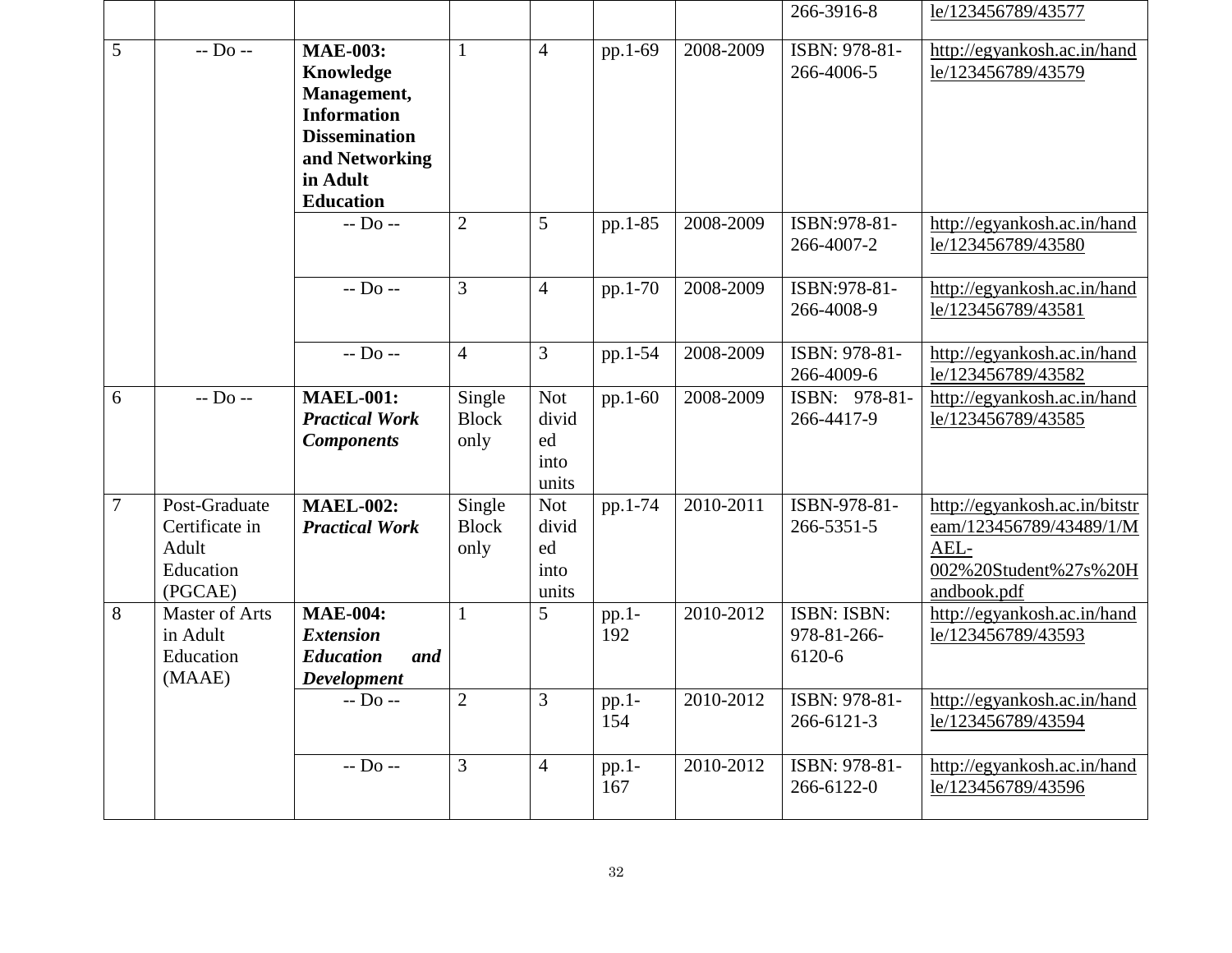|    |            | $-$ Do $-$                                                                         | $\overline{4}$ | $\overline{4}$ | pp.1-<br>119   | 2010-2012 | ISBN: 978-81-<br>266-6123-7 | http://egyankosh.ac.in/hand<br>le/123456789/43598 |
|----|------------|------------------------------------------------------------------------------------|----------------|----------------|----------------|-----------|-----------------------------|---------------------------------------------------|
| 9  | $-$ Do $-$ | <b>MAEE-001:</b><br><b>Sustainable</b><br><b>Development</b>                       | $\mathbf{1}$   | 3              | pp.1-89        | 2010-2012 | ISBN: 978-81-<br>266-6267-8 | http://egyankosh.ac.in/hand<br>le/123456789/43609 |
|    |            | $-$ Do $-$                                                                         | $\overline{2}$ | $\overline{4}$ | pp.1-<br>105   | 2010-2012 | ISBN: 978-81-<br>266-6268-5 | http://egyankosh.ac.in/hand<br>le/123456789/43610 |
|    |            | $-D0$ --                                                                           | $\overline{3}$ | 3              | pp.1-95        | 2010-2012 | ISBN: 978-81-<br>266-6269-2 | http://egyankosh.ac.in/hand<br>le/123456789/43611 |
|    |            | $-D0$ --                                                                           | $\overline{4}$ | $\overline{4}$ | pp.1-78        | 2010-2012 | ISBN: 978-81-<br>266-6270-8 | http://egyankosh.ac.in/hand<br>le/123456789/43612 |
| 10 | $-$ Do $-$ | <b>MAE-005:</b><br><b>Population and</b><br><b>Development</b><br><b>Education</b> | $\mathbf{1}$   | 5              | pp.1-<br>184   | 2010-2013 | ISBN: 978-81-<br>266-6307-1 | http://egyankosh.ac.in/hand<br>le/123456789/43600 |
|    |            | $-D0$ --                                                                           | $\overline{2}$ | $\overline{4}$ | pp.1-<br>139   | 2010-2013 | ISBN: 978-81-<br>266-6308-8 | http://egyankosh.ac.in/hand<br>le/123456789/43606 |
|    |            | $-$ Do $-$                                                                         | $\mathfrak{Z}$ | 3              | $pp.1-$<br>125 | 2010-2013 | ISBN: 978-81-<br>266-6309-5 | http://egyankosh.ac.in/hand<br>le/123456789/43608 |
| 11 | $-$ Do $-$ | <b>MAEE-002:</b><br><b>Basics of Legal</b><br><b>Awareness</b>                     | $\mathbf{1}$   | $\overline{4}$ | $pp.1-$<br>122 | 2010-2013 | ISBN: 978-81-<br>266-6342-2 | http://egyankosh.ac.in/hand<br>le/123456789/43613 |
|    |            | $-D0$ --                                                                           | $\overline{2}$ | 5              | $pp.1-$<br>120 | 2010-2013 | ISBN: 978-81-<br>266-6343-9 | http://egyankosh.ac.in/hand<br>le/123456789/43614 |
|    |            | $-Do -$                                                                            | 3              | 4              | $pp.1-$<br>138 | 2010-2013 | ISBN: 978-81-<br>266-6344-6 | http://egyankosh.ac.in/hand<br>le/123456789/43615 |
|    |            | $-$ Do $-$                                                                         | $\overline{4}$ | 6              | $pp.1-$<br>146 | 2010-2013 | ISBN: 978-81-<br>266-6345-3 | http://egyankosh.ac.in/hand<br>le/123456789/43616 |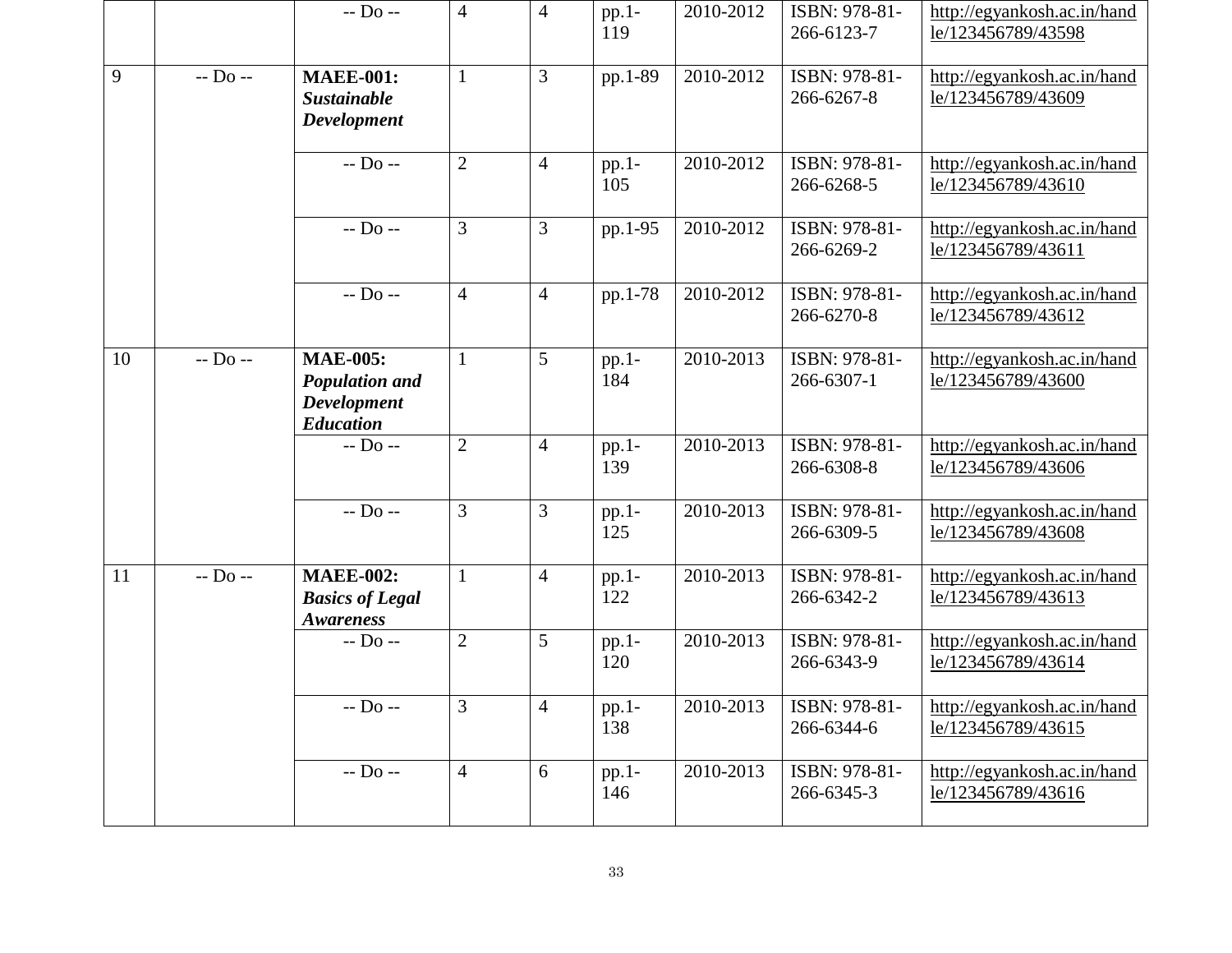|                                   |                                             | $-D0$ --                                                                                   | 5                              | $\boldsymbol{7}$                           | pp.1-<br>182         | 2010-2013     | ISBN: 978-81-<br>266-6346-0 | http://egyankosh.ac.in/hand<br>le/123456789/43617                          |
|-----------------------------------|---------------------------------------------|--------------------------------------------------------------------------------------------|--------------------------------|--------------------------------------------|----------------------|---------------|-----------------------------|----------------------------------------------------------------------------|
| 12                                | $-$ Do $-$                                  | <b>MAEP-001:</b><br><b>Dissertation</b><br>Work                                            | Single<br><b>Block</b><br>only | <b>Not</b><br>divid<br>ed<br>into<br>units | pp.1-92              | 2012-2013     | ISBN: 978-81-<br>266-6394-1 | http://egyankosh.ac.in/bitstr<br>eam/123456789/43760/3/H<br>andbook.pdf    |
| 13                                | <b>Bachelor</b><br>of<br>Education<br>(BEd) | <b>BESE-131: Open</b><br>and Distance<br><b>Education</b>                                  |                                | $\overline{4}$                             | pp.1-<br>158         | 2014-17       | ISBN: 978-93-<br>86607-57-7 | http://egyankosh.ac.in/bitstr<br>eam/123456789/46160/1/B<br>ESE-131B1E.pdf |
|                                   |                                             | $-D0$ --                                                                                   | $\overline{2}$                 | $\overline{4}$                             | pp.1-<br>128         | 2014-17       | ISBN: 978-93-<br>86607-58-4 | http://egyankosh.ac.in/bitstr<br>eam/123456789/46229/1/B<br>ESE-131B2E.pdf |
|                                   |                                             | $-D0$ --                                                                                   | $\overline{3}$                 | $\overline{4}$                             | pp.1-<br>102         | 2014-17       | ISBN: 978-93-<br>86607-59-1 | http://egyankosh.ac.in/bitstr<br>eam/123456789/46240/1/B<br>ESE-131B3E.pdf |
|                                   |                                             | $-D0$ --                                                                                   | $\overline{4}$                 | $\overline{4}$                             | $pp.1-$<br>102       | 2014-17       | ISBN: 978-93-<br>86607-60-7 | http://egyankosh.ac.in/bitstr<br>eam/123456789/46253/1/B<br>ESE-131B4E.pdf |
|                                   |                                             | <b>Total of VII)</b>                                                                       | <b>Blocks</b><br>$= 39$        | <b>Units</b><br>$= 154$                    | <b>Pages</b><br>4192 |               |                             |                                                                            |
| VIII)                             |                                             | Vetting of Translation of Course Material from English to Hindi                            |                                |                                            |                      |               |                             |                                                                            |
| $\overline{\mathbf{S}}$ l.<br>No. | Programme<br><b>Name and</b><br>Code        | <b>Course Code and</b><br><b>Title</b>                                                     | <b>Block</b><br>No.            | No of<br><b>Units</b>                      | Pages                | <b>Period</b> | ISBN No(s). of<br>Block(s)  | Web-link/eSLM                                                              |
| $\mathbf{1}$                      | <b>Bachelor</b> of<br>Education<br>(BEd)    | <b>BESE-131: Open</b><br>and Distance<br><b>Education</b><br>(Hindi Translation<br>vetted) |                                | $\overline{4}$                             | $pp.1-$<br>164       | 2017-18       | ISBN 978-93-<br>87237-82-7  | http://egyankosh.ac.in/bitstr<br>eam/123456789/46366/1/B<br>ESE-131B1H.pdf |
|                                   |                                             | $-Do -$                                                                                    | $\mathbf{2}$                   | $\overline{4}$                             | $pp.1-$<br>137       | 2017-18       | ISBN 978-93-<br>87237-83-4  | http://egyankosh.ac.in/bitstr<br>eam/123456789/46371/1/B<br>ESE-131B2H.pdf |
|                                   |                                             | $-D0$ --                                                                                   | 3                              | $\overline{4}$                             | $pp.1-$<br>116       | 2017-18       | ISBN 978-93-<br>87237-84-1  | http://egyankosh.ac.in/bitstr<br>eam/123456789/46376/1/B                   |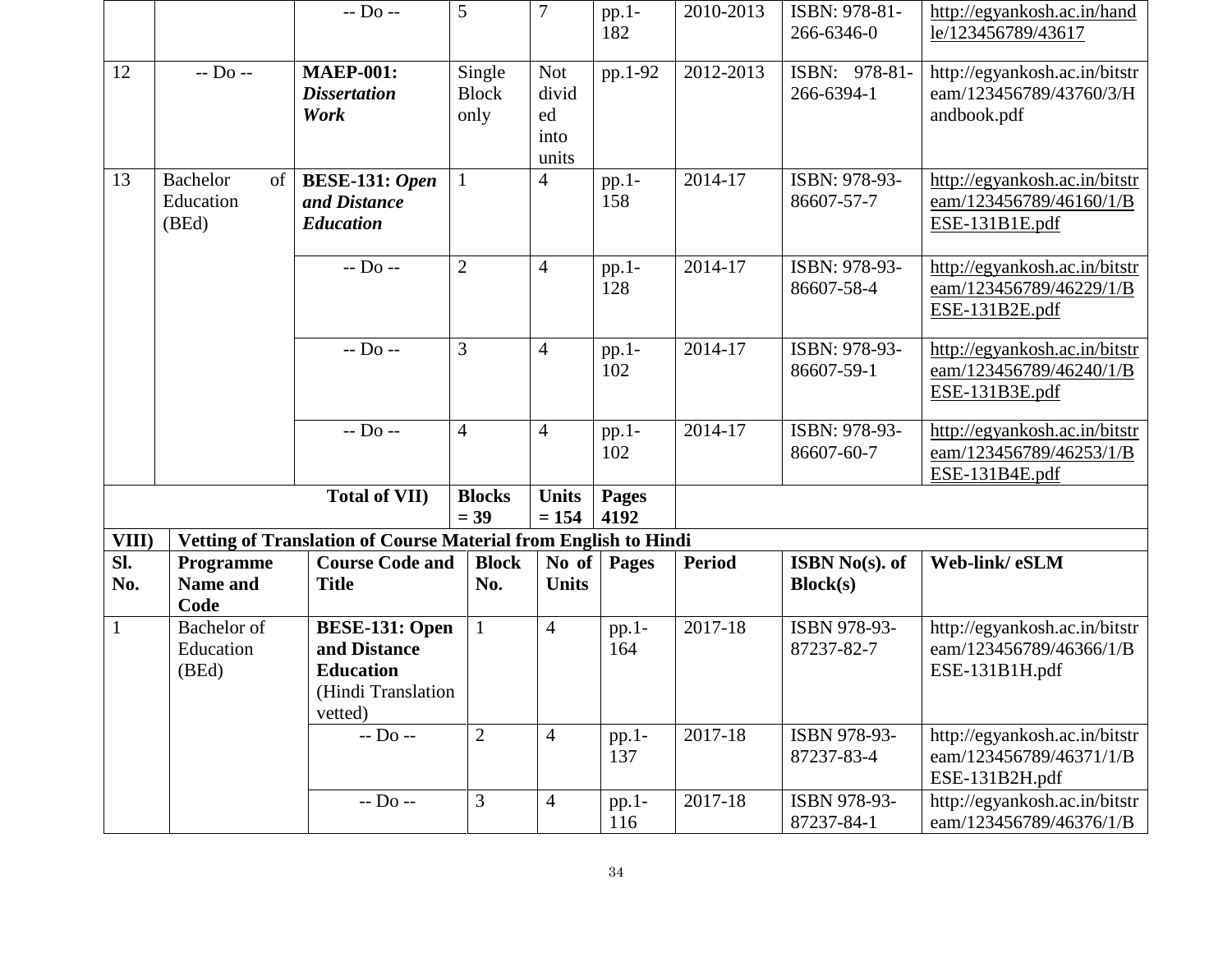|              |                                                                                           |                                                    |                                                                                                                       |              |          |         |                                                                                 | ESE-131B3H.pdf                                                                                                       |  |  |
|--------------|-------------------------------------------------------------------------------------------|----------------------------------------------------|-----------------------------------------------------------------------------------------------------------------------|--------------|----------|---------|---------------------------------------------------------------------------------|----------------------------------------------------------------------------------------------------------------------|--|--|
|              |                                                                                           | $-$ Do $-$                                         | $\overline{4}$                                                                                                        | 4            | $pp.1-$  | 2017-18 | ISBN 978-93-                                                                    | http://egyankosh.ac.in/bitstr                                                                                        |  |  |
|              |                                                                                           |                                                    |                                                                                                                       |              | 115      |         | 87237-85-8                                                                      | eam/123456789/46382/1/B                                                                                              |  |  |
|              |                                                                                           |                                                    |                                                                                                                       |              |          |         |                                                                                 | ESE-131B4H.pdf                                                                                                       |  |  |
|              |                                                                                           | <b>Total of VIII)</b>                              | <b>Blocks</b>                                                                                                         | <b>Units</b> | Pages5   |         |                                                                                 |                                                                                                                      |  |  |
|              | $= 4$<br>$= 16$<br>32                                                                     |                                                    |                                                                                                                       |              |          |         |                                                                                 |                                                                                                                      |  |  |
|              | <b>Units</b><br>Grand total of VII) and VIII) above<br><b>Blocks</b><br>Pages             |                                                    |                                                                                                                       |              |          |         |                                                                                 |                                                                                                                      |  |  |
|              |                                                                                           |                                                    | $= 43$                                                                                                                | $= 170$      | $= 4724$ |         |                                                                                 |                                                                                                                      |  |  |
|              | IX) Coordination of Cover Designs Development for Courses, Programme Guides and Handbooks |                                                    |                                                                                                                       |              |          |         |                                                                                 |                                                                                                                      |  |  |
|              |                                                                                           |                                                    |                                                                                                                       |              |          |         |                                                                                 | These include the Cover Designs of: Courses ES-364, MAE-001, MAE-002, MAE-003, MAEL-001, MAEL-002, MAE-004, MAE-005, |  |  |
|              |                                                                                           |                                                    |                                                                                                                       |              |          |         |                                                                                 | MAEE-001, MAEE-002, and MAEP-001; BESE-131; Programme Guides of PGDAE, PGCAE and MAAE programmes; and Resource       |  |  |
|              | Persons' Handbooks for Practical Work of PGDAE and PGCAE programmes.                      |                                                    |                                                                                                                       |              |          |         |                                                                                 |                                                                                                                      |  |  |
|              | X) Audio / Video programmes coordinated / developed for the courses / programmes          |                                                    |                                                                                                                       |              |          |         |                                                                                 |                                                                                                                      |  |  |
| $\mathbf{a}$ | <b>Video Programmes</b>                                                                   |                                                    |                                                                                                                       |              |          |         |                                                                                 |                                                                                                                      |  |  |
| 1)           | Adult<br>Education:                                                                       | https://www.youtube.com/watch?v=B65PUhLw1dw<br>The |                                                                                                                       |              |          |         |                                                                                 |                                                                                                                      |  |  |
|              | <b>Basic Concept, Objectives</b>                                                          |                                                    |                                                                                                                       |              |          |         |                                                                                 |                                                                                                                      |  |  |
|              | and Features (MAE-001 -                                                                   |                                                    |                                                                                                                       |              |          |         |                                                                                 |                                                                                                                      |  |  |
|              | 41mts/58secs).                                                                            |                                                    |                                                                                                                       |              |          |         |                                                                                 |                                                                                                                      |  |  |
| 2)           | Concept, Scope and                                                                        | https://www.youtube.com/watch?v=zJEmK7aqr30        |                                                                                                                       |              |          |         |                                                                                 |                                                                                                                      |  |  |
|              | <b>Features of Distance</b>                                                               |                                                    |                                                                                                                       |              |          |         |                                                                                 |                                                                                                                      |  |  |
|              | Education (MAE-001 -                                                                      |                                                    |                                                                                                                       |              |          |         |                                                                                 |                                                                                                                      |  |  |
|              | $41$ mts/ $12$ Secs).                                                                     |                                                    |                                                                                                                       |              |          |         |                                                                                 |                                                                                                                      |  |  |
| 3)           | Philosophy and Sociology                                                                  | Part-1:                                            |                                                                                                                       |              |          |         |                                                                                 |                                                                                                                      |  |  |
|              | of Lifelong Learning                                                                      | g%20learning%20part-1                              |                                                                                                                       |              |          |         |                                                                                 | http://egyankosh.ac.in/youtubevideo.jsp?src=F0au3ZXcOPQ&title=Philosophy%20and%20Sociology%20of%20Lifelon            |  |  |
|              | (MAE-001-30 mts/7secs).                                                                   |                                                    |                                                                                                                       |              |          |         |                                                                                 |                                                                                                                      |  |  |
|              |                                                                                           | Part-2:                                            |                                                                                                                       |              |          |         |                                                                                 |                                                                                                                      |  |  |
|              |                                                                                           | http://egyankosh.ac.in/youtubevideo.jsp?src=6g-    |                                                                                                                       |              |          |         |                                                                                 |                                                                                                                      |  |  |
|              |                                                                                           |                                                    |                                                                                                                       |              |          |         | JvPf3rGk&title=Philosophy%20and%20Sociology%20of%20Lifelong%20learning%20part-2 |                                                                                                                      |  |  |
|              |                                                                                           | Part-3:                                            |                                                                                                                       |              |          |         |                                                                                 |                                                                                                                      |  |  |
|              |                                                                                           |                                                    |                                                                                                                       |              |          |         |                                                                                 | http://egyankosh.ac.in/youtubevideo.jsp?src=ZiBz_u0D0VU&title=Philosophy%20and%20Sociology%20of%20Lifelon            |  |  |
|              |                                                                                           | g%20learning%20part-3                              |                                                                                                                       |              |          |         |                                                                                 |                                                                                                                      |  |  |
|              |                                                                                           |                                                    |                                                                                                                       |              |          |         |                                                                                 |                                                                                                                      |  |  |
|              |                                                                                           |                                                    | Part-4:<br>http://egyankosh.ac.in/youtubevideo.jsp?src=2kRLlln6B78&title=Philosophy%20and%20Sociology%20of%20Lifelong |              |          |         |                                                                                 |                                                                                                                      |  |  |
|              |                                                                                           | %20learning%20part-4                               |                                                                                                                       |              |          |         |                                                                                 |                                                                                                                      |  |  |
| 4)           | Role of Information and                                                                   | Part-1:                                            |                                                                                                                       |              |          |         |                                                                                 |                                                                                                                      |  |  |
|              | Communication                                                                             |                                                    |                                                                                                                       |              |          |         |                                                                                 | http://egyankosh.ac.in/youtubevideo.jsp?src=Uar3s87wTJw&title=Role%20of%20Information%20and%20Communicat             |  |  |
|              | Technology in Lifelong                                                                    | ion%20Technology%20in%20Lifelong%20                |                                                                                                                       |              |          |         |                                                                                 |                                                                                                                      |  |  |
|              | Learning (MAE-001-                                                                        |                                                    |                                                                                                                       |              |          |         |                                                                                 |                                                                                                                      |  |  |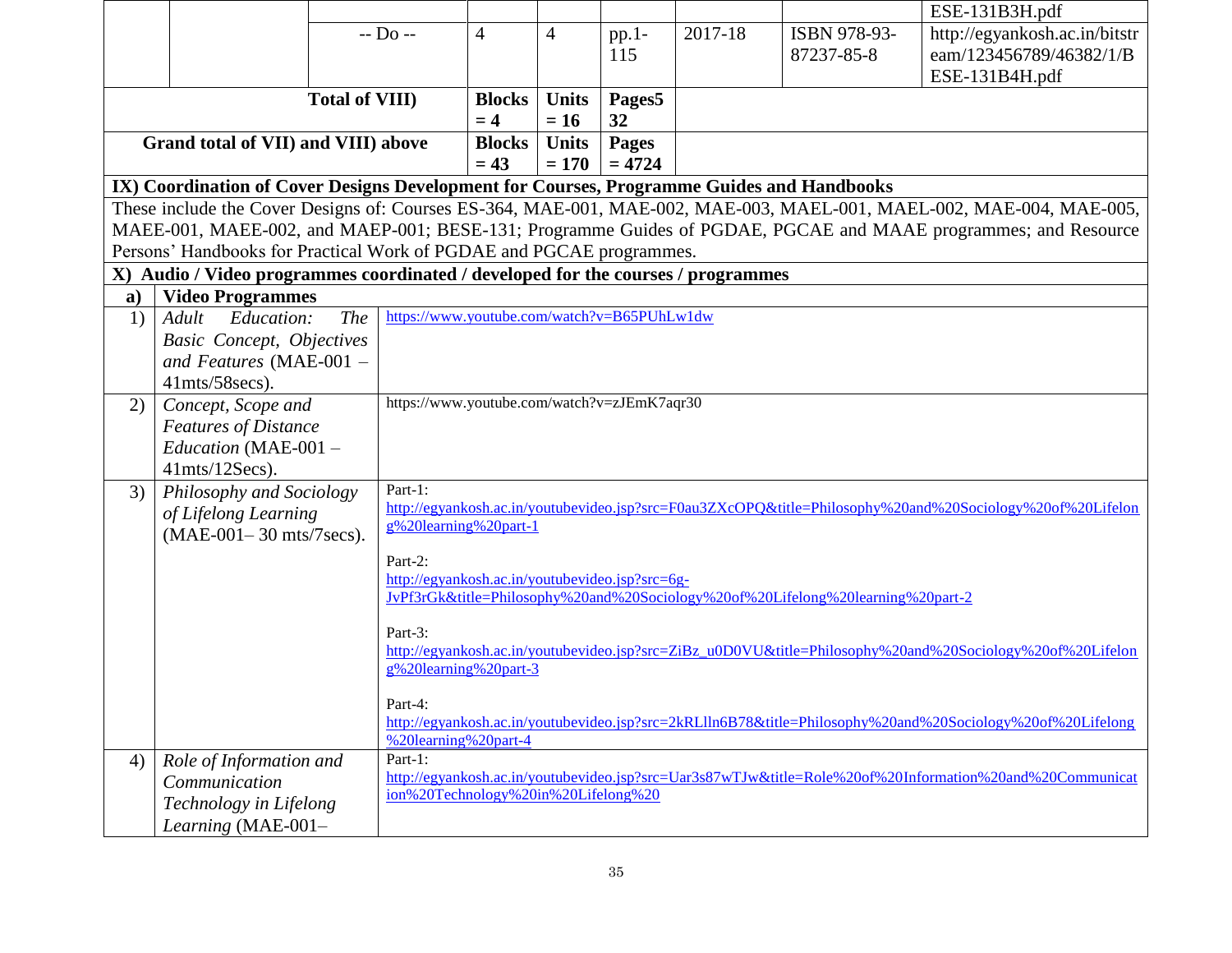|    | $30$ mts/ $11$ secs).                                                                       | Part-2:<br>http://egyankosh.ac.in/youtubevideo.jsp?src=kXJ-<br>XiGILDw&title=Role%20of%20Information%20and%20Communication%20Technology%20in%20Lifelong%20Learn<br>ing%20part-2<br>Part-3:<br>http://egyankosh.ac.in/youtubevideo.jsp?src=pmkmKrkQsFI&title=Role%20of%20Information%20and%20Communica<br>tion%20Technology%20in%20Lifelong%20Learning%20part-3<br>Part-4:<br>http://egyankosh.ac.in/youtubevideo.jsp?src=1FWfmghct08&title=Role%20of%20Information%20and%20Communicat<br>ion%20Technology%20in%20Lifelong%20Learning%20part-4       |
|----|---------------------------------------------------------------------------------------------|-----------------------------------------------------------------------------------------------------------------------------------------------------------------------------------------------------------------------------------------------------------------------------------------------------------------------------------------------------------------------------------------------------------------------------------------------------------------------------------------------------------------------------------------------------|
| 5) | <b>Participatory Research</b><br>$(MAE-002 -$<br>44mts/23secs).                             | Part-1: http://egyankosh.ac.in/youtubevideo.jsp?src=L1oBPYbKp10&title=Participatory%20Research%20part-1<br>Part-2: http://egyankosh.ac.in/youtubevideo.jsp?src=ttP_q5AXge0&title=Participatory%20Research%20part-2<br>Part-3: http://egyankosh.ac.in/youtubevideo.jsp?src=gducZiQJucI&title=Participatory%20Research%20part-3<br>Part-4: http://egyankosh.ac.in/youtubevideo.jsp?src=SnGFPYL_bu8&title=Participatory%20Research%20part-4<br>Part-5: http://egyankosh.ac.in/youtubevideo.jsp?src=kl5rmYhOcxk&title=Participatory%20Research%20part-5 |
| 6) | Creating a Literate<br>Environment (MAE-002 -<br>25mts/7secs).                              | Part-1:<br>http://egyankosh.ac.in/youtubevideo.jsp?src=lDdrtvWVkhE&title=Creating%20A%20Literate%20Environment%20part<br>$\overline{-1}$<br>Part-2:<br>http://egyankosh.ac.in/youtubevideo.jsp?src=p28gSbYcx_w&title=Creating%20A%20Literate%20Environment%20part<br>$-2$<br>Part-3:<br>http://egyankosh.ac.in/youtubevideo.jsp?src=LVoTsXe3BsY&title=Creating%20A%20Literate%20Environment%20par<br>$t-3$                                                                                                                                          |
| 7) | Knowledge Management in<br>an Adult Learning Setup<br>$(MAE-003 -$<br>$29$ mts/ $57$ secs). | Part-1: http://egyankosh.ac.in/youtubevideo.jsp?src=pYmIXnhhQ-<br>g&title=Knowledge%20Management%20in%20Adult%20Learning%20Setup%20part-1<br>Part-2:<br>http://egyankosh.ac.in/youtubevideo.jsp?src=WRrjo6J6jDc&title=Knowledge%20Management%20in%20Adult%20Lea<br>rning%20Setup%20part-2<br>Part-3:<br>http://egyankosh.ac.in/youtubevideo.jsp?src=nJN6N9n8iyg&title=Knowledge%20Management%20in%20Adult%20Lea<br>$rning\%20Setup\%20part-3$                                                                                                       |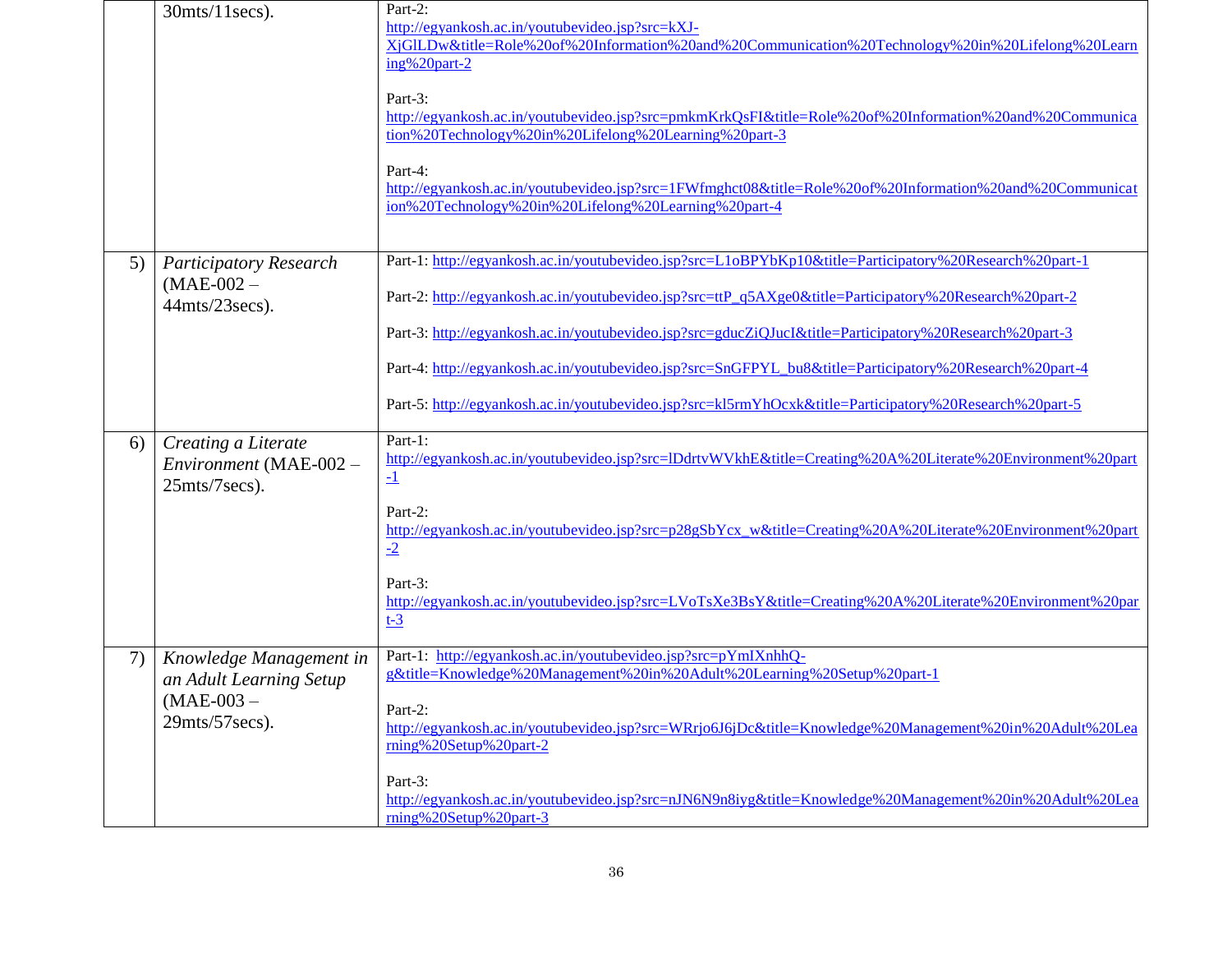|                    |                                                                                                                                                                                   |                                | Part-4:                                                                                                           | http://egyankosh.ac.in/youtubevideo.jsp?src=V8e1j5_Lwno&title=Knowledge%20Management%20in%20Adult%20Le     |                  |                     |  |  |  |
|--------------------|-----------------------------------------------------------------------------------------------------------------------------------------------------------------------------------|--------------------------------|-------------------------------------------------------------------------------------------------------------------|------------------------------------------------------------------------------------------------------------|------------------|---------------------|--|--|--|
|                    |                                                                                                                                                                                   |                                | arning%20Setup%20part-4                                                                                           |                                                                                                            |                  |                     |  |  |  |
| 8)                 | Introduction to                                                                                                                                                                   |                                | Part-1:                                                                                                           |                                                                                                            |                  |                     |  |  |  |
|                    | <b>Information Management</b>                                                                                                                                                     |                                |                                                                                                                   | http://egyankosh.ac.in/youtubevideo.jsp?src=iOqszcExmzc&title=Introduction%20to%20Information%20Management |                  |                     |  |  |  |
|                    | and Dissemination (MAE-                                                                                                                                                           |                                |                                                                                                                   | %20and%20Dissemination%20part-1                                                                            |                  |                     |  |  |  |
|                    | $003 - 35$ mts/28 secs).                                                                                                                                                          |                                | Part-2:                                                                                                           |                                                                                                            |                  |                     |  |  |  |
|                    |                                                                                                                                                                                   |                                |                                                                                                                   | http://egyankosh.ac.in/youtubevideo.jsp?src=xMhsDkQMt1o&title=Introduction%20to%20Information%20Managemen  |                  |                     |  |  |  |
|                    |                                                                                                                                                                                   |                                |                                                                                                                   | t%20and%20Dissemination%20part-2                                                                           |                  |                     |  |  |  |
| 9)                 | $ALADIN - A Global$                                                                                                                                                               |                                | Part-1:                                                                                                           | http://egyankosh.ac.in/youtubevideo.jsp?src=m5Ai86k0GPA&title=Aladin:%20A%20Global%20Network%20part-1      |                  |                     |  |  |  |
|                    | Network (MAE-003 -                                                                                                                                                                |                                |                                                                                                                   |                                                                                                            |                  |                     |  |  |  |
|                    | 29mts/50secs).                                                                                                                                                                    |                                | Part-2:                                                                                                           |                                                                                                            |                  |                     |  |  |  |
|                    |                                                                                                                                                                                   |                                |                                                                                                                   | http://egyankosh.ac.in/youtubevideo.jsp?src=0pBfbXpSGyk&title=Aladin:%20A%20Global%20Network%20part-2      |                  |                     |  |  |  |
|                    |                                                                                                                                                                                   |                                | Part-3:                                                                                                           |                                                                                                            |                  |                     |  |  |  |
|                    |                                                                                                                                                                                   |                                |                                                                                                                   | http://egyankosh.ac.in/youtubevideo.jsp?src=bJdwTYzSyY8&title=Aladin:%20A%20Global%20Network%20part-3      |                  |                     |  |  |  |
|                    |                                                                                                                                                                                   |                                |                                                                                                                   |                                                                                                            |                  |                     |  |  |  |
|                    |                                                                                                                                                                                   |                                | Part-4: http://egyankosh.ac.in/youtubevideo.jsp?src=f-<br>QB61p3d1s&title=Aladin:%20A%20Global%20Network%20part-4 |                                                                                                            |                  |                     |  |  |  |
|                    |                                                                                                                                                                                   |                                |                                                                                                                   |                                                                                                            |                  |                     |  |  |  |
| 10)                | Introduction to MAAE                                                                                                                                                              |                                | Web-link not available                                                                                            |                                                                                                            |                  |                     |  |  |  |
|                    | $(39.41 \text{ mts})$ .                                                                                                                                                           |                                |                                                                                                                   |                                                                                                            |                  |                     |  |  |  |
| 11)                | PGCA & PGDAE:                                                                                                                                                                     |                                | Web-link not available                                                                                            |                                                                                                            |                  |                     |  |  |  |
|                    | Practical Work (MAEL-                                                                                                                                                             |                                |                                                                                                                   |                                                                                                            |                  |                     |  |  |  |
|                    | 001 & MAEL-002 - 37                                                                                                                                                               |                                |                                                                                                                   |                                                                                                            |                  |                     |  |  |  |
|                    | mts).<br>Audio programmes developed                                                                                                                                               |                                |                                                                                                                   |                                                                                                            |                  |                     |  |  |  |
| $\mathbf{b}$<br>1) |                                                                                                                                                                                   |                                |                                                                                                                   | Networking and Adult Learning (MAE-003) -- 23 mts/20secs                                                   |                  |                     |  |  |  |
| 2)                 |                                                                                                                                                                                   |                                |                                                                                                                   |                                                                                                            |                  |                     |  |  |  |
|                    | Individual Measures for Population Control (MAE-005) -- 26 mts<br>XI) Training / Orientation programmes designed and conducted under different Regional Centres of IGNOU in India |                                |                                                                                                                   |                                                                                                            |                  |                     |  |  |  |
| Sl.                | Programme                                                                                                                                                                         | Training/                      |                                                                                                                   | <b>Dates</b>                                                                                               | <b>Place</b>     | <b>Number of</b>    |  |  |  |
| No.                |                                                                                                                                                                                   | <b>Orientation</b>             |                                                                                                                   |                                                                                                            |                  | <b>Participants</b> |  |  |  |
| $\mathbf{1}$       | <b>BEd</b>                                                                                                                                                                        | <b>Orientation of Academic</b> |                                                                                                                   | 18-20 December, 1999                                                                                       | Hyderabad        | 19                  |  |  |  |
|                    |                                                                                                                                                                                   | Councillors                    |                                                                                                                   |                                                                                                            |                  |                     |  |  |  |
| $\mathbf{2}$       | <b>BEd</b>                                                                                                                                                                        | $-D0$ --                       |                                                                                                                   | 27-29 December. 1999                                                                                       | Bangalore        | 19                  |  |  |  |
| $\mathfrak{Z}$     | <b>BEd</b>                                                                                                                                                                        | -- Do --                       |                                                                                                                   | 16-17 June, 2001                                                                                           | Udupi            | 25 (Approx.)        |  |  |  |
| $\overline{4}$     | <b>MAEDU</b>                                                                                                                                                                      |                                | $-$ Do $-$                                                                                                        | $27th$ July 2008                                                                                           | Hyderabad        | 12                  |  |  |  |
| $\mathfrak s$      | <b>MAEDU</b>                                                                                                                                                                      |                                | $-D0$ --                                                                                                          | $20th$ September, 2008                                                                                     | Cochin           | 20                  |  |  |  |
| 6                  | <b>CPPDPT</b>                                                                                                                                                                     | $-$ Do $-$                     |                                                                                                                   | Sept. 27th - 28th, 2014                                                                                    | ZIET, Chandigarh | 90                  |  |  |  |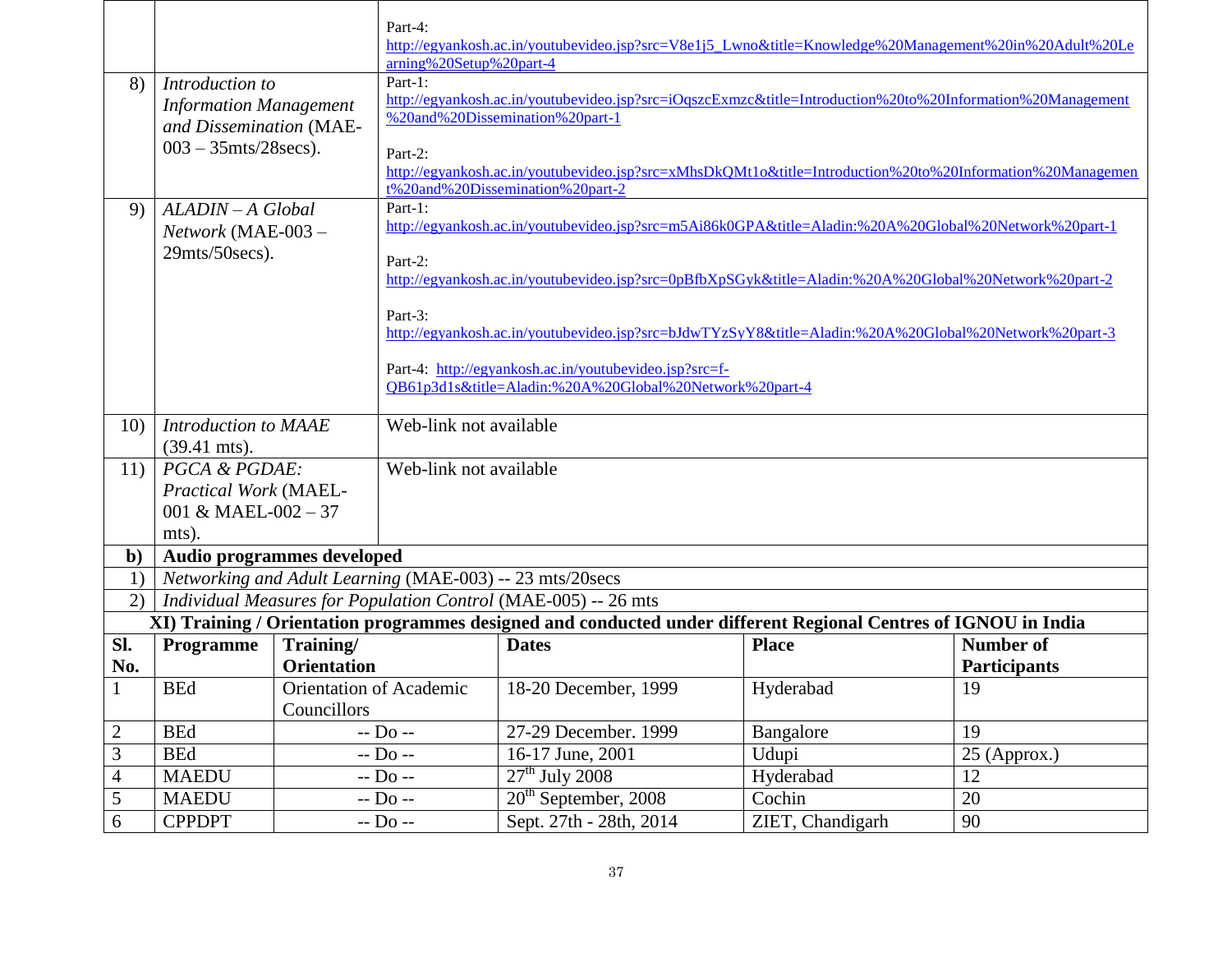| 7                | <b>BEd</b>                                                        | $-D0$ -- |                                                      | $7th - 8th$ September, 2016                                                                                                                                                                                                 |              | Lucknow                                         |                | 30                                    |                                      |                |                                                                                                                                 |
|------------------|-------------------------------------------------------------------|----------|------------------------------------------------------|-----------------------------------------------------------------------------------------------------------------------------------------------------------------------------------------------------------------------------|--------------|-------------------------------------------------|----------------|---------------------------------------|--------------------------------------|----------------|---------------------------------------------------------------------------------------------------------------------------------|
| 8                | <b>BEd</b><br>$-D0$ --                                            |          | $11th$ -12 <sup>th</sup> November, 2016<br>Bangalore |                                                                                                                                                                                                                             |              |                                                 | $20$ (Approx.) |                                       |                                      |                |                                                                                                                                 |
|                  | XII) PhD Scholars guided to successful completion                 |          |                                                      |                                                                                                                                                                                                                             |              |                                                 |                |                                       |                                      |                |                                                                                                                                 |
| Sl.<br>No.       | <b>Name of the Scholar</b><br><b>PhD/MPhil</b><br>(Enrolment No.) |          |                                                      | Title of the study                                                                                                                                                                                                          |              | Name of the<br>University /<br><b>Institute</b> |                | <b>Year of</b><br><b>Registration</b> | <b>Year of Award /</b><br>Completion |                |                                                                                                                                 |
| 1.               | PhD<br>Y. Mercy Rani<br>(Enrolment No.:<br>122877278).            |          |                                                      | A Study of the Problems<br>in Teaching-Learning<br>Practices of English as a<br>Foreign Language (EFL)<br>in Mixed Ability<br>Classrooms of the<br><b>Foundation Programme</b><br>in the Colleges of Muscat,<br><b>Oman</b> |              | Indira Gandhi<br>National Open<br>University    |                | 2012                                  | 2019                                 |                |                                                                                                                                 |
|                  | <b>XIII) Details of Counselling sessions conducted</b>            |          |                                                      |                                                                                                                                                                                                                             |              |                                                 |                |                                       |                                      |                |                                                                                                                                 |
| S.<br>No.        | Programme                                                         |          |                                                      | <b>Course</b>                                                                                                                                                                                                               |              | <b>Place</b>                                    | <b>Dates</b>   |                                       | <b>Timing</b>                        |                | <b>Duration Mode (Specify</b><br>Teleconferencing,<br>Radio counselling,<br>Face-to-Face,<br>Web conferencing, or<br>any other) |
| $\mathbf{1}$     | Introduction to PGDAE:<br>Theory                                  |          |                                                      | All theory<br>courses                                                                                                                                                                                                       |              | New Delhi                                       |                | 30-11-2010                            | $05:00$ pm-<br>05:45 pm              | 45 mts         | Teleconference                                                                                                                  |
| $\overline{2}$   | Introduction to PGDAE:<br>Practical                               |          |                                                      | MAEL-001                                                                                                                                                                                                                    |              | New Delhi                                       |                | 30-11-2010                            | $06:00 \; \mathrm{m}$ -<br>06:45 pm  | 45 mts         | Teleconference                                                                                                                  |
| 3                | <b>PGCAE &amp; PGDAE: Practical</b><br>Work                       |          |                                                      | MAEL-001<br>$\&$<br>MAEL-002                                                                                                                                                                                                |              | New Delhi                                       |                | 21-11-2011                            | 05:00 pm-<br>05:45 pm                | 45 mts         | Teleconference                                                                                                                  |
| $\overline{4}$   | Introduction to MAAE                                              |          | All courses                                          |                                                                                                                                                                                                                             | New Delhi    |                                                 | 21-11-2011     | 06:00 pm-<br>06:45 pm                 | 45 mts                               | Teleconference |                                                                                                                                 |
| 5                | <b>MAAE</b> Second Year: An<br>Overview                           |          | All MAAE<br>second year<br>courses                   |                                                                                                                                                                                                                             | New Delhi    |                                                 | 27-11-2012     | $05:00$ pm-<br>$05:45$ pm             | 45 mts                               | Teleconference |                                                                                                                                 |
| 6                | Dissertation Work (MAEP-<br>001)                                  |          |                                                      |                                                                                                                                                                                                                             | $(MAEP-001)$ | New Delhi                                       |                | 27-11-2012                            | 06:00 pm-<br>06:45 pm                | 45 mts         | Teleconference                                                                                                                  |
| $\boldsymbol{7}$ | Issues & Problems of<br>Governance in Development                 |          |                                                      | <b>MAE-004</b>                                                                                                                                                                                                              |              | New Delhi                                       |                | 11-11-2013                            | 05:00 pm-<br>$05:45 \text{ pm}$      | 45 mts         | Teleconference                                                                                                                  |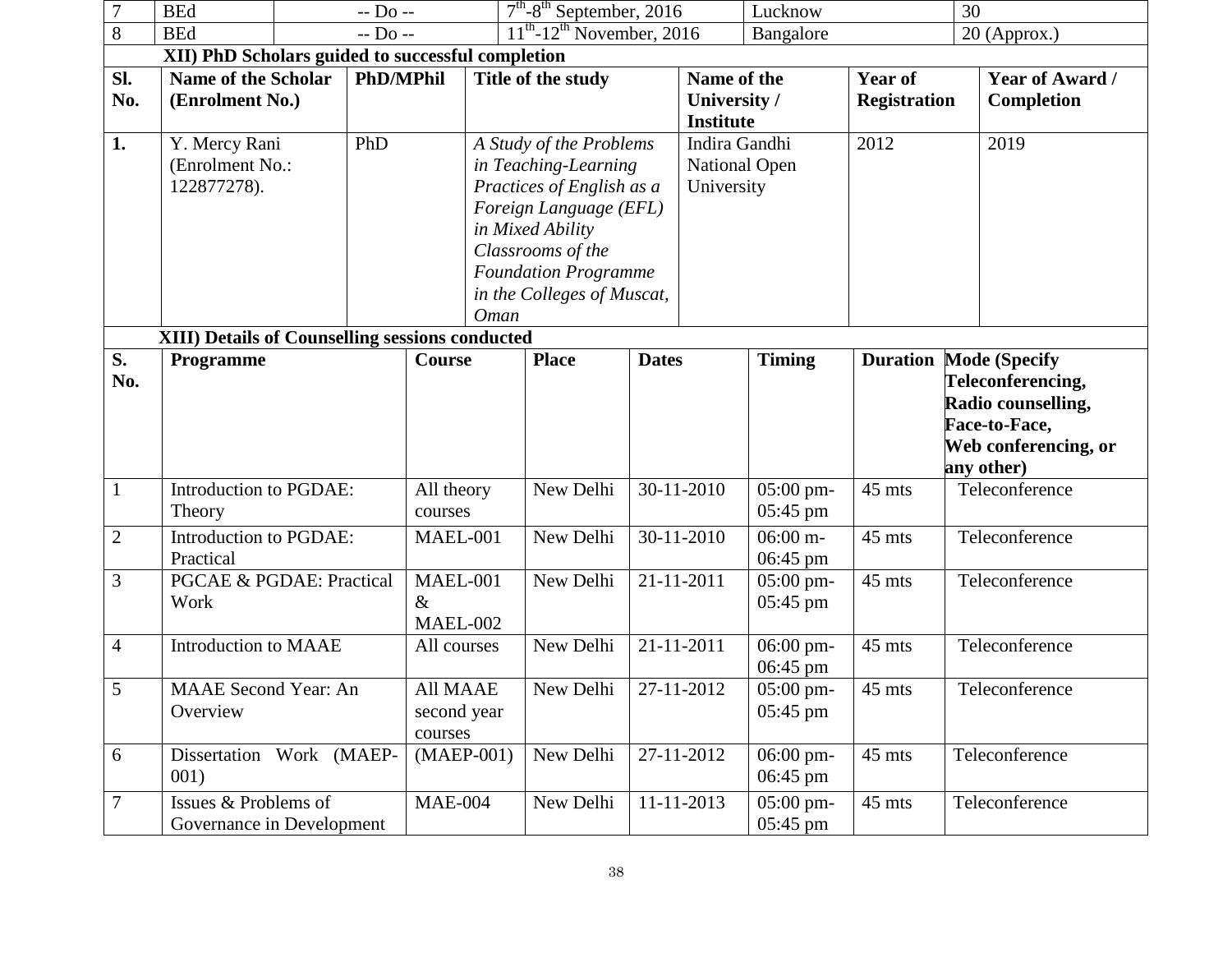| 8      | Writs as Remedies to<br><b>Fundamental Rights</b>                          | MAEE-002        | New Delhi | 11-11-2013                | 06:00 pm-<br>06:45 pm                        | 45 mts | Teleconference                          |
|--------|----------------------------------------------------------------------------|-----------------|-----------|---------------------------|----------------------------------------------|--------|-----------------------------------------|
| 9      | An overview of PGDAE,<br>PGCAE and MAAE<br>programmes                      | All courses     | New Delhi | 20-09-2018                | $3:30-4:00$<br>pm                            | 30 mts | Teleconference                          |
| 10     | Types of Writs                                                             | <b>MAEE-002</b> | New Delhi | 16-10-2018                | $3:30-4:00$<br>pm                            | 30 mts | Teleconference                          |
| 11     | Self-learning materials:<br>What, Why and How?                             | <b>MESE-131</b> | New Delhi | 10-02-2020                | $4:00-4:30$<br>pm.                           | 30 mts | Teleconference                          |
| 12     | Role of Student Support<br>Services in ODL                                 | ES-364          | New Delhi | 23-10-2011                | $\overline{5:}00 \text{ pm } -$<br>$6:00$ pm | 1 hour | <b>Interactive Radio</b><br>Counselling |
| 13     | International<br>Literacy Day                                              | <b>MAE-001</b>  | New Delhi | 8.09.2013                 | 5:00<br>pm-<br>5:30 pm                       | 30 mts | <b>Interactive Radio</b><br>Counselling |
| 14     | <b>Understanding Adult:</b><br>Criteria, Issues, Problems and<br>Realities | <b>MAE-001</b>  | New Delhi | 22.07.2017                | $12:00$ pm -<br>$1:00$ pm                    | 1 hour | <b>Interactive Radio</b><br>Counselling |
| 15     | Role of Implementing<br><b>Agencies of Adult Education</b>                 | <b>MAE-002</b>  | New Delhi | 13-02-2018                | 11:00 am -<br>$12:00 \text{ pm}$             | 1 hour | <b>Interactive Radio</b><br>Counselling |
| 16     | Networking and Adult<br>Learning                                           | <b>MAE-003</b>  | New Delhi | 01-05-2018                | 11:00 am -<br>$12:00 \text{ pm}$             | 1 hour | <b>Interactive Radio</b><br>Counselling |
| 17     | <b>Challenges to Sustainable</b><br>Development                            | MAEE-001        | New Delhi | 15-01-2019                | 11:00 am -<br>$12:00 \text{ pm}$             | 1 hour | <b>Interactive Radio</b><br>Counselling |
| 18     | <b>Individual Measures for</b><br><b>Population Control</b>                | <b>MAE-005</b>  | New Delhi | 19-03-2019                | 11:00 am -<br>$12:00 \text{ pm}$             | 1 hour | <b>Interactive Radio</b><br>Counselling |
| 19     | Open Badge: What, Why and<br>How?                                          | <b>BESE-131</b> | New Delhi | 07-05-2019                | 11:00 am -<br>$12:00 \text{ pm}$             | 1 hour | <b>Interactive Radio</b><br>Counselling |
| 20     | Substantive Law and<br>Procedural Law                                      | <b>MAEE-002</b> | New Delhi | 06-08-2019                | 11:00 am -<br>$12:00 \text{ pm}$             | 1 hour | <b>Interactive Radio</b><br>Counselling |
| 21     | Family Law: Conditions for a<br>Marriage and Matrimonial<br>Reliefs        | <b>MAEE-002</b> | New Delhi | 18-02-2020                | $11:00$ am $-$<br>$12:00 \text{ pm}$         | 1 hour | <b>Interactive Radio</b><br>Counselling |
| $22\,$ | MAAE / PGDAE / PGCAE                                                       | All courses     | New Delhi | 13-04-2017                | 2 hours                                      |        | Face-to-Face                            |
| 23     | MAAE / PGDAE / PGCAE                                                       | All courses     | New Delhi | 10-08-2017                | 2 hours                                      |        | Face-to-Face                            |
| 24     | MAAE / PGDAE / PGCAE                                                       | All courses     | New Delhi | 27-09-2017                | 2 hours                                      |        | Face-to-Face                            |
| 25     | PhD                                                                        | <b>RES-101</b>  | New Delhi | 26-10-2017                | 3 hours                                      |        | Face-to-Face                            |
| 26     | PhD                                                                        | <b>RES-103</b>  | New Delhi | 06-11-2017                | 3 hours                                      |        | Face-to-Face                            |
| $27\,$ | MAAE / PGDAE / PGCAE                                                       | All courses     | New Delhi | $12^{th}$ , $14^{th}$ and | 6 hours (2 hours each                        |        | Face-to-Face                            |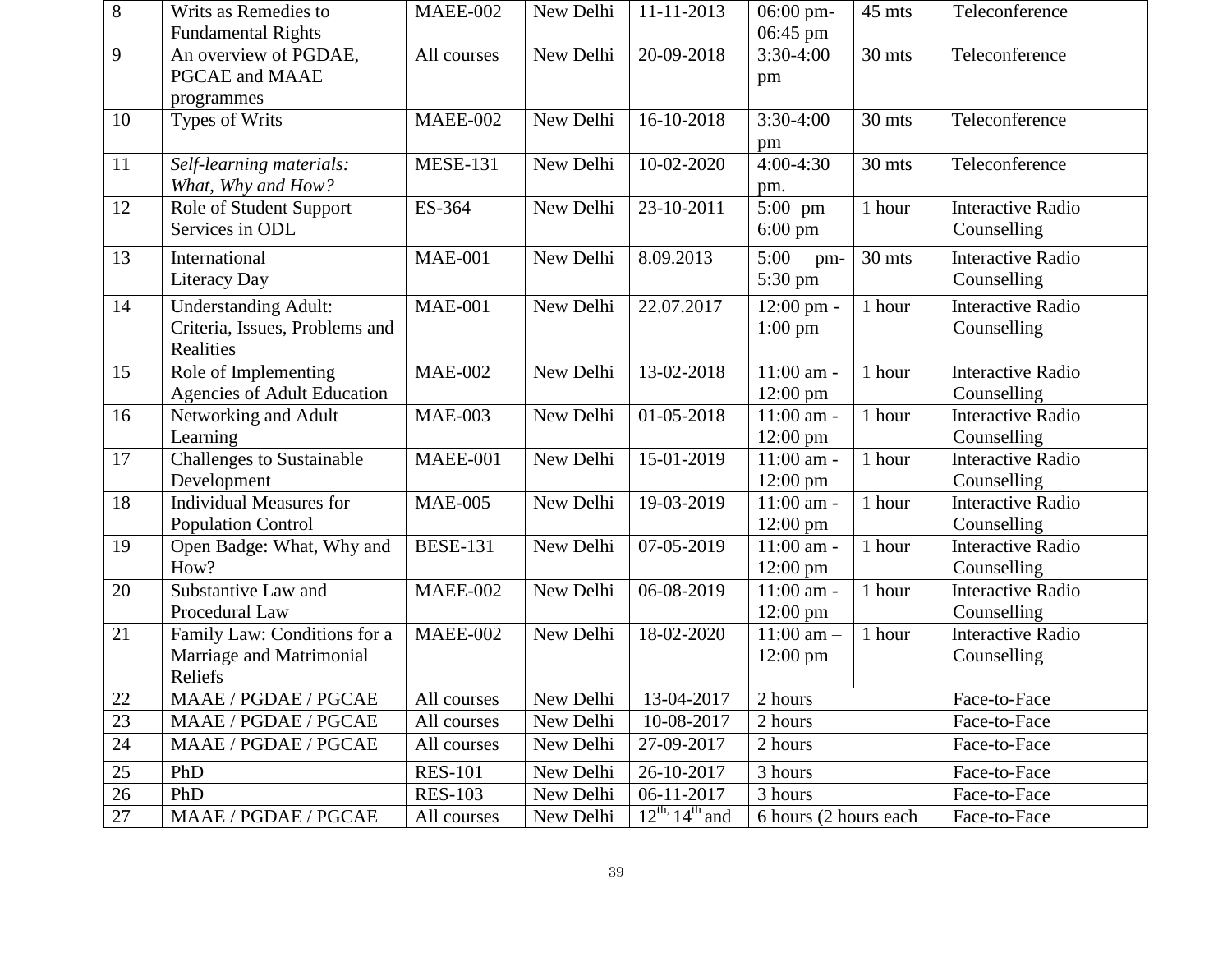|    |     |                |           | $21$ st    | day)    |              |
|----|-----|----------------|-----------|------------|---------|--------------|
|    |     |                |           | October,   |         |              |
|    |     |                |           | 2018       |         |              |
| 28 | PhD | <b>RES-101</b> | New Delhi | 09-09-2019 | 3 hours | Face-to-Face |
| 29 | PhD | <b>RES-103</b> | New Delhi | 12-09-2019 | 3 hours | Face-to-Face |
| 30 | PhD | <b>RES-102</b> | New Delhi | 24-10-2019 | 3 hours | Face-to-Face |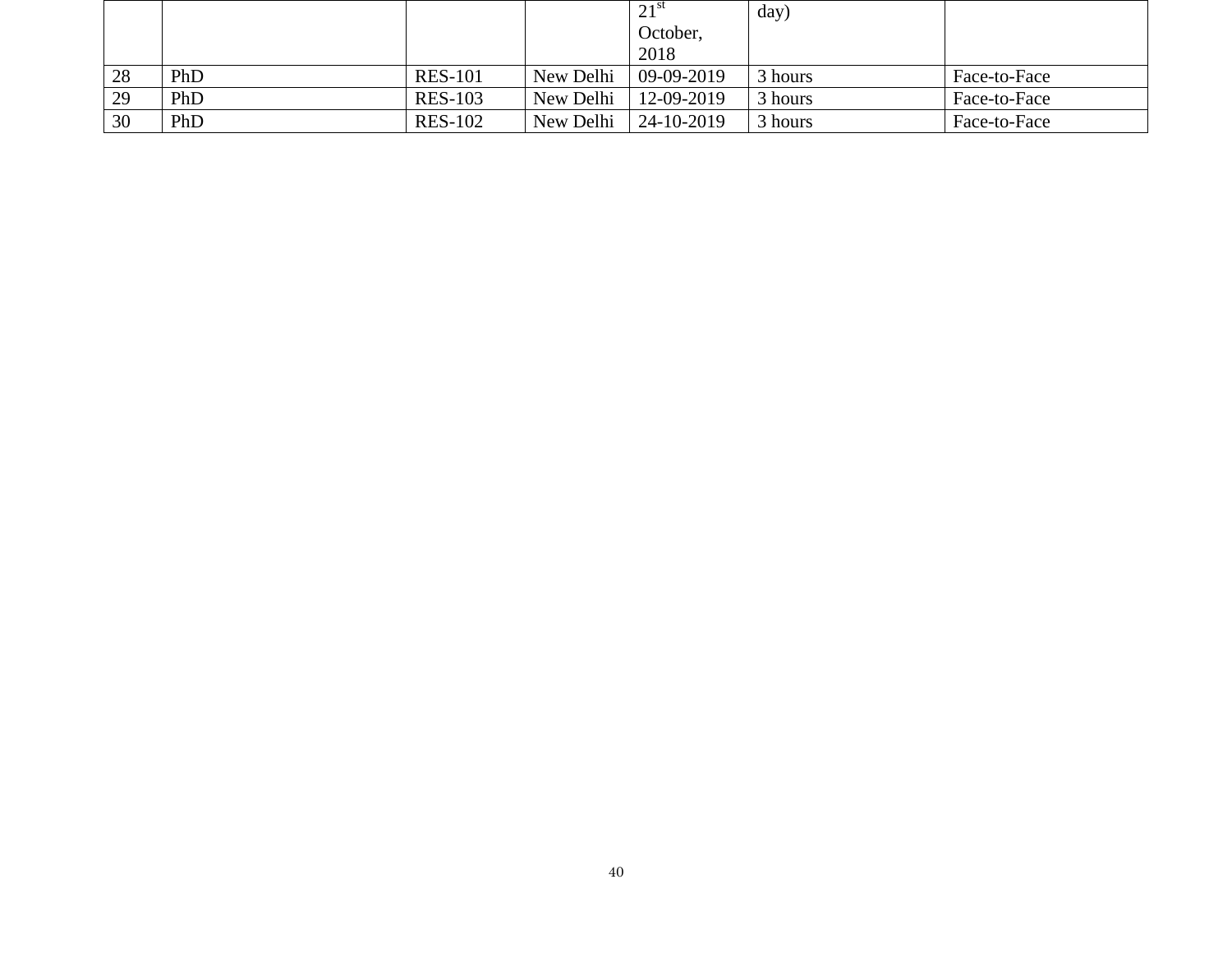| <b>Credentials of the publications of Dr. M.V. Lakshmi Reddy</b> |  |  |  |  |  |
|------------------------------------------------------------------|--|--|--|--|--|
|------------------------------------------------------------------|--|--|--|--|--|

| $\mathbf{I}$   | <b>Citations as found from Google Scholar search only (Publication-wise)</b>                                        |                           |
|----------------|---------------------------------------------------------------------------------------------------------------------|---------------------------|
| SI.<br>No.     | <b>Google Scholar Citations: Publication-wise</b>                                                                   | No of<br><b>Citations</b> |
| $\mathbf{1}$   | Students' Pass Rates: A Case Study of Indira Gandhi National Open University Programmes<br>MV Lakshmi Reddy         | 10                        |
|                | Indian Journal of Open Learning 11 (1), 103-125, 2002                                                               |                           |
| $\overline{2}$ | $MV, (1993),$ "                                                                                                     | 5                         |
|                | L Reddy                                                                                                             |                           |
|                | Population education programmes in India", Uppal Publication House, New Delhi                                       |                           |
| 3              | Quantity vs Quality of Distance Education: Some Issues of Student Support Services                                  | $\overline{2}$            |
|                | <b>MVL Reddy</b>                                                                                                    |                           |
|                | 11th Annual Conference on Quality Assurance in Distance and Open Learning , 1977                                    |                           |
| $\overline{4}$ | Orientation and Training of Course Writers through E-mail: A Case of Post-Graduate Diploma in Adult Education       | 1                         |
|                | MV Lakshmi Reddy                                                                                                    |                           |
|                | Indian Journal of Open Learning 19 (2), 97-116, 2010                                                                |                           |
| $\mathfrak{S}$ | <b>Towards Better Practices in Distance Education</b>                                                               | 1                         |
|                | MV Lakshmi Reddy<br>Kanishka Publ, 2001                                                                             |                           |
| 6              | Dynamic Role of Adult Education: Marching towards a learning society                                                | 1                         |
|                | <b>MVL Reddy</b>                                                                                                    |                           |
|                | Aravali Books International, 2000                                                                                   |                           |
| II)            | Syllabi/Curricula of different Universities and other Higher Education Institutions that mentioned                  |                           |
|                | some of Dr. M. V. Lakshmi Reddy's publications as References and/or recommended as part of                          |                           |
|                |                                                                                                                     |                           |
|                | Readings therein (From Google search at different points of time)<br>Master of Social Work - Tmu.ac.in              |                           |
| 1)             | www.tmu.ac.in/socialwork/syllabusmsw.pdf                                                                            |                           |
|                | programme lays greater emphasis on needs on problems of social  Mishra P. D., Social Work- Profession in India, New |                           |
|                | Royal Book Company. 3.  Reddy Laxmi M.V., Population Education, Ashish Publication, New Delhi. 2. Prasad  Major     |                           |
|                | International & National Human Rights Organizations, Human Rights Act. 1993,                                        |                           |
| 2)             | Are You suprised ? - Government College Of Education                                                                |                           |
|                | gcoekmr.org/docs/Revised_B.Ed_Syllabi_2012.pdf                                                                      |                           |
|                |                                                                                                                     |                           |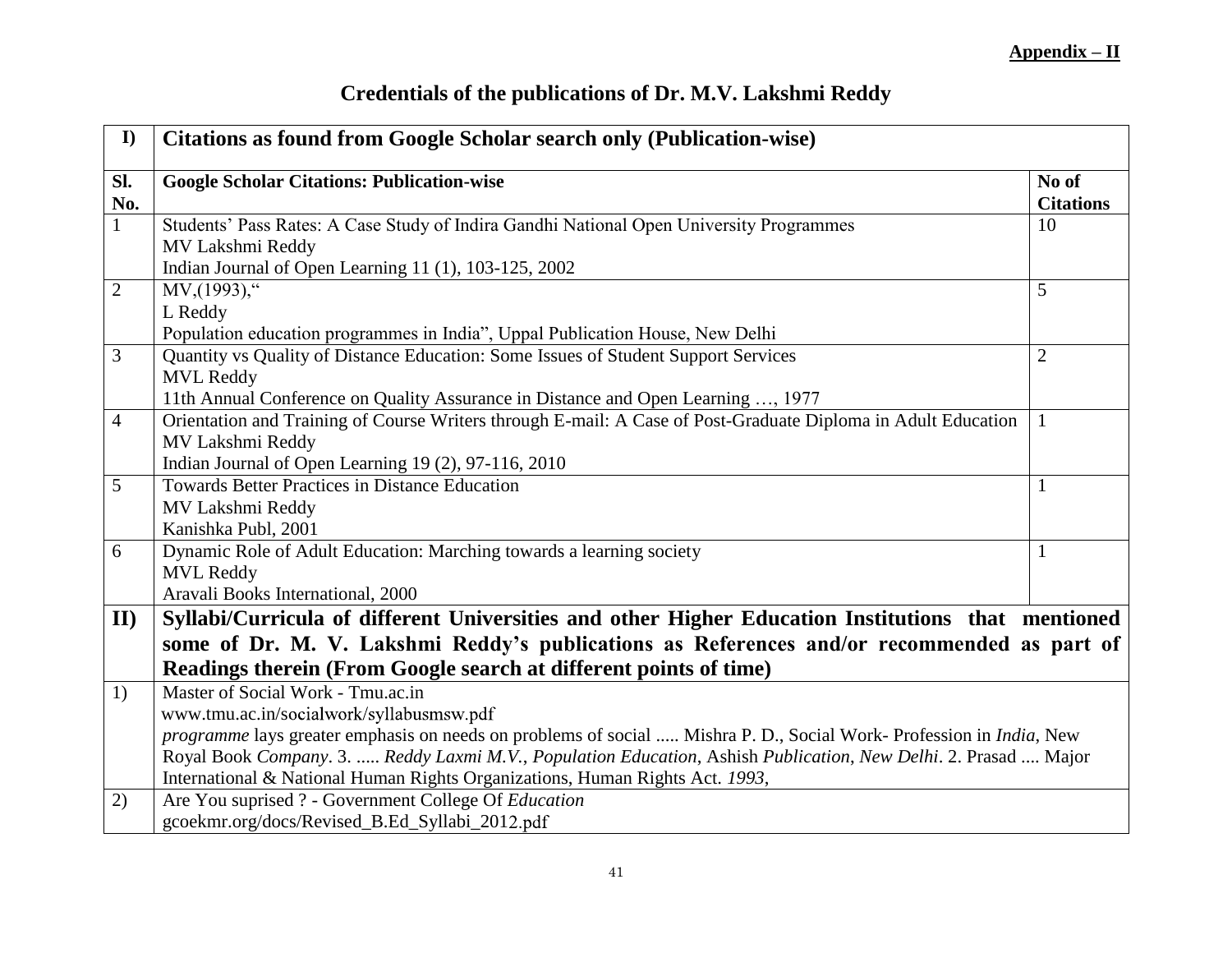|     | Scheme of Courses. A  (Discovery Publishing House New Delhi)  Rathore, H. C. S. (1993): Management of Distance             |
|-----|----------------------------------------------------------------------------------------------------------------------------|
|     | Education in India.  M.V. Lakshmi Reddy, Population Education Ashish publishing House 8/81 Punjabi Bagh, New               |
| 3)  | Readings                                                                                                                   |
|     | Misconception & Classification, Reddy, M.V. Lakshmi. 7, Population Education for developing countries, Salkan, K.P., 8,    |
|     | Population Education in India                                                                                              |
|     | 59.163.61.3:8080//CENTERFRAME.do?id - Cached - Similar                                                                     |
| 4)  | population education.pdf - Shantiniketan                                                                                   |
|     | shantiniketan.info/syllabusfolder/POPULATION%20EDUCATION.PDF                                                               |
|     | 5. M.V. Lakshmi Reddy, Population Education Ashish publishing House 8/81 punjabi Bagh, New. Delhi-110026. 6. Dr. V. K.     |
|     | Gupta, Population Education, Ankur                                                                                         |
| 5)  | Sagar Teachers Training Institute, Belgaum   Reference Books(B.Ed)                                                         |
|     | Reddy M.V.L. 551. Principles of curriculum. V.K.Rao. 552. Problems of Education. Sharma Promila. 553. Problems of          |
|     | Teaching. D.B.Rao                                                                                                          |
|     | sagartraining.org/?page_id=67 - Cached - Similar                                                                           |
| 6)  | Krishnagar B.ED College                                                                                                    |
|     | Towards better practices in distance education 1. Training teachers: problems and issues 1. Training the teacher; no.7 1.  |
|     | Upokaran Samikha 5                                                                                                         |
|     | kbed.net/text.htm - Cached - Similar                                                                                       |
| 7)  | Curricula & Syllabi for PG Degree Programmes - Uasd.edu                                                                    |
|     | Lakshmi Reddy, M.V., 2001, Towards Better Practices in Distance Education. Kanishka Publ. More, M.G., 2003, Hand Book      |
|     | of Distance Education                                                                                                      |
|     | www.uasd.edu/uasdfiles/eeducation/pgsyllabi.pdf - Similar                                                                  |
| 8)  | KAU 2009 PG Syllabus                                                                                                       |
|     | Towards Better Practices in Distance Education. Kanishka. Publ. More MG. 2003. Hand Book of Distance Education. Lawrence   |
|     | Erlbaum Associates                                                                                                         |
|     | www.kau.edu/academic/2009_PG_Syllabus_Agri.pdf - Similar                                                                   |
| 9)  | IX AGRICULTURAL EXTENSION                                                                                                  |
|     | www.scribd.com/doc/67725255//IX-AGRICULTURAL-EXTENSI                                                                       |
|     | 6 Oct 2011 – Lakshmi Reddy MV. 2001. Towards Better Practices in Distance Education. Kanishka Publ. More MG. 2003. Hand    |
|     | <b>Book of Distance Education</b>                                                                                          |
| 10) | MA in Continuing <i>Education</i> and Extension Work - Deen Dayal                                                          |
|     | www.ddugu.edu.in/userfiles/Syllabus%20MA.pdf                                                                               |
|     | Department of Adult, Continuing and Extension Education. izkS<+lrr, oa izlkj f'k{kk Form right attitude towards Population |
|     | and Environmental Management. 4. Develop skills in the  Reddy, M.V. Lakshmi: To Wards Better Practices in Distance         |
|     | Education, New Delhi,. Kanishka Publisher and Distributor, 2001. Bates .A.W.                                               |
| 11) | download File - Indian Agricultural Research Institute                                                                     |
|     | www.iari.res.in/files/pg-calendar-2011_2012-22032013.pdf                                                                   |
|     | CTCRI, Trivandrum, Dr. I.P. Abrol, Director, CASA, New Delhi and Dr. P.C. Chengappa, Former Vice. Chancellor  (vii)        |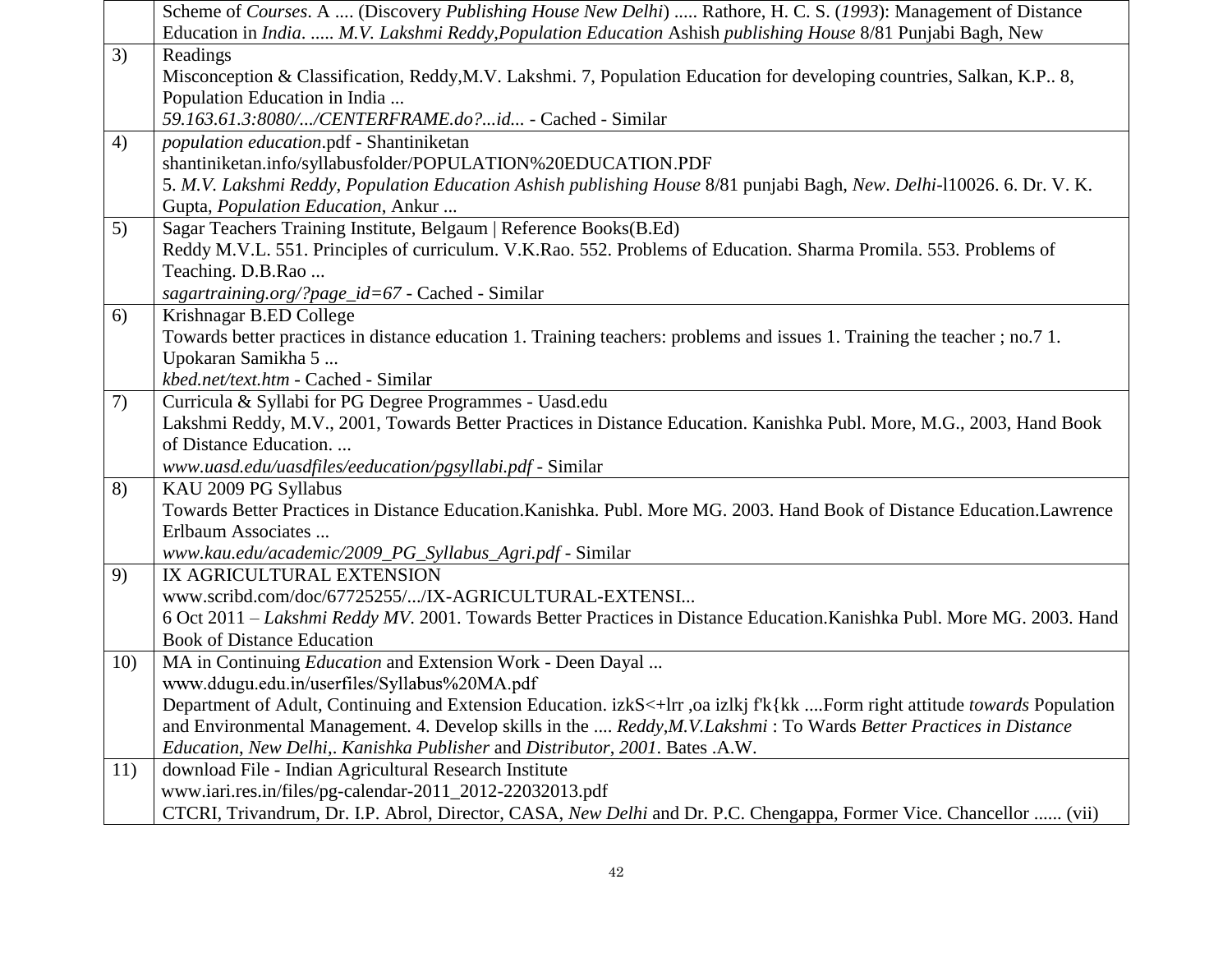|     | The requirement of publishing research papers Lakshmi Reddy, M.V. 2001. Towards Better Practices in Distance                  |
|-----|-------------------------------------------------------------------------------------------------------------------------------|
|     | Education.Kanishka Publ. More  UBS Publisher's Distributors Ltd., New Delhi.                                                  |
| 12) | Curricula and Syllabi for Post Graduate Degree Programmes                                                                     |
|     | admissions.uasd.edu/data/uploads/15062013.pdf                                                                                 |
|     | Intellectual Property Rights: Key to New Wealth Generation. 2001. NRDC & Economic Association Trust for Research and          |
|     | Development, New Delhi. International Journal of Acarology- Indira Acarology Publishing House,  Lakshmi Reddy                 |
|     | MV. 2001. Towards Better Practices in Distance Education. Kanishka Publ.                                                      |
| 13) | [DOC] M.Ed. Syllabus - Osmania University                                                                                     |
|     | www.osmania.ac.in/BEd/Mednew.doc                                                                                              |
|     | Lakshmi Reddy .M.V. (2002), POPULATION education, APH Publishing corporation, New Delhi. S. R. Mehta(Edited by)               |
|     | (1997), Poverty, Population and                                                                                               |
| 14) | [PDF] 78 Other Items.pdf - DSpace@NEHU - North-Eastern Hill                                                                   |
|     | dspace.nehu.ac.in/bitstream/1/7500/1/78%20Other%20Items.pdf                                                                   |
|     | Lakshmi, Reddy, M.V., 1994: Population Education, Ashish Publishing House, New. Delhi. Pandey, J.L. & C. Seshadri, 1991:      |
|     | Population Education, NCERT,                                                                                                  |
| 15) | [DOC] Download - Srkvcoe.org                                                                                                  |
|     | srkvcoe.org/download/SOIP.doc                                                                                                 |
|     | Lakshmi Reddy. M.V. (1994). Population Education. India: Bhargava Book House. 12. Laxmi Devi. (1997). Educational             |
|     | Planning. India: Bhargava Book House.                                                                                         |
| 16) | [PDF]panjab university - INFLIBNET Centre                                                                                     |
|     | www.inflibnet.ac.in//PANJAB%20UNIVERSITYEducation%20MA.pd                                                                     |
|     | by MA EDUCATION - Cited by 7 - Related articles                                                                               |
|     | 7. Raina, B.L. (1988): Population Policy. Delhi: B.R. Publishing Corporation. 8. Reddy, M.V.L. (1984): Population Education:  |
|     | Misconceptions and Clarifications.                                                                                            |
| 17) | ma education semester system - Guru Nanak Dev University                                                                      |
|     | gndu.ac.in//MA%20EDUCATION%20SEMESTER%20SYSTEM.pdf                                                                            |
|     | 7. Raina, B.L. (1988): Population Policy. Delhi: B.R. Publishing Corporation. 8. Reddy, M.V.L. (1984): Population Education:  |
|     | Misconceptions and Clarifications.                                                                                            |
| 18) | [PDF] 4 Agricultural Extension                                                                                                |
|     | pgs.iasri.res.in/gbookpdf/part2_Ch-4.pdf                                                                                      |
|     | Holmberg, B. 1995. Theory and Practice of Distance Education. Routiedge Publ <i>Lakshmi Reddy</i> , M.V. 2001. Towards Better |
|     | Practices in Distance Education.                                                                                              |
| 19) | [PDF] Download Post Graduate Syllabus- Agricultural Extension                                                                 |
|     | www.ubkv.ac.in/wp-content/uploads//Agril.-Extension-PG_Syllabus.p                                                             |
|     | Holmberg B. 1995. Theory and Practice of Distance Education. Routiedge. PublLakshmi Reddy MV. 2001. Towards Better            |
|     | Practices in Distance. Education.                                                                                             |
| 20) | [PDF]MASTER OF SOCIAL WORK - University of Mysore                                                                             |
|     | uni-mysore.ac.in/assets/syllabus/dept_social-work/MSW-Syllabus.pdf                                                            |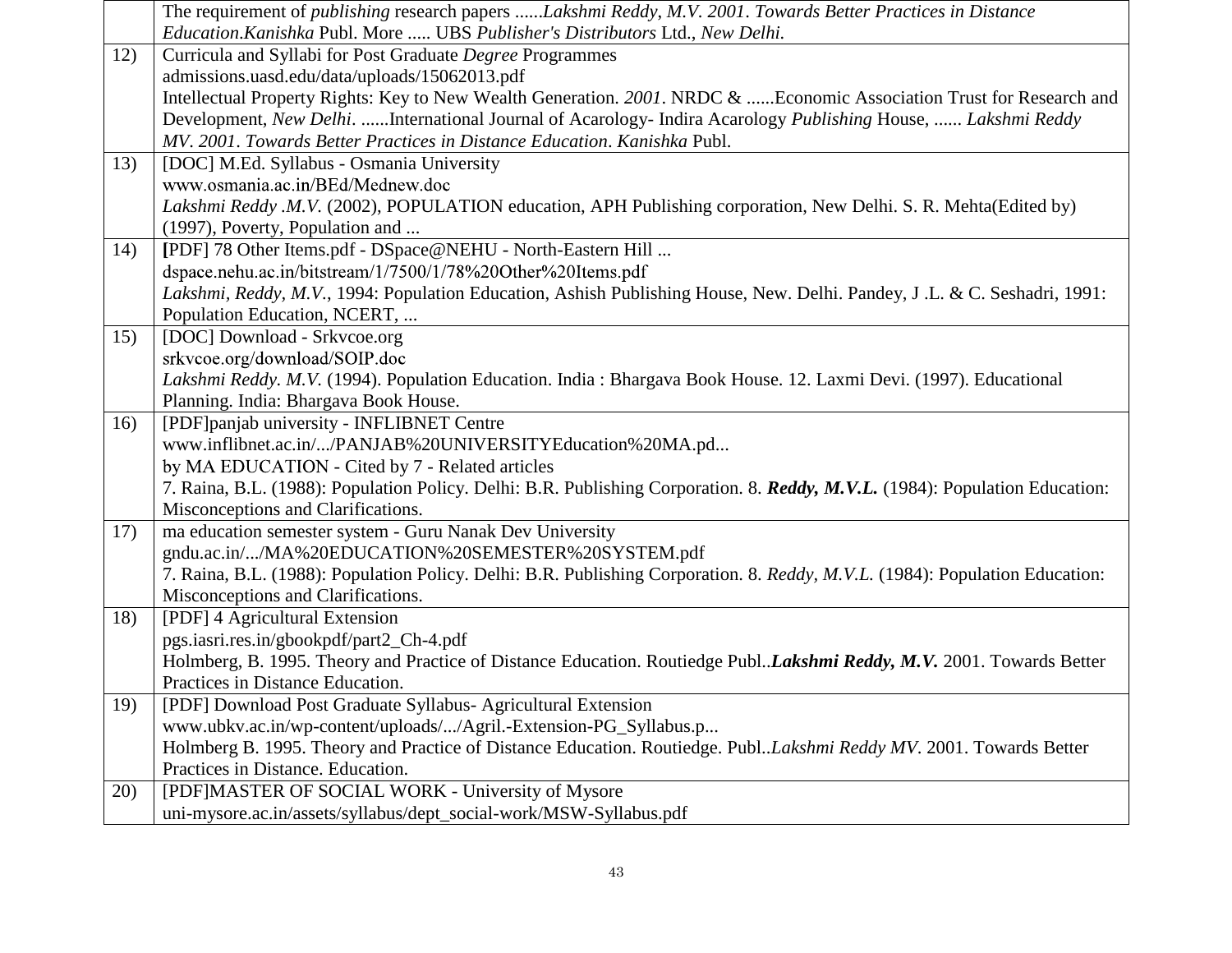|     | <i>Population</i> and Environment. 2 1 0.3  To provide <i>education</i> and training in social work to those desirous of making a career |
|-----|------------------------------------------------------------------------------------------------------------------------------------------|
|     | in  Reddy, Laxmi, M.V.1994.                                                                                                              |
| 21) | [DOC]SCHOOL ORGANISATION AND INSTITUTIONAL PLANNING                                                                                      |
|     | srkvcoe.org/download/soip.doc                                                                                                            |
|     | To acquaint the student teachers with the need and scope of educational administration and its principles. 2. To acquaint them           |
|     | with the hierarchy in educational administration and the role  Lakshmi Reddy. M.V. (1994). Population Education.                         |
| 22) | Course contents (EE)15 - Welcome to AAU                                                                                                  |
|     | www.aau.ac.in/aau/?q=book/course-contents-ee15                                                                                           |
|     | Routiedge Publ Lakshmi Reddy MV. 2001. Towards Better Practices in Distance Education. Kanishka Publ. More MG. 2003.                     |
|     | Hand Book of Distance Education.                                                                                                         |
| 23) | Course contents (EE)15 - Welcome to AAU                                                                                                  |
|     | aau.ac.in/?q=book/course-contents-ee15                                                                                                   |
|     | Educational Technologies in Distance Education, Development of Course and Lakshmi Reddy MV. 2001. Towards Better                         |
|     | Practices in Distance Education.                                                                                                         |
| 24) | Edu Infra   D.T.Ed                                                                                                                       |
|     | www.eduinfras.com/sub-encyclopedia-14.htm                                                                                                |
|     | Ramesh Ghanta, B.N. Dash 41 Foundations of Education Dr. P. Ayodhya, B.N.  BETTER PRACTICE IN DISTANCE                                   |
|     | EDUCATION M.V. Lakshmi Reddy 507                                                                                                         |
| 25) | ag ext 511 perspectives of distance education                                                                                            |
|     | www.iari.res.in/files/PG-School/Disciplines-Courses/AG-EXT-511.html                                                                      |
|     | Holmberg, B. 1995. Theory and Practice of Distance Education. Routiedge Publ Lakshmi Reddy, M.V. 2001. Towards Better                    |
|     | Practices in Distance Education.                                                                                                         |
| 26) | [PDF] MSW - Vijayanagara Sri Krishnadevaraya University                                                                                  |
|     | vskub.ac.in/wp-content/uploads/2017/02/pgsyllabus/msw%20syllabus%202016.pdf                                                              |
|     | social work education - Welfare versus developmental orientation in social  Value conflict - its impact, value clarification.            |
|     | Study of  Mental health as a part of general health - Misconceptionsabout mental illnesses. General                                      |
|     | Reddy, Laxmi, M.V.1994 : Population Education, New Delhi: Asish Publication. 10. Ryding                                                  |
| 27) | [PDF] DEPARTMENT OF EXTENSION EDUCATION PROGRAMMES 1. M.Sc                                                                               |
|     | aujodhpur.ac.in//Syllabus-DEPARTMENT-OF-EXTENSION-EDUCATION-(M.Sc.-                                                                      |
|     | The course is intended to orient the students with the concept of extension  Lakshmi Reddy MV. 2001. Towards Better                      |
|     | Practices in Distance Education                                                                                                          |
| 28) | [PDF] M.A. Adult Education Syllabus 2016-17 - Sri Venkateswara University                                                                |
|     | https://www.svuniversity.edu.in/PDF/M.A-Adult-Education-Syllabus-16-17.pdf                                                               |
|     | by MAA Education - Related articles                                                                                                      |
|     | Extra credits may be earned by opting for more number of open electives  Non - formal education - Adult education - Life-                |
|     | long Continuing Education - Distance  Palmer, Joy A (2001) Fifty Modern thinker on Education: Piaget to the present                      |
|     | Reddy, M.V. Lakshmi (1994): Population Education, Ashish Publishing House,.                                                              |
| 29) | [PDF] Calender Cover_Final PDF - PG School, IARI Management System                                                                       |